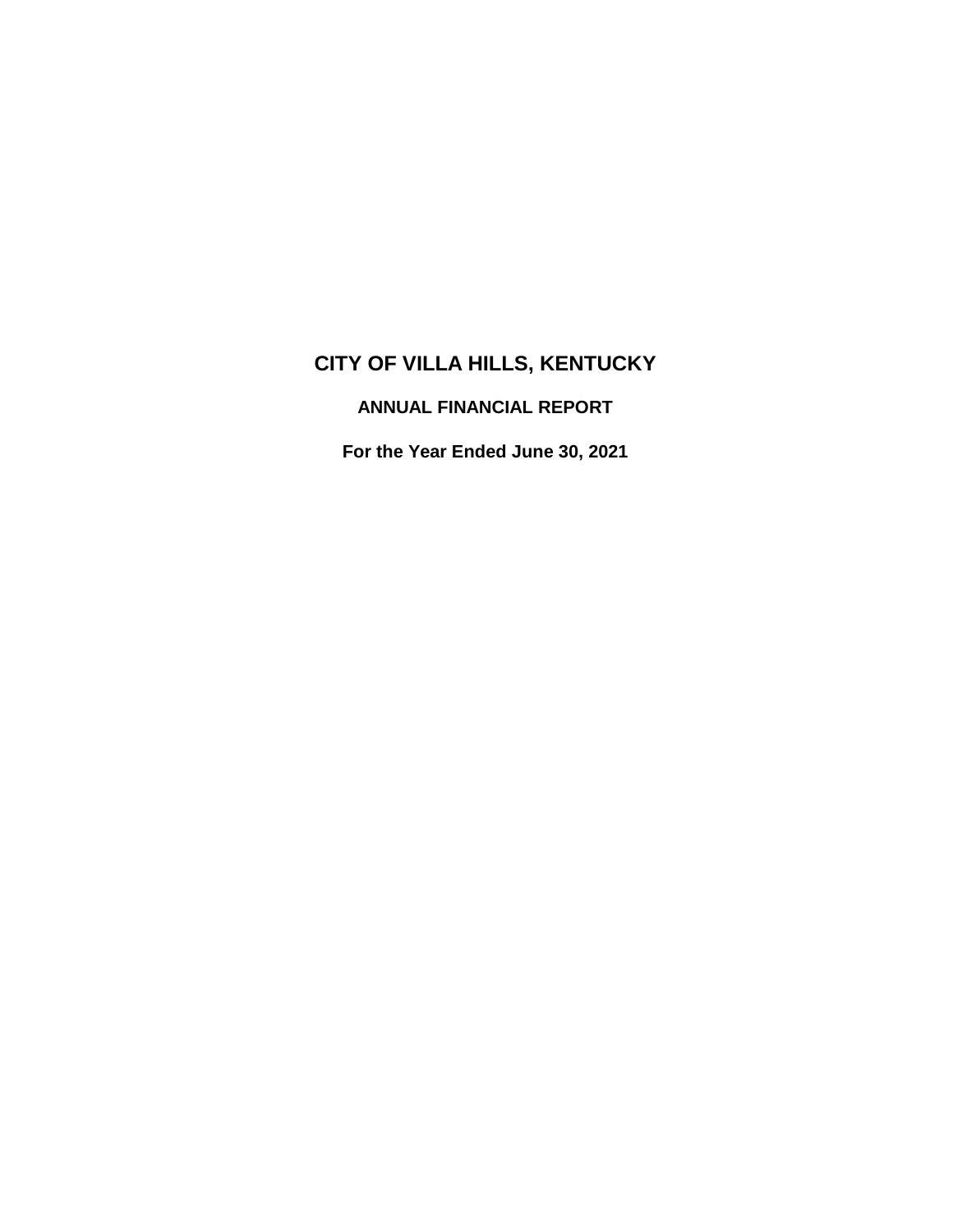# **CITY OF VILLA HILLS, KENTUCKY ANNUAL FINANCIAL REPORT**

**June 30, 2021**

## **TABLE OF CONTENTS**

| <b>List of City Officals</b>                                                     |     |
|----------------------------------------------------------------------------------|-----|
| <b>Financial Section</b>                                                         |     |
|                                                                                  |     |
|                                                                                  |     |
| <b>Basic Financial Statements:</b>                                               |     |
| <b>Government-Wide Financial Statements:</b>                                     |     |
|                                                                                  |     |
|                                                                                  |     |
| <b>Fund Financial Statements:</b>                                                |     |
|                                                                                  |     |
| Statement of Revenues, Expenditures and Changes in                               |     |
|                                                                                  |     |
| Reconciliation of the Statement of Revenues, Expenditures and Changes in         |     |
| Fund Balances of Governmental Funds to the Statement of Activities 12            |     |
|                                                                                  |     |
| <b>Required Supplementary Section</b>                                            |     |
|                                                                                  |     |
|                                                                                  |     |
| Budgetary Comparison Schedule - Budget to Actual - Municipal Road Aid Fund 39    |     |
| Multiple Employer, Cost Sharing, Defined Benefit Pension Plan - Non-Hazardous 40 |     |
| Multiple Employer, Cost Sharing, Defined Benefit Pension Plan - Hazardous 41     |     |
| Multiple Employer, Cost Sharing, Defined Benefit OPEB Plan - Non-Hazardous 42    |     |
|                                                                                  |     |
| <b>Supplementary Information</b>                                                 |     |
|                                                                                  |     |
| Combining Statement of Revenues, Expenditures and Changes                        |     |
|                                                                                  | -45 |
| Independent Auditor's Report on Internal Control Over Financial Reporting and on |     |
| Compliance and Other Matters Based on an Audit of Financial Statements           |     |
| Performed in Accordance with Government Auditing Standards 46-47                 |     |

## **Pages**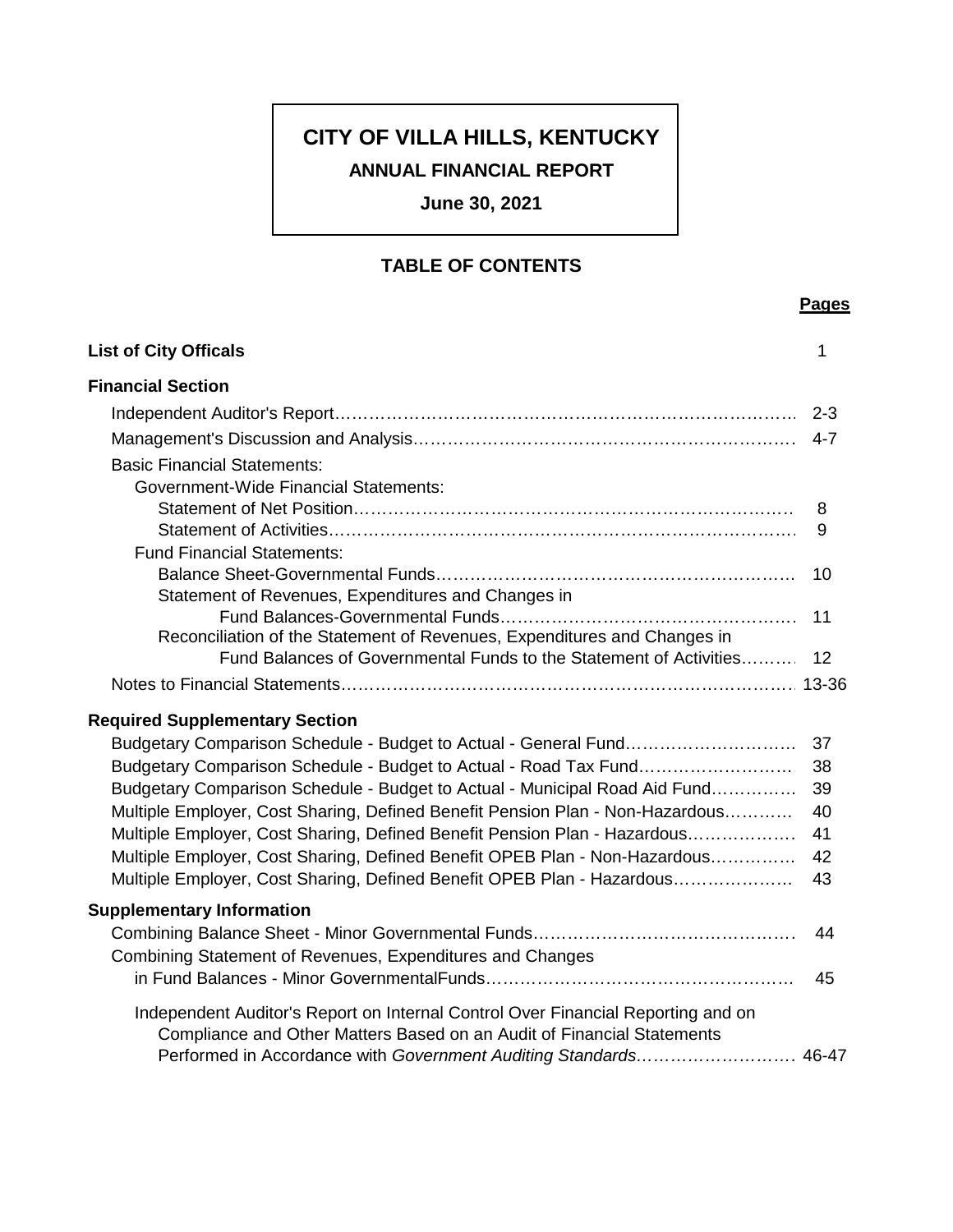# **CITY OF VILLA HILLS, KENTUCKY**

## **CITY OFFICIALS**

**As of June 30, 2021**

## **Mayor**

Heather Jansen

## **Council Members**

Rod Baehner **Cathy Stover** Cathy Stover

Jim Cahill Seth Thompson

Scott Ringo **Suzanne Wadsworth** 

## **City Administrator**

Craig Bohman

## **City Clerk**

Jennifer Lipson

## **Police Chief**

Bryan Allen

## **Public Works**

Derick Yelton

## **Legal Counsel**

Mary Ann Stewart Adams, Stepner, Woltermann & Dusing, PLLC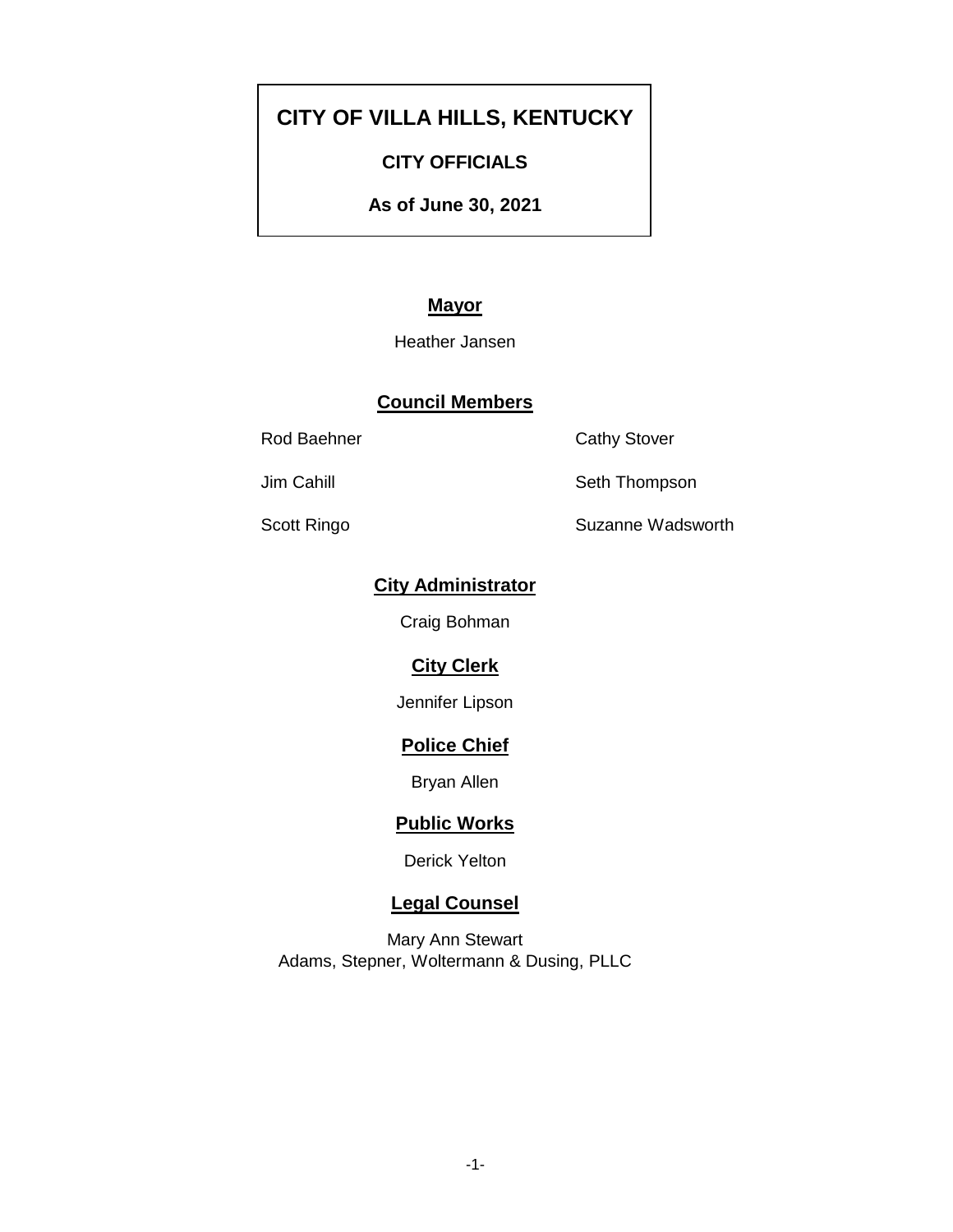

#### **INDEPENDENT AUDITOR'S REPORT**

**To the Honorable Mayor and Members of the Council of the City of Villa Hills, Kentucky** 

#### **Report on the Financial Statements**

We have audited the accompanying financial statements of the governmental activities, each major fund, and the aggregate remaining fund information of the City of Villa Hills, Kentucky, as of and for the year ended June 30, 2021, and the related notes to the financial statements, which collectively comprise the City's basic financial statements as listed in the table of contents.

#### *-Management's Responsibility for the Financial Statements*

Management is responsible for the preparation and fair presentation of these financial statements in accordance with accounting principles generally accepted in the United States of America; this includes the design, implementation, and maintenance of internal control relevant to the preparation and fair presentation of financial statements that are free from material misstatement, whether due to fraud or error.

#### *-Auditor's Responsibility*

Our responsibility is to express an opinion on these financial statements based on our audit. We conducted our audit in accordance with auditing standards generally accepted in the United States of America and the standards applicable to financial audits contained in *Government Auditing Standards* issued by the Comptroller General of the United States. Those standards require that we plan and perform the audit to obtain reasonable assurance about whether the financial statements are free from material misstatement.

An audit involves performing procedures to obtain audit evidence about the amounts and disclosures in the financial statements. The procedures selected depend on the auditor's judgment, including the assessment of the risks of material misstatement of the financial statements, whether due to fraud or error. In making those risk assessments, the auditor considers internal control relevant to the entity's preparation and fair presentation of the financial statements in order to design audit procedures that are appropriate in the circumstances, but not for the purpose of expressing an opinion on the effectiveness of the entity's internal control. Accordingly, we express no such opinion. An audit also includes evaluating the appropriateness of accounting policies used and the reasonableness of significant accounting estimates made by management, as well as evaluating the overall presentation of the financial statements. We believe that the audit evidence we have obtained is sufficient and appropriate to provide a basis for our audit opinion.

#### *-Opinion*

In our opinion, the financial statements referred to above present fairly, in all material respects, the financial position of the governmental activities, each major fund, and the aggregate remaining fund information of the City of Villa Hills, Kentucky as of June 30, 2021, and the respective changes in financial position thereof for the year then ended in accordance with accounting principles generally accepted in the United States of America.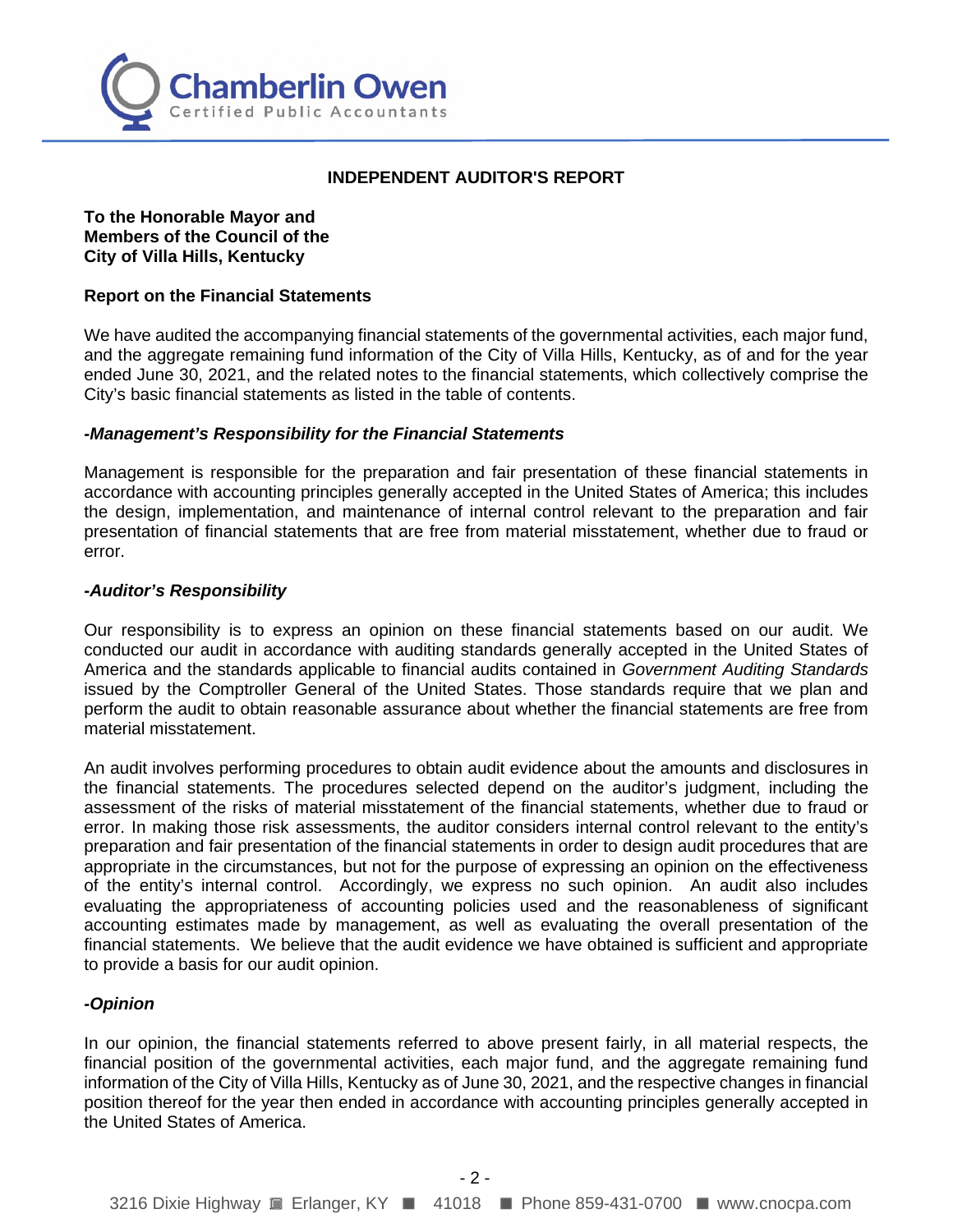

### **Other Matters**

#### *-Required Supplementary Information*

Accounting principles generally accepted in the United States of America require that the *Management's Discussion and Analysis* on pages 4-7 and the budgetary comparison schedules and pension disclosures on pages 37-43 are presented to supplement the basic financial statements. Such information, although not a part of the basic financial statements, is required by the Governmental Accounting Standards Board who considers it to be an essential part of financial reporting for placing the basic financial statements in an appropriate operational, economic, or historical context. We have applied certain limited procedures to the required supplementary information in accordance with auditing standards generally accepted in the United States of America, which consisted of inquiries of management about the methods of preparing the information and comparing the information for consistency with management's responses to our inquiries, the basic financial statements, and other knowledge we obtained during our audit of the basic financial statements. We do not express an opinion or provide any assurance on the required supplementary information because the limited procedures do not provide us with sufficient evidence to express an opinion or provide any assurance.

#### *-Supplementary Information*

Our audit was conducted for the purpose of forming an opinion on the financial statements as a whole. The combining non-major special revenue funds schedules on pages 44-45 are supplementary information and are presented for purposes of additional analysis and are not a required part of the basic financial statements. Such information is the responsibility of management and was derived from and relates directly to the underlying accounting and other records used to prepare the financial statements. The information has been subjected to the auditing procedures applied in the audit of the financial statements and certain additional procedures, including comparing and reconciling such information directly to the underlying accounting and other records used to prepare the financial statements or to the financial statements themselves, and other additional procedures in accordance with auditing standards generally accepted in the United States of America. In our opinion, the information is fairly stated, in all material respects, in relation to the financial statements as a whole.

#### **Other Reporting Required by** *Government Auditing Standards*

In accordance with *Government Auditing Standards*, we have also issued our report dated September 27, 2021 on our consideration of the City of Villa Hills, Kentucky's internal control over financial reporting and on our tests of its compliance with certain provisions of laws, regulations, contracts, and grant agreements and other matters. The purpose of that report is solely to describe the scope of our testing of internal control over financial reporting and compliance and the results of that testing, and not to provide an opinion on the effectiveness of the City of Villa Hills' internal control over financial reporting or on compliance. That report is an integral part of an audit performed in accordance with *Government Auditing Standards* in considering the City of Villa Hills, Kentucky's internal control over financial reporting and compliance.

*Chamberlin Owen & Co., Inc.* 

**Chamberlin Owen & Co., Inc.** Erlanger, Kentucky September 27, 2021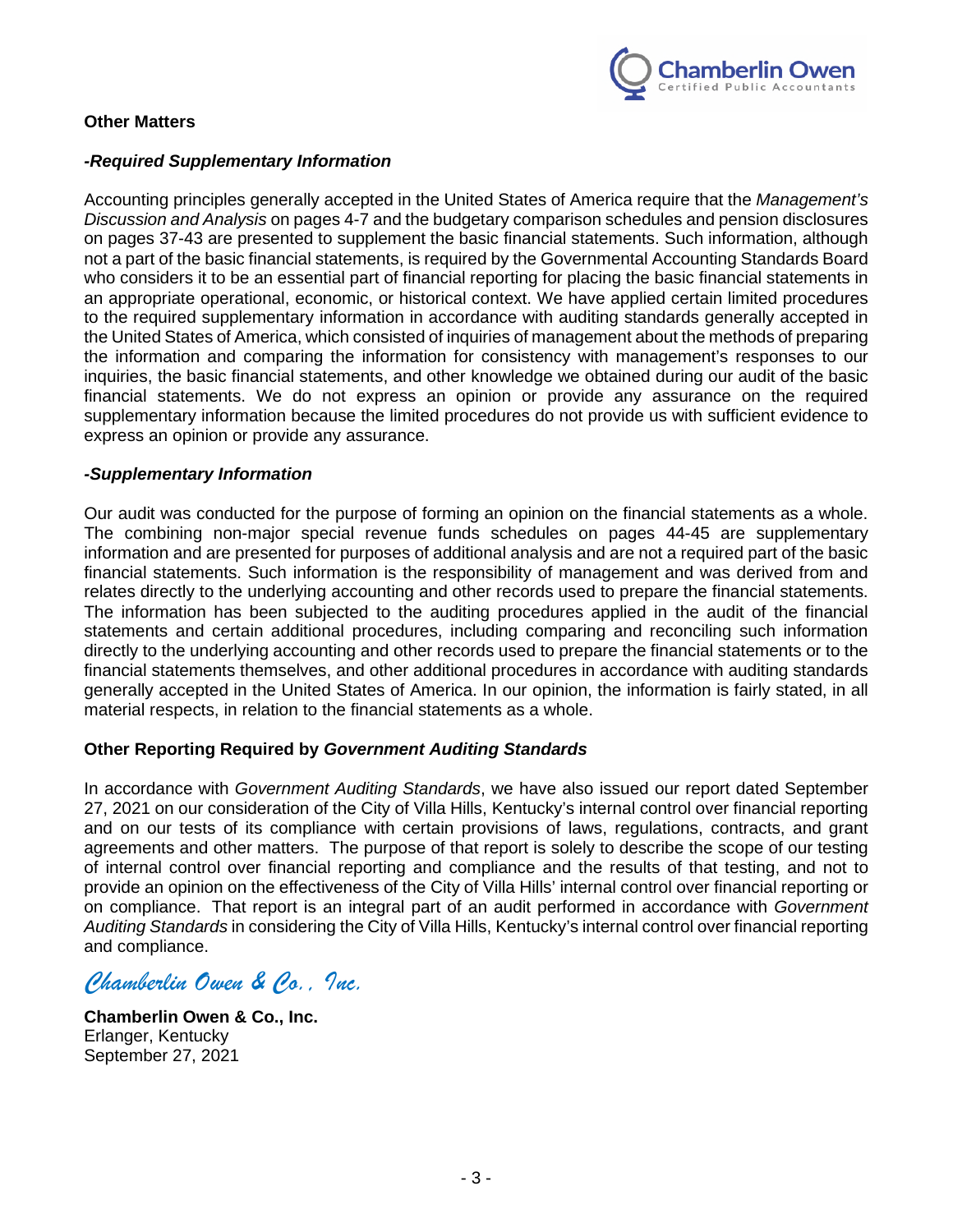## **MANAGEMENT'S DISCUSSION AND ANALYSIS**

Management's discussion and analysis is a required element of the reporting model adopted by the Government Accounting Standards Board (GASB) in their Statement No. 34. It provides management with the opportunity to present an overview of the financial activities of the City based on currently known facts, decisions, or conditions.

The annual report consists of a series of financial statements. The Statement of Net Position and the Statement of Activities provide information about the activities of the City as a whole and present a longerterm view of the City's finances. Fund financial statements report the City's operations in more detail than the government-wide statements by providing information about the City's most significant funds and tell how services were financed in the short term as well as what remains for future spending.

#### **The City as a Whole**

#### The Statement of Net Position and the Statement of Activities

These statements include all assets and liabilities using the accrual basis of accounting and report the City's net position and changes in them. All of the current year's revenues and expenses are taken into account regardless of when cash is received or paid. All of the City's basic services are considered to be governmental activities, including legislative and administrative, public safety, public works and parks and recreation. Property taxes, insurance premium and franchise taxes and payroll/gross receipts license fees finance most of these services. At June 30, 2021 and 2020 total position, net of depreciation and related debt, exceeded liabilities by \$3,970,872 and \$4,179,966 as follows:

#### **Table 1 - Net Position**

| Assets                                                    | 2021            | 2020                      |
|-----------------------------------------------------------|-----------------|---------------------------|
| Current and other assets                                  | \$<br>2,782,113 | $\mathbb{S}$<br>2,195,485 |
| <b>Restricted assets</b>                                  | 21,605          | 519,145                   |
| Capital assets, net of depreciation                       | 5,550,633       | 5,660,597                 |
| <b>Total Assets</b>                                       | 8,354,351       | 8,375,227                 |
| Deferred Outflow of Resources                             | 1,619,102       | 2,021,444                 |
| <b>Total Assets and Deferred Outflow of Resources</b>     | 9,973,453       | 10,396,671                |
| Liablilities                                              |                 |                           |
| <b>Current liabilities</b>                                | 168,254         | 735,126                   |
| Long term liabilities                                     | 600,227         | 675,375                   |
| Net pension and OPEB liability                            | 5,038,733       | 4,467,151                 |
| <b>Total Liabilities</b>                                  | 5,807,214       | 5,877,652                 |
| Deferred Inflow of Resources                              | 195,367         | 339,153                   |
| <b>Total Liabilities and Deferred Inflow of Resources</b> | 6,002,581       | 6,216,805                 |
| <b>Net Position</b>                                       |                 |                           |
| Net investment in capital assets                          | 4,975,624       | 4,962,415                 |
| Restricted                                                | 193,705         | 192,611                   |
| Unrestricted                                              | (1, 198, 457)   | (975,060)                 |
| <b>Total Net Position</b>                                 | \$<br>3,970,872 | \$<br>4,179,966           |

Governmental activities decreased the City's net position by \$209,094 in 2021 compared to a \$712,427 decrease in FY 2020. This decrease takes into account a non-cash depreciation expense of \$522,108 and a pension expense that is \$488,468 more than was actually contributed to the pension system. The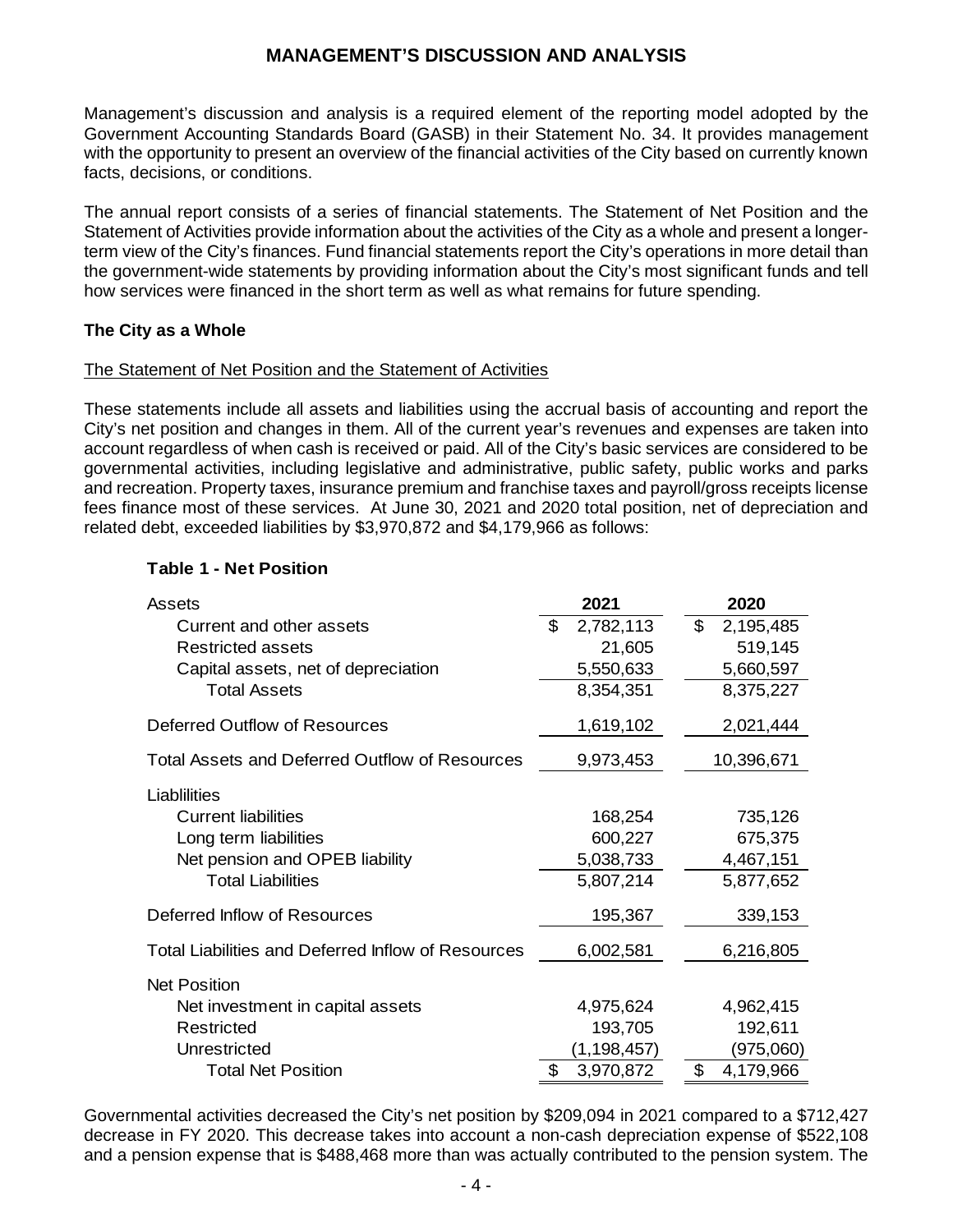City saw increases in some revenue sources. Payroll tax collections increased 17%, and insurance premium tax revenues increased 31%. Capital and operational grants increased due CARES Act funding related to the Covid-19 pandemic for \$407,739. The City's expenditures for each functional area were down from the previous fiscal year, with the exception of public safety and parks and recreation. Public safety includes expenses for police officers. The increase in parks and recreation is very slight and is due to an increase in public activities in during this fiscal year.

#### **Table 2 - Governmental Activities**

| Revenues                           |                 |                 |
|------------------------------------|-----------------|-----------------|
| Program Revenues:                  | 2021            | 2020            |
| Charges for services               | \$<br>1,247,823 | \$<br>1,230,122 |
| Operating grants and contributions | 644,525         | 526,626         |
| Capital grants and contributions   |                 | 345,243         |
| <b>Total Program Revenues</b>      | 1,892,348       | 2,101,991       |
| <b>General Revenues</b>            |                 |                 |
| Property taxes                     | 2,154,954       | 2,124,010       |
| Insurance and franchise taxes      | 801,829         | 609,078         |
| Payroll taxes/gross receipts fees  | 632,990         | 540,602         |
| Other general revenues             | 128,428         | 98,143          |
| <b>Total General Revenues</b>      | 3,718,201       | 3,371,833       |
| <b>Total Revenues</b>              | 5,610,549       | 5,473,824       |
| Program Expenses                   |                 |                 |
| Legislative and administrative     | 973,306         | 1,050,466       |
| Public safety                      | 2,331,638       | 2,218,174       |
| Public works & road repairs        | 1,094,326       | 1,522,197       |
| Parks and recreation               | 38,973          | 33,584          |
| Events & beautification            | 6,377           | 12,103          |
| Interest on long-term debt         | 22,777          | 23,053          |
| Depreciation                       | 522,108         | 454,549         |
| Pension and OPEB                   | 830,138         | 872,125         |
| <b>Total Expenses</b>              | 5,819,643       | 6,186,251       |
| Net Change in Net Position         | (209,094)       | (712, 427)      |

The Statement of Activities presents the cost of each of the City's functions/programs as well as each program's net cost (total cost less revenues generated by the activities). The net cost of \$3,927,295 or 67% of total cost in FY 2021 (compared to 66% in FY 2020), shows the financial burden that was placed on the City's taxpayers by each of these functions. The table below details the key elements of the increase (decrease) in net position for fiscal year 2021 and 2020. The net change in position reflects the actual management of City controlled funds and shows a \$209,094 negative offset.

#### **THE CITY'S FUNDS**

The fund financial statements provide detailed information about the most significant funds – not the City as a whole. The City establishes funds to help control and manage money for particular purposes or to show that it is meeting legal responsibilities for using certain taxes, grants or other money. The governmental fund statements provide a detailed short-term view of the City's general government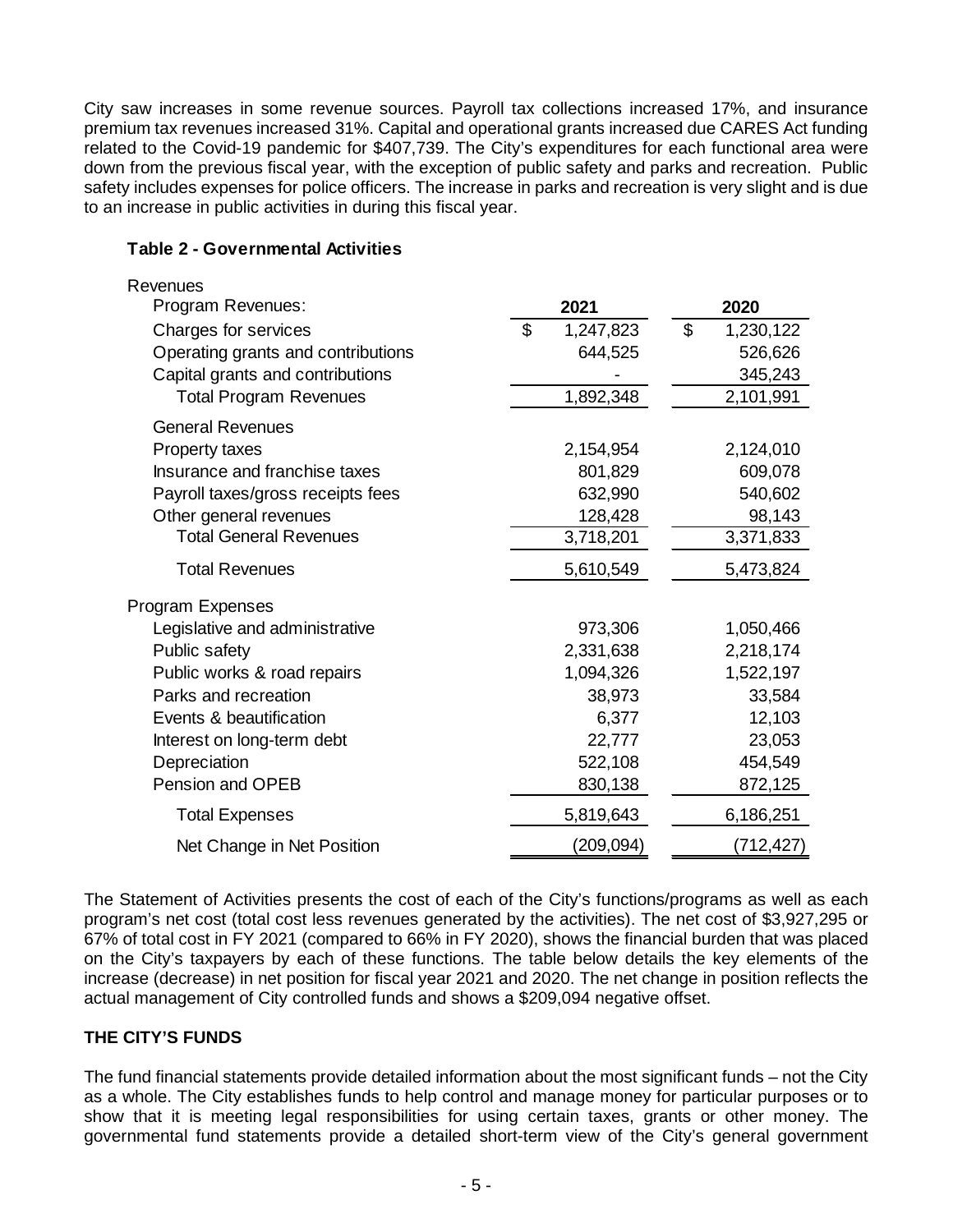operations and basic services it provides, helping to determine whether there are more or fewer resources that can be spent in the near future to finance the City's programs.

The City has one main set of funds – governmental – separated into a General Fund, the Road Tax Fund, the Municipal Road Aid Fund, Capital Fund, and Special Revenue Fund (which together are minor governmental funds). The Road Tax Fund, which was new in FY 2017, collects an ad valorem tax of \$0.067 per \$100 assessment on real property in the City. These funds may be spent only on road repair and replacement. Municipal Road Aid Funds are received monthly from the Kentucky Revenue Cabinet, and are to be used only to replace, maintain or improve the City's roads per statute. The Capital Fund accounts for funds set aside for capital purchases, such as vehicles and equipment. The Special Revenue Fund consist of fund restricted by contributions to the City's Shop with a Cop and Adopt a Unit programs. The total governmental fund increase at year-end was \$609,716 (a \$1,015,661 increase from negative \$405,945 in FY 2020). \$547,012 of that increase came from the General Fund and \$65,878 came from the Special Revenue Fund.

#### **Table 3 - Revenues and Expenditures by Fund**

|                                                | 2021          | 2020             |
|------------------------------------------------|---------------|------------------|
| Revenues                                       |               |                  |
| <b>General Fund revenues</b>                   | \$4,905,650   | \$4,529,310      |
| Road Tax Fund revenues                         | 510,323       | 473,946          |
| Municipal Road Aid Fund revenues               | 145,560       | 149,071          |
| <b>Minor Governmental Funds revenues</b>       | 117,468       | 60,097           |
| <b>Total Revenues</b>                          | 5,679,001     | 5,212,424        |
| <b>Expenditures</b>                            |               |                  |
| <b>General Fund expenditures</b>               | 4,133,504     | 4,674,829        |
| Road Tax Fund expenditures                     | 534,956       | 485,390          |
| Municipal Road Aid Fund expenditures           | 124,101       | 289,521          |
| Minor Governmental Funds expenditures          | 276,724       | 168,629          |
| <b>Total Expenditures</b>                      | 5,069,285     | 5,618,369        |
| Excess (deficit) of revenues over expenditures | 609,716<br>£. | (405, 945)       |
| Net Change in Fund Balances                    |               |                  |
| <b>Other Financing Sources</b>                 |               | 295,800          |
| <b>General Fund</b>                            | 547,012       | (316, 715)       |
| Road Tax Fund                                  | (24,633)      | (11, 444)        |
| Municipal Road Aid Fund                        | 21,459        | (140, 450)       |
| <b>Minor Governmental Funds</b>                | 65,878        | 62,664           |
| <b>Total Change in Fund Balance</b>            | \$<br>609,716 | \$<br>(110, 145) |

Actual General Fund revenues were \$47,696 more than budgeted revenues. When the City's beginning reserve balance is considered, the amount available for appropriations (\$6,789,310) exceeded the amount expended and transferred (\$4,349,500) by the total net fund balance of \$2,439,810.

Actual General Fund expenditures and transfers were under budget by \$272,660, which is 6% of the General Fund budget. Actual Municipal Road Aid Fund revenues were \$5,560 more than budgeted revenues. Actual Municipal Aid Road Fund expenditures were under budget by \$15,899. The Capital Fund included only transfers, proceeds from sales of assets and proceeds from a new capital lease in the current year and the Special Revenue Fund is not budgeted, since it is fiduciary in nature and being held at the discretion of individual programs.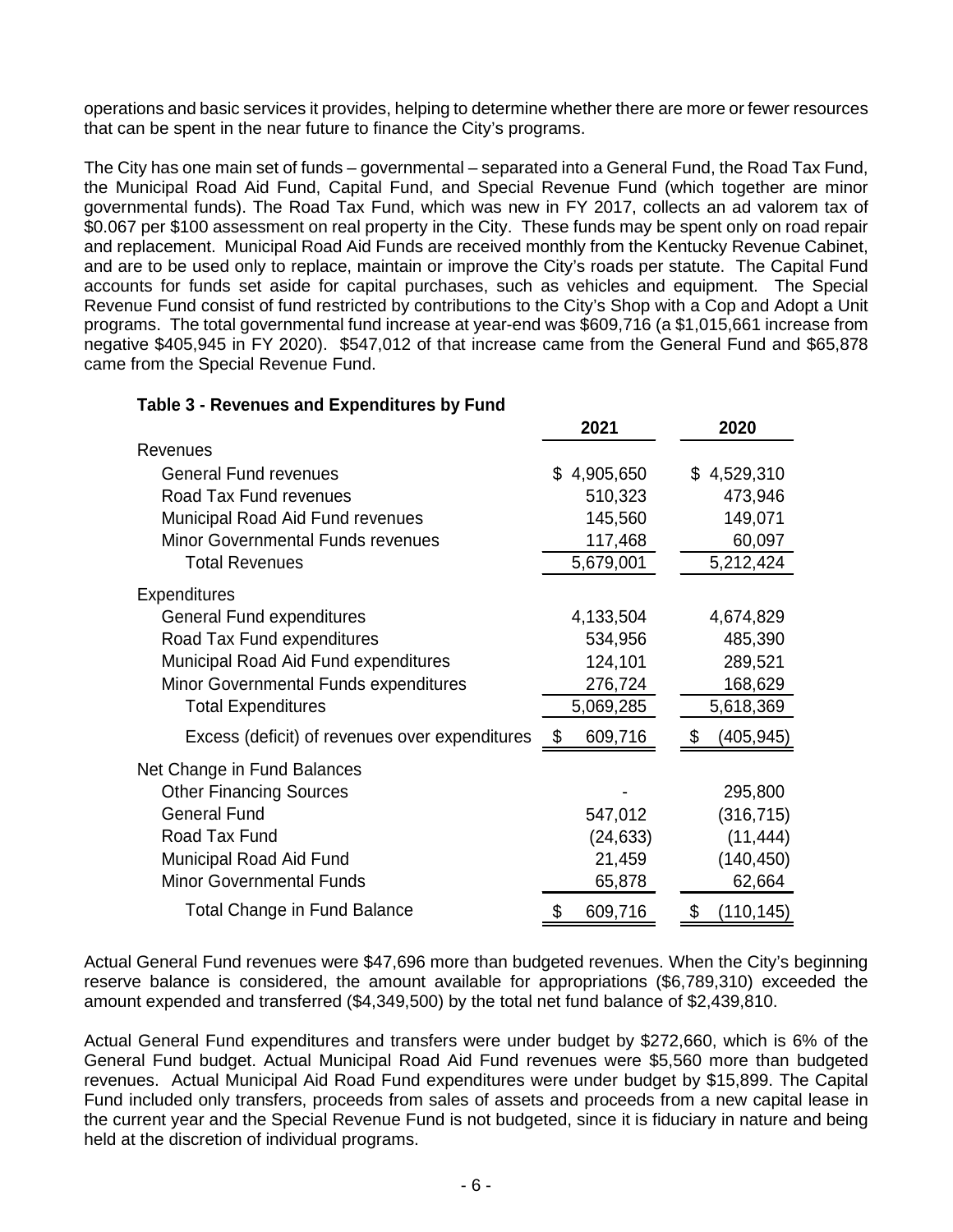## **CAPITAL ASSETS AND DEBT ADMINISTRATION**

#### Capital Assets

At the end of fiscal year 2021, the City had \$17,769,696 invested in various capital assets, including land, buildings and improvements, infrastructure, equipment and vehicles. The City purchased capital assets valued at \$412,040 in 2021. The City also recognized \$522,108 in depreciation expense; leaving a net decrease in total capital assets, net of depreciation of \$110,068.

#### **Table 4 - Fixed Assets**

|                            |   | 2021           | 2020         |
|----------------------------|---|----------------|--------------|
| Land                       | S | 28,145         | \$<br>28,145 |
| Buildings and improvements |   | 1,269,263      | 1,269,263    |
| Infrastructure             |   | 14,912,572     | 14,611,291   |
| Property and equiment      |   | 499,881        | 457,377      |
| <b>Vehicles</b>            |   | 1,059,835      | 991,580      |
| Accumulated depreciation   |   | (12, 219, 063) | (11,696,955) |
| Capital assets, net        |   | 5,550,633      | 5,660,701    |

#### Debt

In August 2016, the City executed a 4-year capital lease for \$108,100 for police cruisers and in December 2016, the City executed a 5-year lease for \$80,837 for a dump truck. In May 2018, the City executed a 4 -year capital lease for \$141,013 for police cruisers and a 4-year capital lease for \$48,180 to equip those cruisers. In September 2019 the City executed a 5-year capital lease for \$139,337 for a dump truck. In April 2020, the City executed a 4-year capital lease for \$34,400 for a police cruiser. In September 2020, the City executed a 4-year capital lease for \$68,255 for two police cruisers. At June 30, 2021, the City had \$575,009 in long-term debt remaining.

#### **Table 5 - Long Term Debt**

|                                      | 2021    | 2020          |
|--------------------------------------|---------|---------------|
| 2016 Capital Lease - Road Repair     | 394,657 | \$<br>468,573 |
| 2016 Capital Lease - Police Cruisers |         | 16,745        |
| 2018 Capital Lease - Police Cruisers |         | 36,284        |
| 2018 Capital Lease - Equipment       |         | 12,397        |
| 2019 Capital Lease - Dump Truck      | 113,513 | 139,337       |
| 2020 Capital Lease - Police Cruiser  | 17,164  | 24,946        |
| 2020 Capital Lease - Police Cruisers | 49,675  |               |
|                                      | 575,009 | \$<br>698,282 |

## **CONTACTING THE CITY'S FINANCIAL MANAGEMENT**

This financial report is designed to provide our citizens, taxpayers and creditors with a general overview of the City's finances and to show the City's accountability for the money it receives. If you have any questions about this report or need additional information, contact the City's Finance Committee, at the City of Villa Hills, 720 Rogers Road, Villa Hills, Kentucky, (859) 341-1515.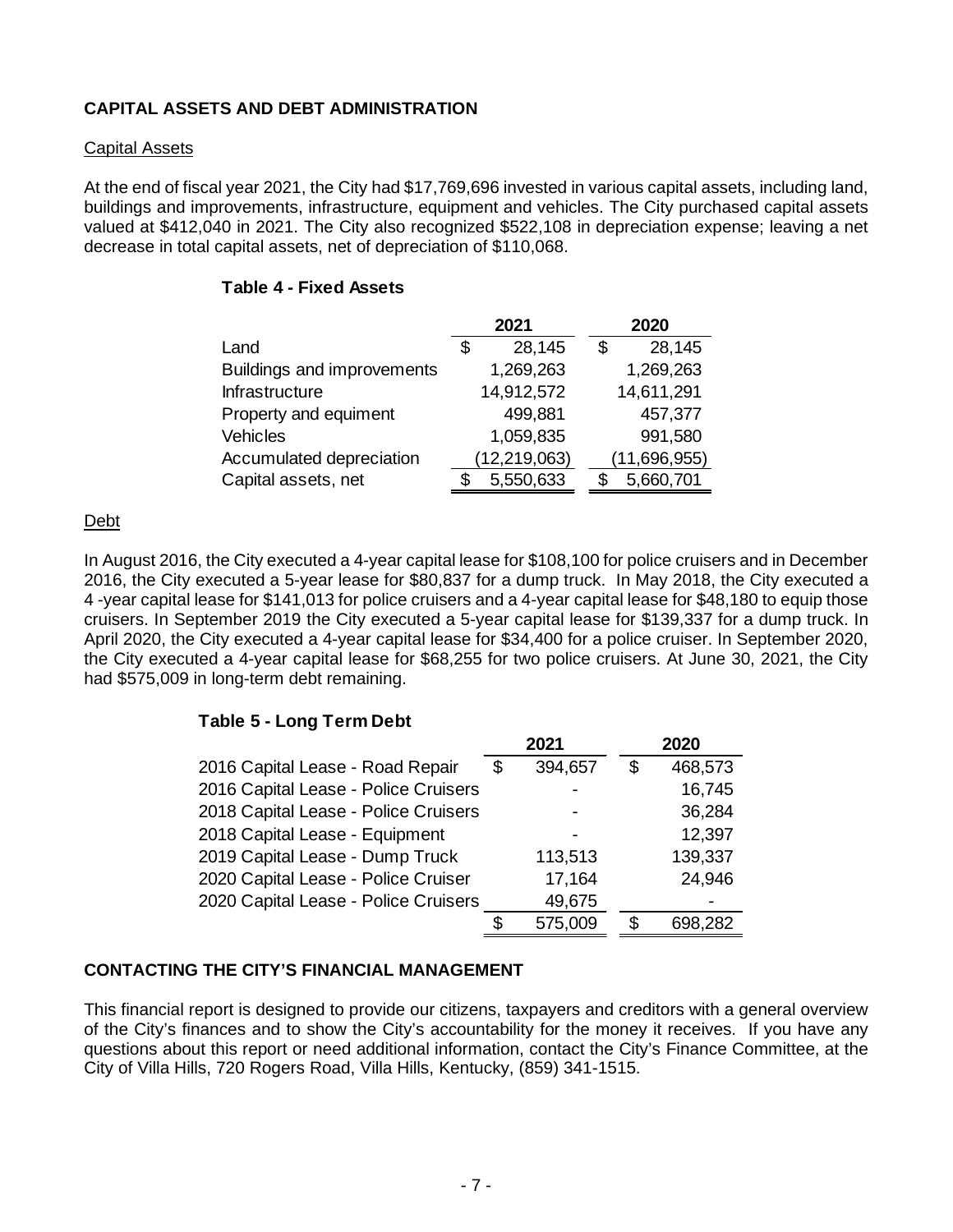## **CITY OF VILLA HILLS, KENTUCKY STATEMENT OF NET POSITION June 30, 2021**

|                                                                           |                           | <b>Primary Government</b>      |
|---------------------------------------------------------------------------|---------------------------|--------------------------------|
| <b>Assets</b>                                                             |                           | <b>Governmental Activities</b> |
| Cash and cash equivalents                                                 | $\mathfrak{L}$            | 2,582,434                      |
| Property taxes receivable - net                                           |                           | 24,275                         |
| Insurance tax receivable                                                  |                           | 173,961                        |
| Other receivables                                                         |                           | 1,443                          |
| <b>Restricted assets</b>                                                  |                           |                                |
| Restricted cash                                                           |                           | 21,605                         |
| Capital assets                                                            |                           |                                |
| Land                                                                      |                           | 28,145                         |
| Property, plant and equipment, net of depreciation                        |                           | 5,522,488                      |
| <b>Total Assets</b>                                                       |                           | 8,354,351                      |
| <b>Deferred Outflows of Resources</b>                                     |                           |                                |
| Deferred outflows related to pension and post employment health insurance |                           | 1,619,102                      |
| <b>Total Assets and Deferred Outflows of Resources</b>                    |                           | 9,973,453                      |
| Liabilities                                                               |                           |                                |
| Accounts payable                                                          |                           | 6,315                          |
| Accrued payroll and payroll taxes                                         |                           | 35,235                         |
| Capital lease - current portion                                           |                           | 126,704                        |
| Long-term liabilities                                                     |                           |                                |
| Capital lease - long term portion                                         |                           | 448,305                        |
| Compensated absences                                                      |                           | 151,922                        |
| Net pension and post employment health insurance liability                |                           | 5,038,733                      |
| <b>Total Liabilities</b>                                                  |                           | 5,807,214                      |
| <b>Deferred Inflow of Resouces</b>                                        |                           |                                |
| Deferred inflows related to pension and post employment health insurance  |                           | 195,367                        |
| <b>Total Liabilities and Deferred Inflow of Resources</b>                 |                           | 6,002,581                      |
| <b>Net Position</b>                                                       |                           |                                |
| Net investment in capital assets                                          |                           | 4,975,624                      |
| Restricted                                                                |                           | 193,705                        |
| Unrestricted                                                              |                           | (1, 198, 457)                  |
| <b>Total Net Position</b>                                                 | $\boldsymbol{\mathsf{S}}$ | 3,970,872                      |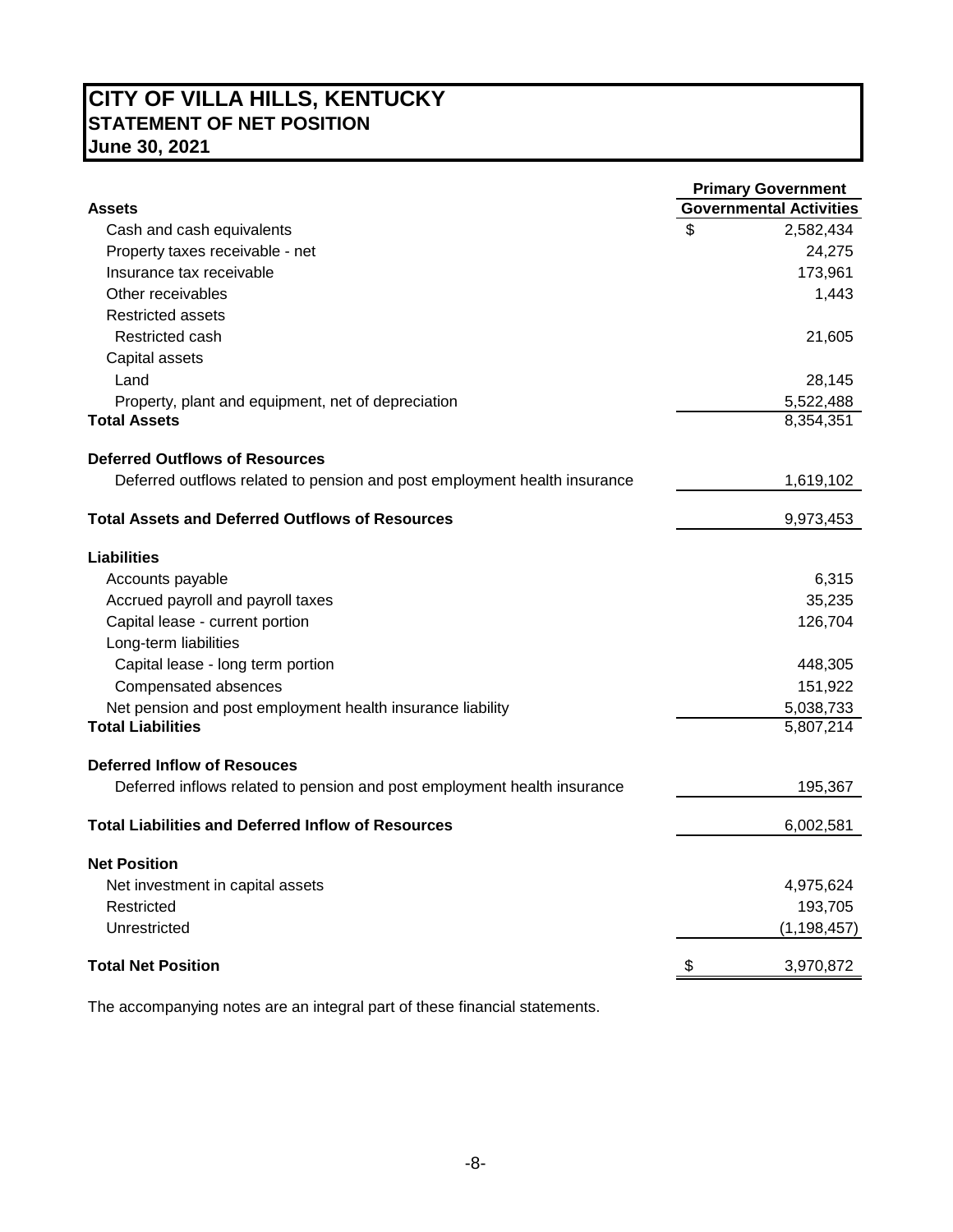## **CITY OF VILLA HILLS, KENTUCKY STATEMENT OF ACTIVITIES For the Year Ended June 30, 2021**

|                                 |                 |                                       |     | <b>Program Revenues</b>                                |                                                             | <b>Net Revenue (Expense)</b><br>and Changes in<br><b>Net Position</b> |
|---------------------------------|-----------------|---------------------------------------|-----|--------------------------------------------------------|-------------------------------------------------------------|-----------------------------------------------------------------------|
| <b>Functions/Programs</b>       | <b>Expenses</b> | <b>Charges for</b><br><b>Services</b> |     | Operating<br><b>Grants and</b><br><b>Contributions</b> | <b>Capital</b><br><b>Grants and</b><br><b>Contributions</b> | <b>Governmental</b><br><b>Activities</b>                              |
| <b>Primary Government</b>       |                 |                                       |     |                                                        |                                                             |                                                                       |
| Legislative and administrative  | \$<br>973,306   | \$<br>11,459                          | \$  | 6,074                                                  | \$                                                          | \$<br>(955, 773)                                                      |
| Public safety                   | 2,331,638       | 742,530                               |     | 492,891                                                |                                                             | (1,096,217)                                                           |
| Parks and recreation            | 38,973          | 9,809                                 |     |                                                        |                                                             | (29, 164)                                                             |
| Public works                    | 469,128         | 484,025                               |     |                                                        |                                                             | 14,897                                                                |
| Road repair                     | 625,198         |                                       |     | 145,560                                                |                                                             | (479,638)                                                             |
| Events & beautification         | 6,377           |                                       |     |                                                        |                                                             | (6, 377)                                                              |
| Interest & fees                 | 22,777          |                                       |     |                                                        |                                                             | (22, 777)                                                             |
| Unallocated depreciation        | 522,108         |                                       |     |                                                        |                                                             | (522, 108)                                                            |
| Unallocated pension & OPEB      | 830,138         |                                       |     |                                                        |                                                             | (830, 138)                                                            |
| <b>Total Primary Government</b> | \$<br>5,819,643 | \$<br>1,247,823                       | \$. | 644,525                                                | \$                                                          | (3,927,295)                                                           |

#### **General revenues**

| <b>Taxes</b>                                               |            |
|------------------------------------------------------------|------------|
| Property taxes, levied for general purposes                | 2,154,954  |
| Insurance and franchise taxes, levied for general purposes | 801,829    |
| Licenses and permit fees                                   |            |
| Payroll and gross receipts license fees                    | 632,990    |
| Licenses and fees                                          | 59,494     |
| Miscellaneous                                              | 22,053     |
| Gain on disposal of assets                                 | 39,404     |
| Unrestricted investment earnings                           | 7,477      |
| Total general revenues and special items                   | 3,718,201  |
| Change in net position                                     | (209, 094) |
| Net position, beginning                                    | 4,179,966  |
| Net position, ending                                       | 3,970,872  |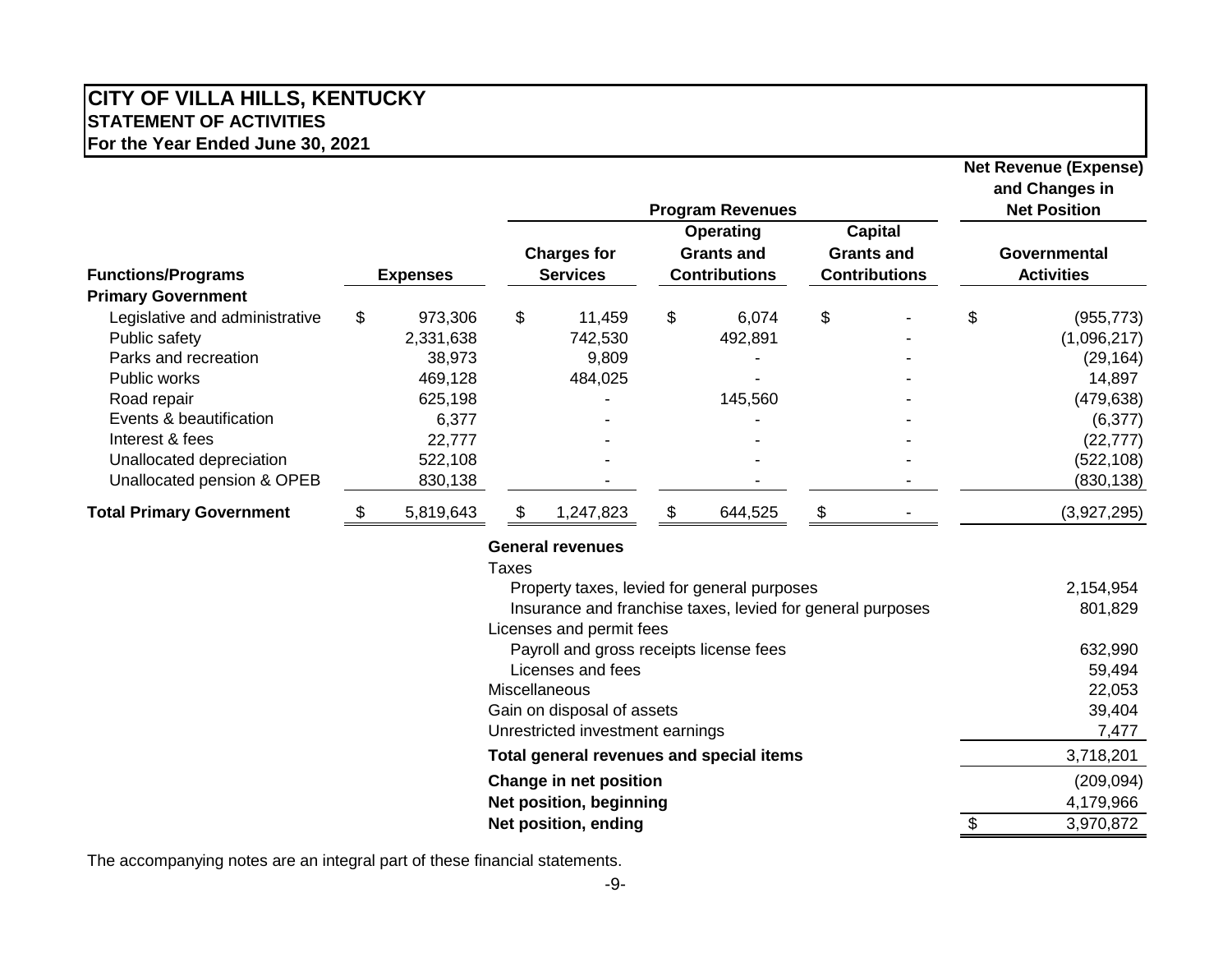#### **CITY OF VILLA HILLS, KENTUCKY BALANCE SHEET - GOVERNMENTAL FUNDS June 30, 2021**

| \$<br>\$<br>\$<br>\$2,264,644<br>106,021<br>\$<br>Cash and cash equivalents<br>73,978<br>137,791<br>2,582,434<br>Property taxes receivable - net<br>24,275<br>24,275<br>Insurance tax receivable<br>173,961<br>173,961<br>Prepaid expenses<br>1,443<br>1,443<br>Due from other funds<br><b>Total Unrestricted Assets</b><br>106,021<br>73,978<br>2,464,323<br>137,791<br>2,782,113<br><b>Restricted Assets</b><br>3,732<br>17,873<br>Restricted cash<br>21,605<br>\$<br>\$<br>\$<br>\$<br><b>Total Assets</b><br>\$2,468,055<br>106,021<br>73,978<br>2,803,718<br>155,664<br><b>Liabilities and Fund Balances</b><br><b>Liabilities</b><br>\$<br>\$<br>\$<br>\$<br>\$<br>2,148<br>4,167<br>6,315<br>Accounts payable<br><b>Accrued liabilities</b><br>35,235<br>35,235<br>Due to other funds<br>Liabilities paid with restricted funds<br><b>Restricted accounts</b><br><b>Total Liabilities</b><br>37,383<br>4,167<br>41,550<br><b>Fund Balances</b><br>106,021<br>17,873<br>Restricted<br>69,811<br>193,705<br>Committed<br>213,000<br>213,000<br>137,791<br>Assigned<br>137,791<br>Unassigned<br>2,217,672<br>2,217,672<br><b>Total Fund Balances</b><br>106,021<br>69,811<br>155,664<br>2,430,672<br>2,762,168<br>\$<br>\$<br>\$<br><b>Total Liabilities and Fund Balances</b><br>106,021<br>\$<br>155,664<br>\$2,468,055<br>73,978<br>2,803,718<br>Total governmental fund balances<br>\$<br>2,762,168<br>Amounts reported for governmental activities in the statement of net<br>position are different because:<br>Capital assets of \$17,655,925, net of accumulated depreciation of (\$12,105,292), used in<br>governmental activities are not financial resources and are not reported in the funds.<br>5,550,633<br>Long-term liabilities are not due and payable in the current period and are not<br>reported in the funds:<br>Capital leases<br>(575,009)<br>Compensated absences<br>(151, 922)<br>Net pension and post employment health insurance liability<br>(5,038,733)<br>Deferred outflows and inflows of resources related to pensions are applicable to future<br>periods and, therefore are not reportable in the funds<br>Deferred outflows related to pension and post employment health insurance<br>1,619,102<br>Deferred intflows related to pension and post employment health insurance<br>(195, 367)<br>Net position of governmental activities<br>3,970,872<br>\$ | <b>Assets</b><br><b>Unrestricted Assets</b> |  | General |  | <b>Road Tax</b><br><b>Fund</b> |  | <b>Municipal</b><br><b>Road Aid</b><br><b>Fund</b> | <b>Minor</b><br>Governmental<br><b>Funds</b> | <b>Total</b><br>Governmental<br><b>Funds</b> |
|----------------------------------------------------------------------------------------------------------------------------------------------------------------------------------------------------------------------------------------------------------------------------------------------------------------------------------------------------------------------------------------------------------------------------------------------------------------------------------------------------------------------------------------------------------------------------------------------------------------------------------------------------------------------------------------------------------------------------------------------------------------------------------------------------------------------------------------------------------------------------------------------------------------------------------------------------------------------------------------------------------------------------------------------------------------------------------------------------------------------------------------------------------------------------------------------------------------------------------------------------------------------------------------------------------------------------------------------------------------------------------------------------------------------------------------------------------------------------------------------------------------------------------------------------------------------------------------------------------------------------------------------------------------------------------------------------------------------------------------------------------------------------------------------------------------------------------------------------------------------------------------------------------------------------------------------------------------------------------------------------------------------------------------------------------------------------------------------------------------------------------------------------------------------------------------------------------------------------------------------------------------------------------------------------------------------------------------------------------------------------------------------------|---------------------------------------------|--|---------|--|--------------------------------|--|----------------------------------------------------|----------------------------------------------|----------------------------------------------|
|                                                                                                                                                                                                                                                                                                                                                                                                                                                                                                                                                                                                                                                                                                                                                                                                                                                                                                                                                                                                                                                                                                                                                                                                                                                                                                                                                                                                                                                                                                                                                                                                                                                                                                                                                                                                                                                                                                                                                                                                                                                                                                                                                                                                                                                                                                                                                                                                    |                                             |  |         |  |                                |  |                                                    |                                              |                                              |
|                                                                                                                                                                                                                                                                                                                                                                                                                                                                                                                                                                                                                                                                                                                                                                                                                                                                                                                                                                                                                                                                                                                                                                                                                                                                                                                                                                                                                                                                                                                                                                                                                                                                                                                                                                                                                                                                                                                                                                                                                                                                                                                                                                                                                                                                                                                                                                                                    |                                             |  |         |  |                                |  |                                                    |                                              |                                              |
|                                                                                                                                                                                                                                                                                                                                                                                                                                                                                                                                                                                                                                                                                                                                                                                                                                                                                                                                                                                                                                                                                                                                                                                                                                                                                                                                                                                                                                                                                                                                                                                                                                                                                                                                                                                                                                                                                                                                                                                                                                                                                                                                                                                                                                                                                                                                                                                                    |                                             |  |         |  |                                |  |                                                    |                                              |                                              |
|                                                                                                                                                                                                                                                                                                                                                                                                                                                                                                                                                                                                                                                                                                                                                                                                                                                                                                                                                                                                                                                                                                                                                                                                                                                                                                                                                                                                                                                                                                                                                                                                                                                                                                                                                                                                                                                                                                                                                                                                                                                                                                                                                                                                                                                                                                                                                                                                    |                                             |  |         |  |                                |  |                                                    |                                              |                                              |
|                                                                                                                                                                                                                                                                                                                                                                                                                                                                                                                                                                                                                                                                                                                                                                                                                                                                                                                                                                                                                                                                                                                                                                                                                                                                                                                                                                                                                                                                                                                                                                                                                                                                                                                                                                                                                                                                                                                                                                                                                                                                                                                                                                                                                                                                                                                                                                                                    |                                             |  |         |  |                                |  |                                                    |                                              |                                              |
|                                                                                                                                                                                                                                                                                                                                                                                                                                                                                                                                                                                                                                                                                                                                                                                                                                                                                                                                                                                                                                                                                                                                                                                                                                                                                                                                                                                                                                                                                                                                                                                                                                                                                                                                                                                                                                                                                                                                                                                                                                                                                                                                                                                                                                                                                                                                                                                                    |                                             |  |         |  |                                |  |                                                    |                                              |                                              |
|                                                                                                                                                                                                                                                                                                                                                                                                                                                                                                                                                                                                                                                                                                                                                                                                                                                                                                                                                                                                                                                                                                                                                                                                                                                                                                                                                                                                                                                                                                                                                                                                                                                                                                                                                                                                                                                                                                                                                                                                                                                                                                                                                                                                                                                                                                                                                                                                    |                                             |  |         |  |                                |  |                                                    |                                              |                                              |
|                                                                                                                                                                                                                                                                                                                                                                                                                                                                                                                                                                                                                                                                                                                                                                                                                                                                                                                                                                                                                                                                                                                                                                                                                                                                                                                                                                                                                                                                                                                                                                                                                                                                                                                                                                                                                                                                                                                                                                                                                                                                                                                                                                                                                                                                                                                                                                                                    |                                             |  |         |  |                                |  |                                                    |                                              |                                              |
|                                                                                                                                                                                                                                                                                                                                                                                                                                                                                                                                                                                                                                                                                                                                                                                                                                                                                                                                                                                                                                                                                                                                                                                                                                                                                                                                                                                                                                                                                                                                                                                                                                                                                                                                                                                                                                                                                                                                                                                                                                                                                                                                                                                                                                                                                                                                                                                                    |                                             |  |         |  |                                |  |                                                    |                                              |                                              |
|                                                                                                                                                                                                                                                                                                                                                                                                                                                                                                                                                                                                                                                                                                                                                                                                                                                                                                                                                                                                                                                                                                                                                                                                                                                                                                                                                                                                                                                                                                                                                                                                                                                                                                                                                                                                                                                                                                                                                                                                                                                                                                                                                                                                                                                                                                                                                                                                    |                                             |  |         |  |                                |  |                                                    |                                              |                                              |
|                                                                                                                                                                                                                                                                                                                                                                                                                                                                                                                                                                                                                                                                                                                                                                                                                                                                                                                                                                                                                                                                                                                                                                                                                                                                                                                                                                                                                                                                                                                                                                                                                                                                                                                                                                                                                                                                                                                                                                                                                                                                                                                                                                                                                                                                                                                                                                                                    |                                             |  |         |  |                                |  |                                                    |                                              |                                              |
|                                                                                                                                                                                                                                                                                                                                                                                                                                                                                                                                                                                                                                                                                                                                                                                                                                                                                                                                                                                                                                                                                                                                                                                                                                                                                                                                                                                                                                                                                                                                                                                                                                                                                                                                                                                                                                                                                                                                                                                                                                                                                                                                                                                                                                                                                                                                                                                                    |                                             |  |         |  |                                |  |                                                    |                                              |                                              |
|                                                                                                                                                                                                                                                                                                                                                                                                                                                                                                                                                                                                                                                                                                                                                                                                                                                                                                                                                                                                                                                                                                                                                                                                                                                                                                                                                                                                                                                                                                                                                                                                                                                                                                                                                                                                                                                                                                                                                                                                                                                                                                                                                                                                                                                                                                                                                                                                    |                                             |  |         |  |                                |  |                                                    |                                              |                                              |
|                                                                                                                                                                                                                                                                                                                                                                                                                                                                                                                                                                                                                                                                                                                                                                                                                                                                                                                                                                                                                                                                                                                                                                                                                                                                                                                                                                                                                                                                                                                                                                                                                                                                                                                                                                                                                                                                                                                                                                                                                                                                                                                                                                                                                                                                                                                                                                                                    |                                             |  |         |  |                                |  |                                                    |                                              |                                              |
|                                                                                                                                                                                                                                                                                                                                                                                                                                                                                                                                                                                                                                                                                                                                                                                                                                                                                                                                                                                                                                                                                                                                                                                                                                                                                                                                                                                                                                                                                                                                                                                                                                                                                                                                                                                                                                                                                                                                                                                                                                                                                                                                                                                                                                                                                                                                                                                                    |                                             |  |         |  |                                |  |                                                    |                                              |                                              |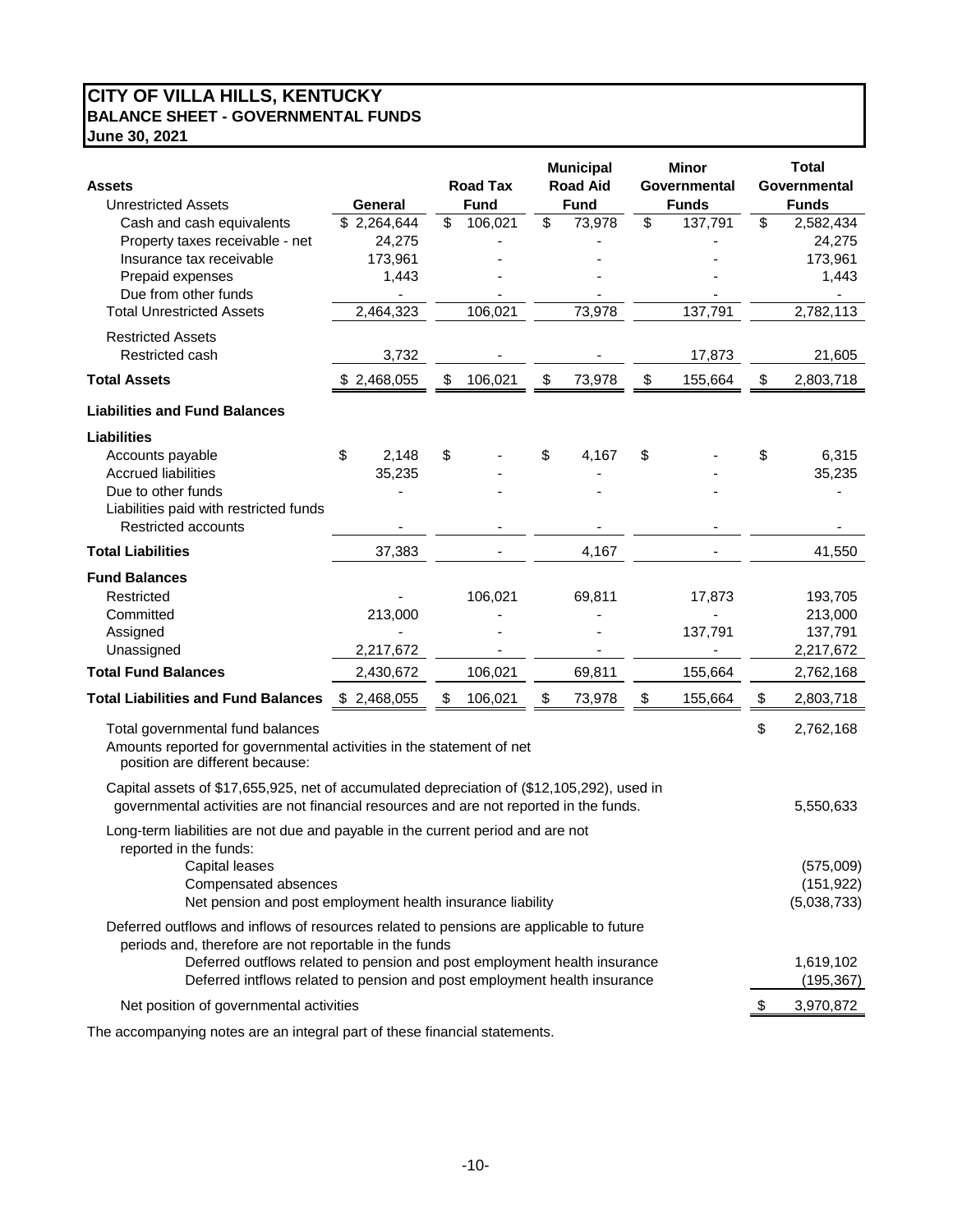## **CITY OF VILLA HILLS, KENTUCKY STATEMENT OF REVENUES, EXPENDITURES AND CHANGES IN FUND BALANCES GOVERNMENTAL FUNDS For the Year Ended June 30, 2021**

|                                                           | <b>General</b><br>Fund | <b>Municipal</b><br>Minor<br><b>Road Aid</b><br><b>Road Tax</b><br><b>Governmental</b><br>Fund<br><b>Fund</b><br><b>Funds</b> |                  | <b>Total</b><br>Governmental<br><b>Funds</b> |                   |  |
|-----------------------------------------------------------|------------------------|-------------------------------------------------------------------------------------------------------------------------------|------------------|----------------------------------------------|-------------------|--|
| <b>Revenues</b>                                           |                        |                                                                                                                               |                  |                                              |                   |  |
| <b>Taxes</b>                                              |                        |                                                                                                                               |                  |                                              |                   |  |
| Property                                                  | \$1,644,631            | 510,323<br>\$                                                                                                                 | \$               | \$                                           | \$<br>2,154,954   |  |
| Insurance premium                                         | 648,387                |                                                                                                                               |                  |                                              | 648,387           |  |
| Payroll and gross reciepts                                | 632,990                |                                                                                                                               |                  |                                              | 632,990           |  |
| Franchise                                                 | 153,442                |                                                                                                                               |                  |                                              | 153,442           |  |
| Licenses and fees                                         | 59,494                 |                                                                                                                               |                  |                                              | 59,494            |  |
| Intergovernmental                                         | 498,965                |                                                                                                                               | 145,560          |                                              | 644,525           |  |
| Charges for services                                      | 1,238,014              |                                                                                                                               |                  | 9,809                                        | 1,247,823         |  |
| Fines and forfeitures                                     | 11,484                 |                                                                                                                               |                  |                                              | 11,484            |  |
| Interest                                                  | 7,477                  |                                                                                                                               |                  |                                              | 7,477             |  |
| Sale of surplus property                                  |                        |                                                                                                                               |                  | 39,404                                       | 39,404            |  |
| <b>Miscellaneous</b>                                      | 7,266                  |                                                                                                                               |                  |                                              | 7,266             |  |
| Proceeds from loan                                        |                        |                                                                                                                               |                  | 68,255                                       | 68,255            |  |
| Contributions                                             | 3,500                  |                                                                                                                               |                  |                                              | 3,500             |  |
| <b>Total Revenues</b>                                     | 4,905,650              | 510,323                                                                                                                       | 145,560          | 117,468                                      | 5,679,001         |  |
| <b>Expenditures</b>                                       |                        |                                                                                                                               |                  |                                              |                   |  |
| Legislative and administrative                            | 392,632                |                                                                                                                               |                  |                                              | 392,632           |  |
| <b>Contracted Services</b>                                | 1,165,600              |                                                                                                                               |                  | 5,541                                        | 1,171,141         |  |
| Public safety                                             | 1,703,478              |                                                                                                                               |                  | 32,073                                       | 1,735,551         |  |
| Parks and recreation                                      | 38,973                 |                                                                                                                               |                  |                                              | 38,973            |  |
| <b>Public works</b>                                       | 472,867                |                                                                                                                               |                  |                                              | 472,867           |  |
| Events & beautification                                   | 6,377                  |                                                                                                                               |                  |                                              | 6,377             |  |
| Road repair                                               | 353,577                | 233,475                                                                                                                       | 38,146           |                                              | 625,198           |  |
| Capital outlay                                            |                        | 301,481                                                                                                                       |                  | 110,759                                      | 412,240           |  |
| Debt service:                                             |                        |                                                                                                                               |                  |                                              |                   |  |
| Principal<br>Interest                                     |                        |                                                                                                                               | 73,916<br>12,039 | 117,613<br>10,738                            | 191,529<br>22,777 |  |
| <b>Total Expenditures</b>                                 | 4,133,504              | 534,956                                                                                                                       | 124,101          | 276,724                                      | 5,069,285         |  |
|                                                           |                        |                                                                                                                               |                  |                                              |                   |  |
| Excess (deficit) of revenues<br>over (under) expenditures | 772,146                | (24, 633)                                                                                                                     | 21,459           | (159, 256)                                   | 609,716           |  |
| <b>Other Financing Sources (Uses)</b>                     |                        |                                                                                                                               |                  |                                              |                   |  |
| Transfers In                                              |                        |                                                                                                                               |                  | 225,134                                      | 225,134           |  |
| <b>Transfers Out</b>                                      | (225, 134)             |                                                                                                                               |                  |                                              | (225, 134)        |  |
| Other financing sources                                   |                        |                                                                                                                               |                  |                                              |                   |  |
| <b>Net Change in Fund Balances</b>                        | 547,012                | (24, 633)                                                                                                                     | 21,459           | 65,878                                       | 609,716           |  |
| <b>Fund Balances, Beginning of Year</b>                   | 1,883,660              | 130,654                                                                                                                       | 48,352           | 89,786                                       | 2,152,452         |  |
| Fund Balances, End of Year                                | 2,430,672              | 106,021                                                                                                                       | 69,811           | \$<br>155,664                                | 2,762,168<br>\$   |  |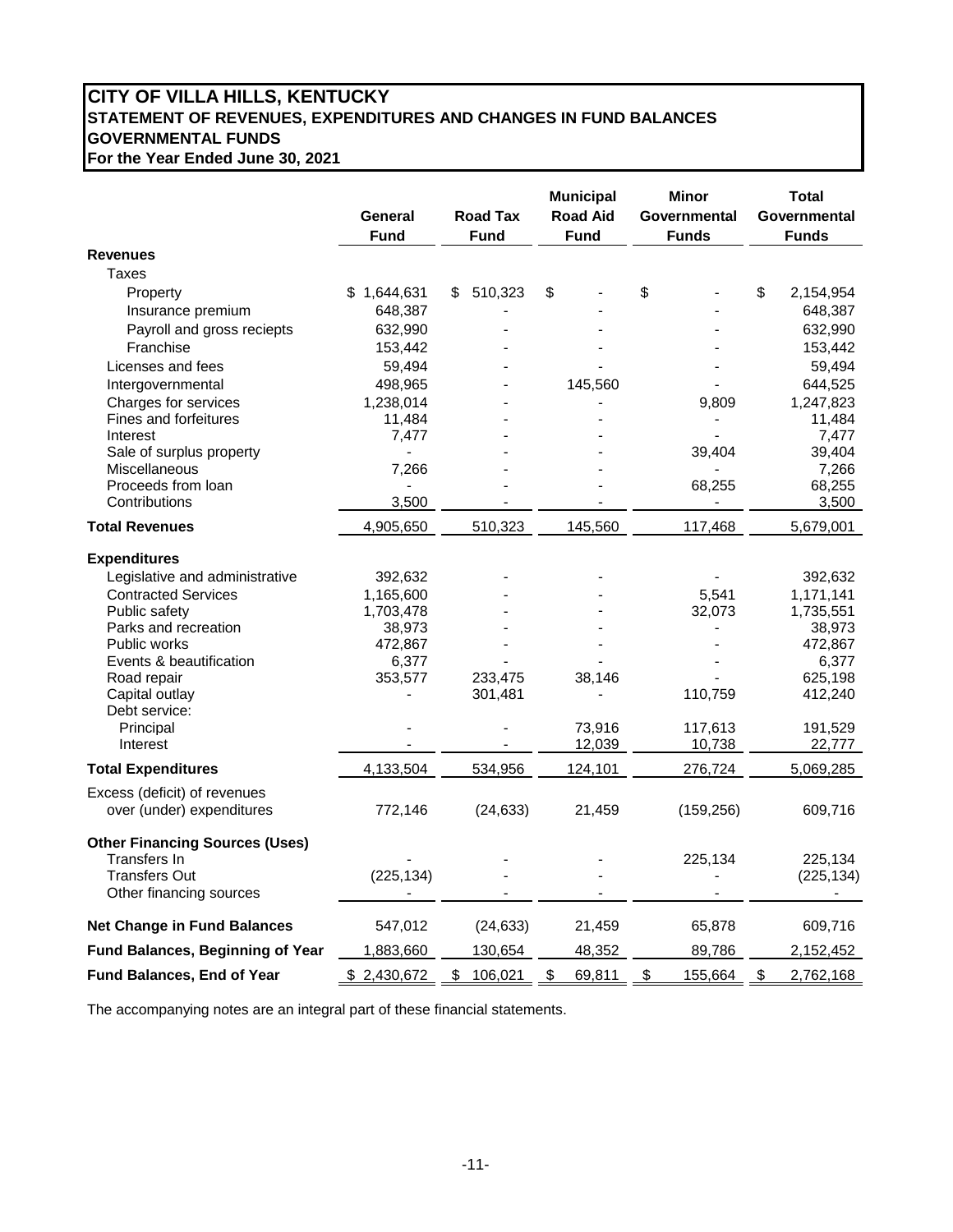## **CITY OF VILLA HILLS, KENTUCKY RECONCILIATION OF THE STATEMENT OF REVENUES, EXPENDITURES AND CHANGES IN FUND BALANCES OF GOVERNMENTAL FUNDS TO THE STATEMENT OF ACTIVITIES For the Year Ended June 30, 2021**

| Net change in fund balances-total governmental funds                                                                                                                                                                                                    | \$<br>609,716 |
|---------------------------------------------------------------------------------------------------------------------------------------------------------------------------------------------------------------------------------------------------------|---------------|
| Amounts reported for <i>governmental activities</i> in the statement of activities are<br>different because:                                                                                                                                            |               |
| Governmental funds report capital outlays as expenditures.<br>However, in the statement of activities, the cost of those assets<br>is allocated over their estimated useful lives as depreciation expense.                                              |               |
| Capital asset purchases capitalized                                                                                                                                                                                                                     | 412,240       |
| Depreciation expense, net of adjustment                                                                                                                                                                                                                 | (522, 108)    |
| Proceeds from loans                                                                                                                                                                                                                                     | (68, 255)     |
| Governmental funds report City pension and post employment health<br>insurance contributions as expenditures. However, in the statement<br>of activites, the cost of pension benefits earned net of employer<br>contributions is reported as an expense |               |
| Cost of pension benefits earned                                                                                                                                                                                                                         | (654, 175)    |
| Cost of post employment health insurance benefits earned                                                                                                                                                                                                | (175, 964)    |
| Some expenses reported in the statement of activities do not require<br>the use of current financial resources and therefore are not reported<br>as expenditures in governmental funds, such as:                                                        |               |
| Payment of loan principal                                                                                                                                                                                                                               | 191,529       |
| Compensated absences                                                                                                                                                                                                                                    | (2,077)       |
|                                                                                                                                                                                                                                                         |               |
| Change in net position of governmental activities                                                                                                                                                                                                       | (209,094)     |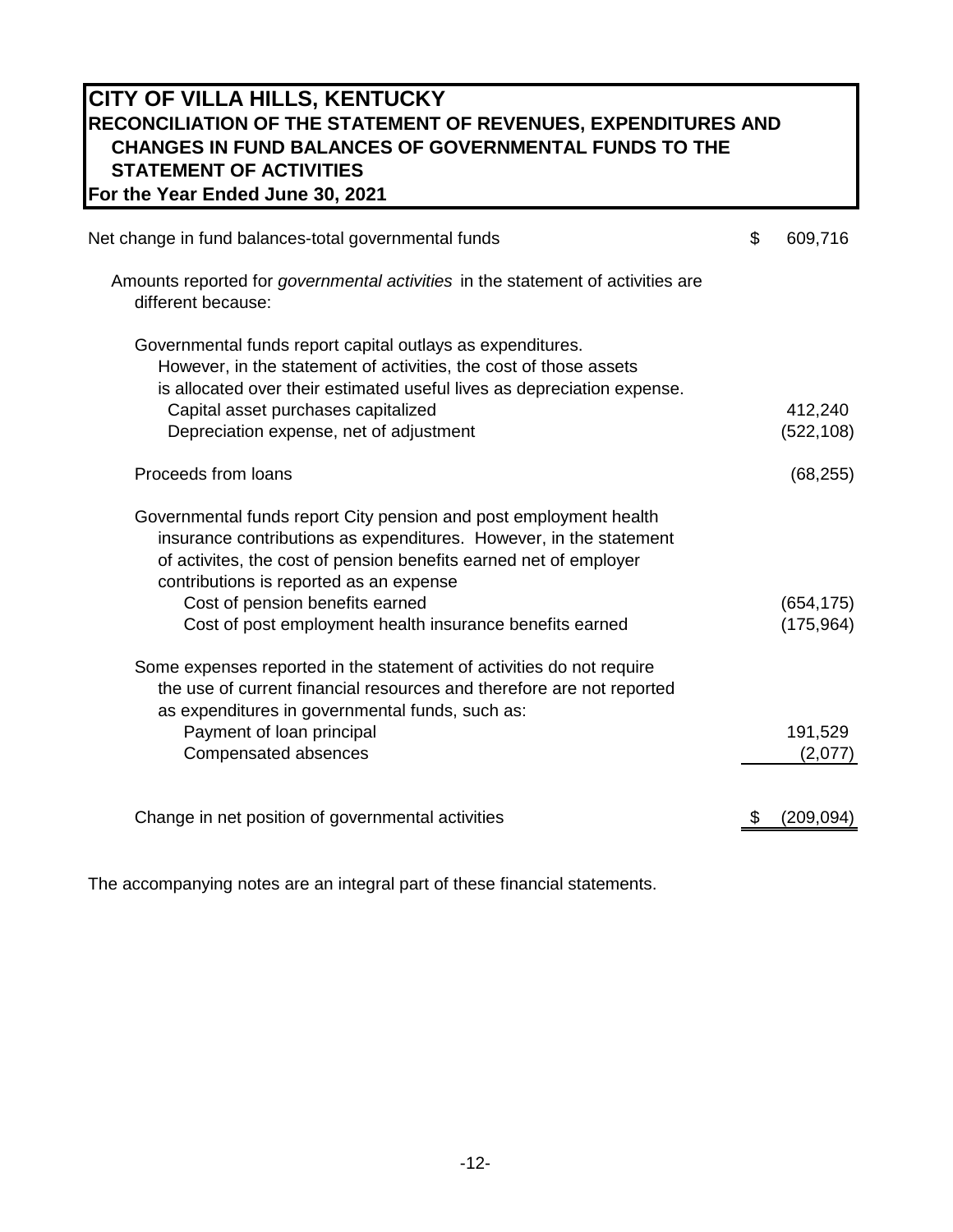### **NOTE A – SUMMARY OF SIGNIFICANT ACCOUNTING POLICIES**

The City of Villa Hills, Kentucky (City) was incorporated under the provisions of the Commonwealth of Kentucky in June 1962. The City provides the following services as authorized by its charter: public safety, streets, public improvements, and general administrative services.

The accounting policies of the City of Villa Hills, Kentucky conform to U.S. generally accepted accounting principles (GAAP) as applicable to governments. The Governmental Accounting Standards Board (GASB) is the accepted standard-setting body for establishing governmental accounting and financial reporting principles. The following is a summary of the more significant policies.

#### The Reporting Entity

The City of Villa Hills, Kentucky operates under a Mayor and Council form of government. An elected mayor and six council members govern the City. As required by generally accepted accounting principles these financial statements present the primary government. The City has no component units or entities from which the government is considered to be financially accountable.

#### Government-Wide Financial Statements

The government-wide financial statements include the statement of net position and the statement of activities. These statements report financial information for all of the non-fiduciary activities of the primary government. Generally, the effect of inter-fund activity has been removed from these statements. Governmental activities, which are generally supported by taxes and City general revenues, are reported separately from business-type activities, which rely to a significant extent on fees and charges for support.

The statement of activities reports the expenses of a given function offset by program revenues directly connected with the functional program. A function is an assembly of similar activities and may include portions of a fund or summarize more than one fund to capture the expense and program revenues associated with a distinct functional activity. Program revenues include: charges for services, which report fees, fines and forfeitures, and other charges to users of the City's services; operating grants and contributions which finance annual operating activities, including restricted investment income; and capital grants and contributions which fund the acquisition, construction, or rehabilitation of capital assets and include fees to developers. These revenues are subject to externally imposed restrictions to these program uses. Taxes and other revenue sources not properly included with program revenues are reported as general revenues.

Amounts paid to acquire capital assets are capitalized as assets in the government-wide financial statements, rather than reported as expenditures. Proceeds of long-term debt are recorded as a liability in the government-wide financial statements, rather than as another financing source. Amounts paid to reduce long-term indebtedness of the reporting government are reported as reductions of the related liability, rather than expenditures.

#### Fund Financial Statements

Fund financial statements, as applicable, are provided for governmental, proprietary, and fiduciary funds. Major individual governmental and enterprise funds are reported in separate columns with composite columns for non-major funds.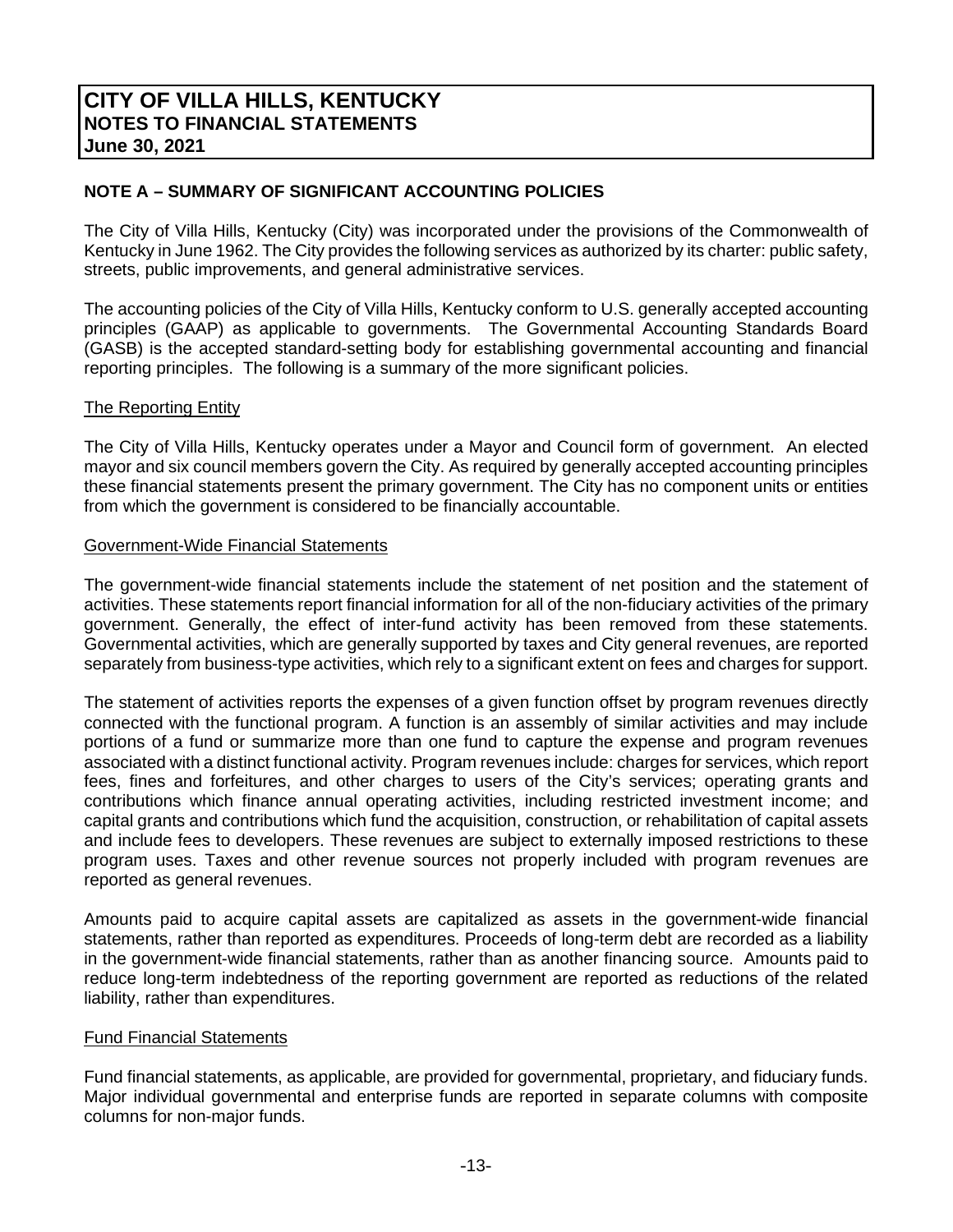#### Measurement Focus, Basis of Accounting and Financial Statement Presentation

The financial statements of the City are prepared in accordance with generally accepted accounting principles (GAAP). The City's reporting entity applies all relevant Governmental Accounting Standards Board (GASB) pronouncements and applicable Financial Accounting Standards Board (FASB) pronouncements and Accounting Principles Board (APB) opinions issued on or before November 30, 1989, unless they conflict with GASB pronouncements. The City's reporting entity does not apply FASB pronouncements or APB opinions issued after November 30, 1989.

The government-wide financial statements are reported using the economic resources measurement focus and the accrual basis of accounting and include the reclassification or elimination of internal activity (between or within funds). Reimbursements are reported as reductions to expenses. If applicable, the proprietary and fiduciary fund financial statements and financial statements of City component units also report using this same focus and basis of accounting, although internal activity is not eliminated in these statements. Revenues are recorded when earned and expenses are recorded when a liability is incurred, regardless of the timing of related cash flows. Property tax revenues are recognized in the year for which they are levied. Grants and similar items are recognized as revenues when grantor eligibility requirements are met.

Governmental fund financial statements are reported using the current financial resources measurement focus and the modified accrual basis of accounting. Revenues are recognized as soon as they are both measurable and available. Revenues are considered to be available when they are collectible within the current period or soon enough thereafter to pay liabilities of the current period. The City considers revenues to be available if they are collected within 60 days of the end of the fiscal year. Expenditures are recorded when the related liability is incurred, as under accrual accounting. However, debt service expenditures, as well as expenditures related to compensated absences and claims and judgments, are recorded only in the year when payment is due.

Major revenue sources, where accrual is most likely to occur, include property taxes, insurance premium taxes and payroll/gross receipts license fees.

When both restricted and unrestricted resources are available for use, it is the City's policy to use restricted resources first, then unrestricted resources as needed.

#### Fund Types

The City reports the following governmental funds:

#### *General Fund*

This fund is the government's primary operating fund. This fund accounts for all financial resources of the general government not accounted for in another fund.

#### *Road Tax Fund*

This fund is used to account for the proceeds of specific revenue sources that are restricted to expenditures for specific purposes. Currently, the City maintains a special revenue fund for Road Tax Funds collected through an ad valorem tax of \$0.067 per \$100 assessment on real property in the City. These funds may be spent only on road repair and replacement.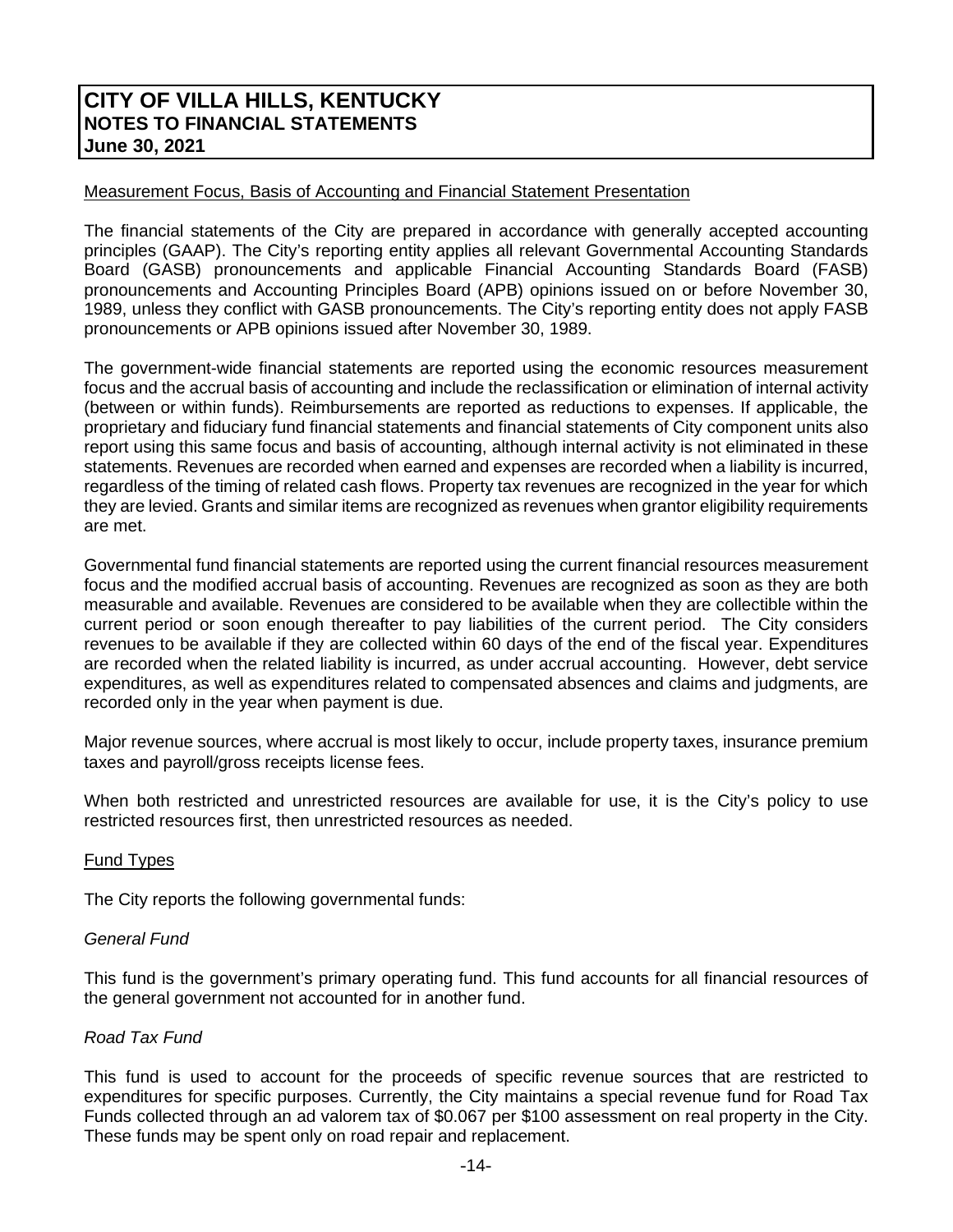#### *Municipal Road Aid Fund*

This fund is used to account for the proceeds of specific revenue sources that are restricted to expenditures for specific purposes. Currently, the City maintains a special revenue fund for Municipal Road Aid Funds provided by the Commonwealth of Kentucky. This fund is used to account for the receipt and disbursement of funds in accordance with Kentucky Revised Statutes for municipal road aid.

#### *Special Revenue Fund*

This fund is used to account for the proceeds of specific revenue sources that are restricted to expenditures for specific purposes. Currently, the City maintains a special revenue fund to account for the aggregate balances and activities in the City's DARE program, the Adopt-a-Unit program, and the Shop with a Cop program.

#### *Capital Fund*

The Capital Fund is made of an appropriated General Fund transfer and the proceeds of the sale of surplus property. The purpose of this fund to hold the resources necessary to pay for the replacement of vehicles and capital equipment based on a replacement schedule. These funds are assigned within the budget ordinance.

#### Cash and Cash Equivalents

Statutes authorize the City to invest in obligations of the United States and of its agencies and instrumentalities, certificates of deposit, passbooks, bankers' acceptances, commercial paper, bonds of other state or local governments, and mutual funds. Cash and cash equivalents consist of those instruments with maturities of less than three months and certificates of deposit with maturities less than 1 year. All accounts held are insured under the FDIC insurance program and amounts held in excess of the FDIC coverage are covered by collateral.

#### Inter-fund Receivables/Payables

During the course of operations, it is possible for transactions to occur between individual funds for goods provided or services rendered. These receivables and payables are classified as "due from other funds" or "due to other funds" on the balance sheet. For the year ended June 30, 2021, there were no inter-fund receivables/payables.

#### Inventories and Prepaid Items

If applicable, inventories in the governmental funds consist of expendable supplies held for consumption stated on a first in, first out basis. They are reported at cost which is recorded as an expenditure at the time individual inventory items are used. Prepaid items record payments to vendors that benefit future reporting periods. Both inventories and prepaid items are similarly reported in government-wide and fund financial statements.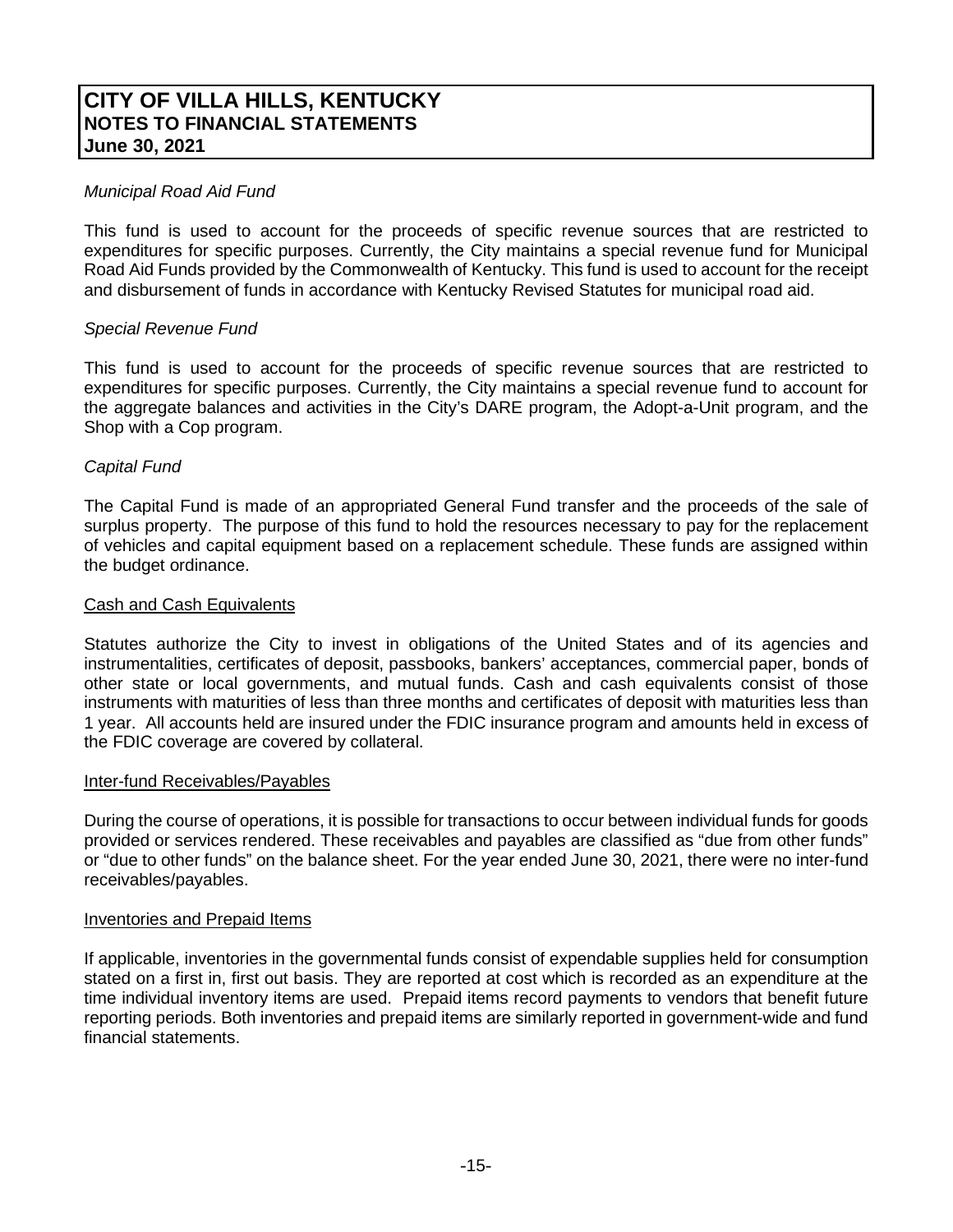## Capital Assets

The City's property, plant, equipment, and infrastructure with useful lives of more than one year are stated at historical cost and are comprehensively reported in the government-wide financial statements. The City maintains infrastructure asset records consistent with all other capital assets. General capital assets are those assets not specifically related to activities reported in proprietary funds. General capital assets are reported in the governmental activities column of the government-wide statement of net position.

All fixed assets are valued at historical cost or historical estimated cost if actual historical cost is not available. Donated fixed assets are valued at their estimated fair value on the date donated. The City has elected to capitalize assets with a cost of \$2,500 or more. Capital assets are depreciated using the straight-line method in the government-wide financial statements. Infrastructure assets are booked with at the total cost of construction of the asset. Depreciation is charged as an expense against operations and accumulated depreciation is reported on the respective statement of net position. When capital assets are disposed, the cost and applicable accumulated depreciation are removed from the

Estimated useful lives, in years, for depreciable assets are as follows:

respective accounts and the resulting gain or loss recorded in operations.

| <b>Buildings</b>             | 40 years      |
|------------------------------|---------------|
| <b>Building improvements</b> | $10-20$ years |
| Public domain infrastructure | 40 years      |
| <b>Vehicles</b>              | 5-10 years    |
| Furniture and equipment      | 3-5 years     |

#### Compensated Absences

City employees earn paid time off (PTO), accrued each pay period, based on hours worked and a rate factor based on years of service. Employees may carry a portion of their PTO forward year to year.

City employees who held accrued sick time under the previous system have been allowed to keep that accrued time, represented as a specific dollar amount, but must add new accruals under the new PTO system.

The balance of PTO and sick time due to employees at the end of the fiscal year is accrued, along with related costs and fringe benefits, in the government-wide financial statements. Governmental funds report only the portion of compensated absences that have matured and have been paid to employees; these are included in employee wage expense in the funds.

#### **Pensions**

For purposes of measuring the net pension liability, deferred outflows of resources and deferred inflows of resources related to pensions, and pension expense, information about the fiduciary net position of the County Employee Retirement System (CERS) and additions to/deductions from CERS' fiduciary net position have been determined on the same basis of as they are reported by CERS. For this purpose, benefit payments (including refunds of employee contributions) are recognized when due and payable in accordance with benefit terms. Investments are reported at fair value.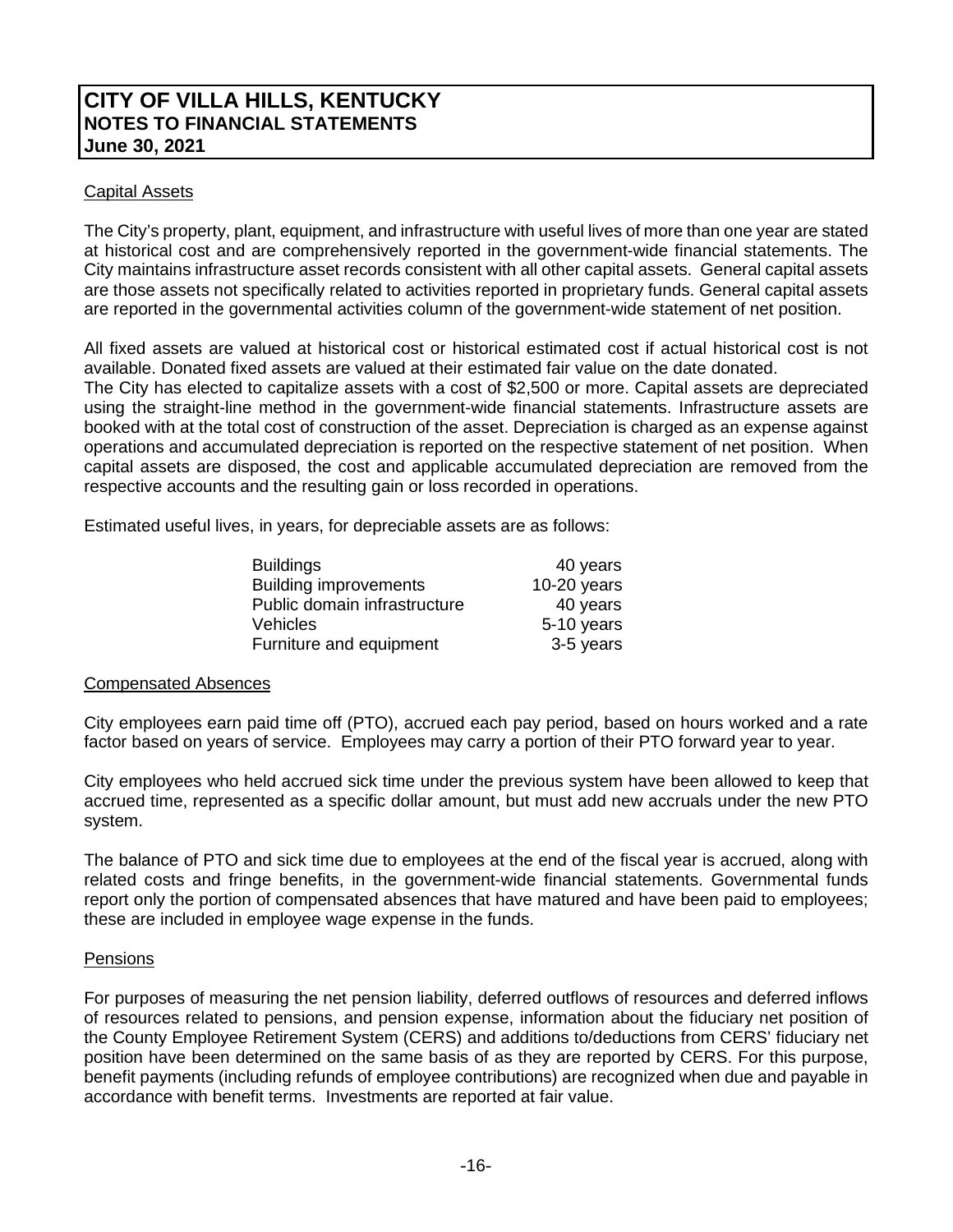#### Other Post-Employment Benefits – Health Insurance Plan

For purposes of measuring the net liability for other post-employment benefits – health insurance plan (OPEB), deferred outflows of resources and deferred inflows of resources related to OPEB, and OPEB expense, information about the fiduciary net position of the County Employees Retirement System and additions to/deductions from fiduciary net position have been determined on the same basis as they are reported by the OPEB. For this purpose, benefit payments are recognized when due and payable. In accordance with the benefit terms. Investments are reported at fair value.

#### Long-Term Debt

In the government-wide financial statements outstanding debt is reported as liabilities. The governmental fund financial statements recognize the proceeds of debt as other financing sources of the current period. Payment of principle and interest is reported as expenditures.

#### Fund Balances

Net position is the difference between assets and liabilities. Net assets invested in capital assets, net of related debt are capital assets, less accumulated depreciation and any outstanding debt related to the acquisition, construction or improvement of those assets.

The City uses funds and account groups to report on its financial position and the result of its operations. Fund accounting is designed to demonstrate legal compliance and to aid financial management by segregating transactions related to certain governmental functions or activities.

*Non-spendable* fund balances consist of amounts that are not in spendable form; the City considers prepaid expenses to be non-spendable.

*Restricted* fund balances are amounts that can only be used pursuant to constraints imposed by external sources. These include balances from the Commonwealth of Kentucky in the Road Tax Fund, the Municipal Road Aid Fund and balances in the Special Revenue Fund.

*Committed* fund balances are amounts that can only be used for specific purposes as stipulated internally by the City Council. These items can only be changed or lifted by the Council taking the same formal action that imposed the restraint. These include the net balance of the flex plan benefit account and reservations for road construction in the Municipal-Aid Road Fund.

*Assigned* fund balances are amounts that are intended to be used for specific purposes as stipulated by informal actions of the council or management. These include insurance premium and payroll taxes set aside for road repair and reservations in the Capital Fund.

*Unassigned* fund balances consist of all residual funds not included in non-spendable, restricted or committed, or assigned fund balances.

A fund is a separate accounting entity with a self-balancing set of accounts. An account group, on the other hand, is a financial reporting device designed to provide accountability for certain assets and liabilities that are not recorded in the funds because they do not directly affect net expendable available financial resources. The City does not account for or report on encumbrances.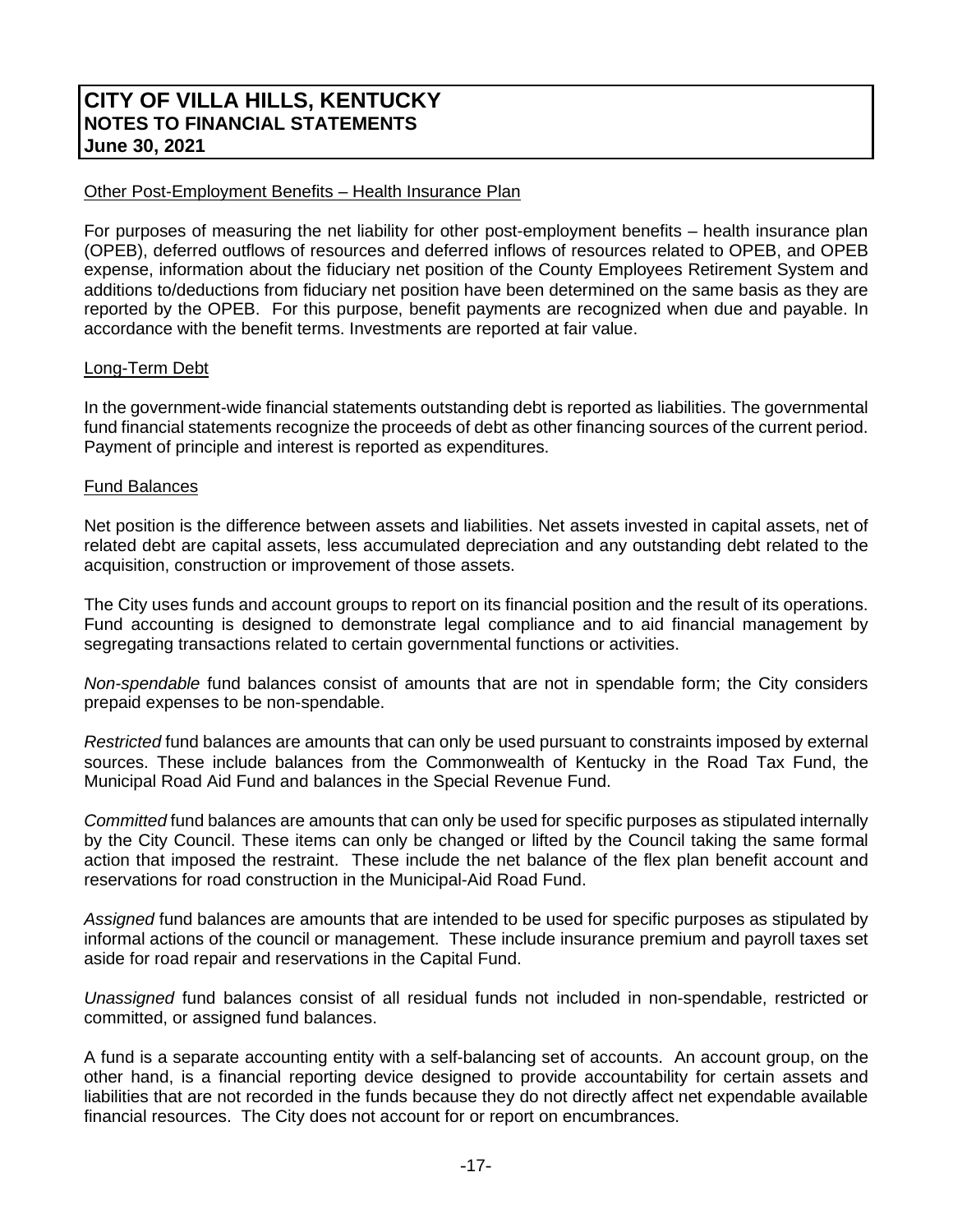#### Use of Estimates

Management uses estimates and assumptions in preparing financial statements. These estimates and assumptions affect the reported amounts of assets and liabilities, the disclosures of contingent assets and liabilities, and the reported revenues and expenditures. Actual results could differ from those estimates.

## **NOTE B – STEWARDSHIP, COMPLIANCE AND ACCOUNTABILITY**

#### Budgets and Budgetary Accounting

The City follows these procedures in establishing the budgetary data reflected in the financial statements:

- 1. In accordance with City ordinance, prior to June 1, the Mayor submits to the City Council a proposed operating budget for the fiscal year commencing the following July 1. The operating budget includes proposed expenditures and the means of financing them for the upcoming year.
- 2. Public hearings are conducted to obtain taxpayer comment.
- 3. Prior to June 30, the budget is legally enacted through passage of an ordinance.
- 4. The Mayor is required by Kentucky Revised Statutes to present a quarterly report to the City Council explaining any variance from the approved budget.
- 5. Appropriations continue in effect until a new budget is adopted.
- 6. The City Council may authorize supplemental appropriations during the year.

#### **NOTE C – ACCOUNTS RECEIVABLE**

#### Property and Waste Fees Receivable

Property taxes were assessed on property values as of January 1<sup>st</sup>. Taxes were payable by October 1, 2020 and are delinquent after November 15, 2020. The City bills and collects its own property taxes and waste fees. The City had property taxes and waste fees receivable of \$24,275 at June 30, 2021. The City feels that all property tax and waste fees are collectible.

#### **NOTE D – CAPITAL ASSETS AND DEPRECIATION**

The following is a summary of changes in capital assets for the year ended June 30, 2021:

|                            | Balance at     |                  |           | Balance at      |
|----------------------------|----------------|------------------|-----------|-----------------|
| Asset Type                 | June 30, 2020  | <b>Additions</b> | Deletions | June 30, 2021   |
| Land                       | 28,145<br>S    | \$<br>-          | \$        | 28.145          |
| Buildings and improvements | 1,269,263      |                  |           | 1,269,263       |
| Infrastructure             | 13,789,847     | 301,281          |           | 14,091,128      |
| <b>WIP Buttermilk SNK</b>  | 821,444        |                  |           | 821,444         |
| Property and equipment     | 457,377        | 42,504           |           | 499,881         |
| Vehicles                   | 991,580        | 68,255           |           | 1,059,835       |
| Subtotal                   | 17,357,656     | 412,040          |           | 17,769,696      |
| Less: accum. depreciation  | (11, 696, 955) | (522,108)        |           | (12, 219, 063)  |
| Fixed assets, net          | 5,660,701      | (110,068)        | \$        | \$<br>5,550,633 |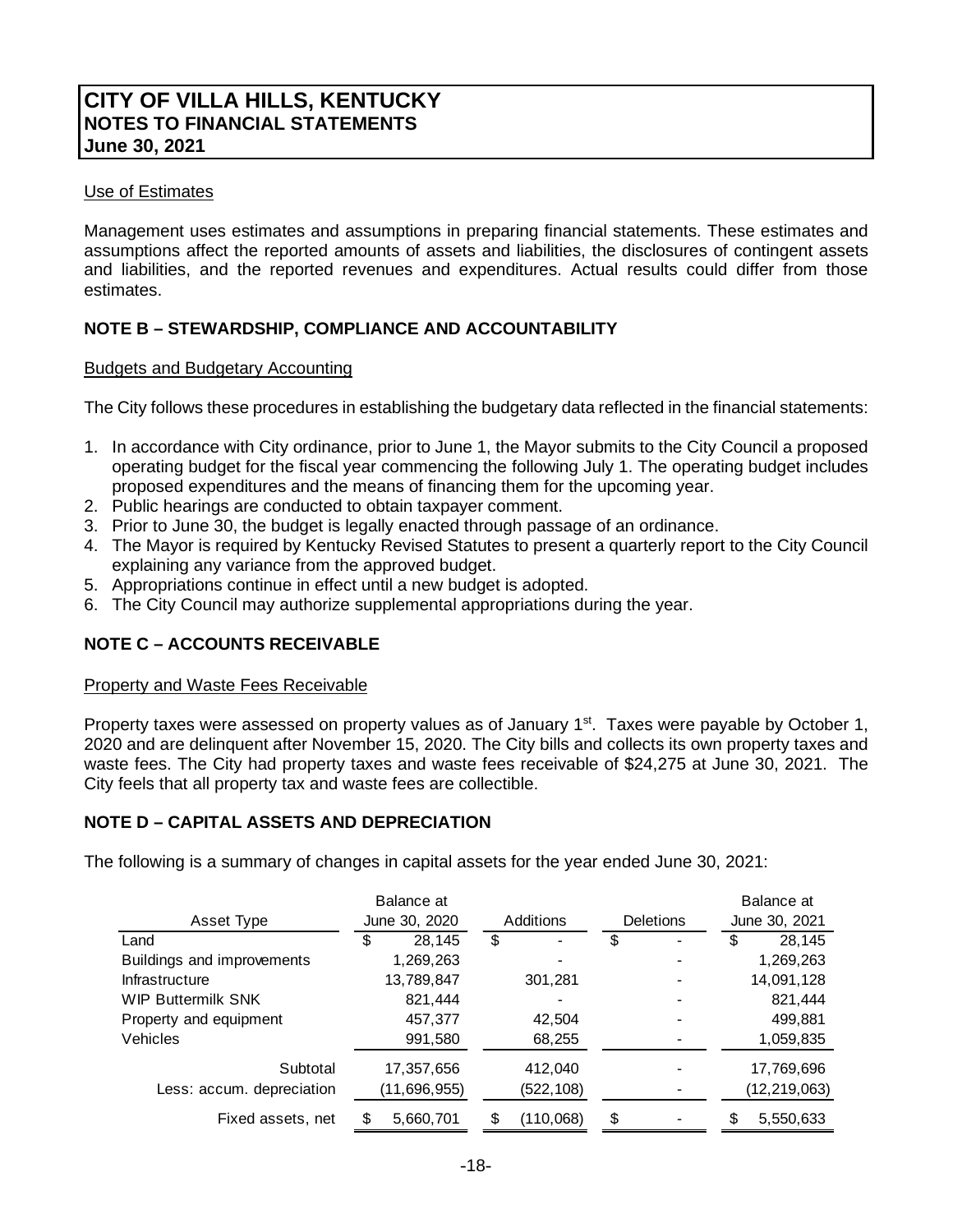Depreciation expense was charged to functions as follows:

| <b>Governmental Activities</b>                                         |  |         |  |  |
|------------------------------------------------------------------------|--|---------|--|--|
| Legislative and Administrative                                         |  | 20.389  |  |  |
| Parks and Recreation                                                   |  | 17,473  |  |  |
| <b>Public Safety</b>                                                   |  | 123,682 |  |  |
| Public Works - Infrastructure                                          |  | 285,219 |  |  |
| <b>Public Works</b>                                                    |  | 75,345  |  |  |
| \$522,108<br><b>Total Governmental Activities Depreciation Expense</b> |  |         |  |  |

#### **NOTE E – OPERATING LEASES**

#### Warehouse Space Lease

On September 30, 2004, the City entered into an agreement for rental of warehouse storage space. The lease is currently being renewed on a year-to-year basis upon agreement of both parties. The space is rented at a monthly cost of \$675.

#### Capital Improvements – Franzen Fields

On January 1, 2002, the City entered into a lease agreement with the Villa Hills Civic Club, Inc. to lease the property known as Franzen Fields. The lease required the City to pay rent in the sum of \$5,000 annually, maintain and repair the grounds and pay the cost of utilities and trash removal for Franzen Fields. A new lease, effective July 1, 2019 through June 30, 2024, renewable once for an additional five years, requires the City to pay rent in the sum of \$1 annually, maintain and repair the grounds as well as pay the cost of utilities and trash removal for Franzen Fields.

#### Villa Madonna Ball Field Lease

On January 1, 2010, the City entered into an agreement with the St. Walburg Monastery of Benedictine Sisters, Inc. to lease land located on Amsterdam Road for use as youth and adult sports and recreation facilities. This lease has been renewed and the current lease ends on December 31, 2027. The annual rental fee is \$1 per year. In previous years, the City paid to construct the necessary improvements. The City performs the required maintenance.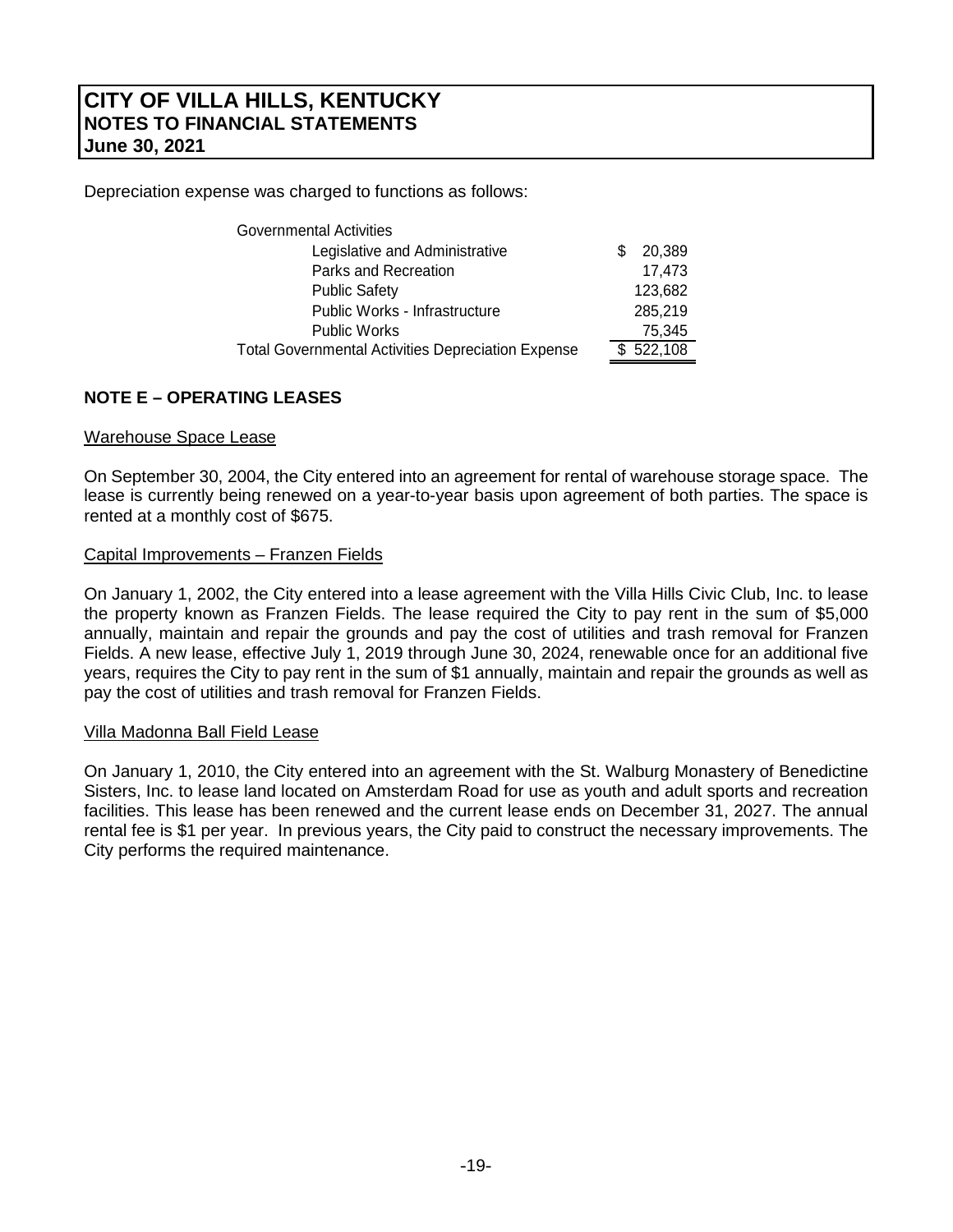### **NOTE F – LONG-TERM DEBT**

The City's long-term debt consists of the following:

#### Capital Lease – Heritage Bank

The City executed a 2.73% interest, 11-year \$750,000 capital lease payable effective May 10, 2016 with the Heritage Bank in order to finance the cost of street repairs. The termination date of this secured lease is May 10, 2026. The City is to make monthly payments to Heritage Bank. The remaining annual debt service requirements are as follows:

| <b>Fiscal Year</b> |    |           |    |          |               |
|--------------------|----|-----------|----|----------|---------------|
| Ending             |    |           |    |          |               |
| June 30,           |    | Principal |    | Interest | Payment       |
| 2022               | S  | 75,988    | S  | 9,967    | \$<br>85,955  |
| 2023               |    | 78,118    |    | 7,837    | 85,955        |
| 2024               |    | 80,294    |    | 5,661    | 85,955        |
| 2025               |    | 82,559    |    | 3,396    | 85,955        |
| 2026               |    | 77,698    |    | 1,094    | 78,792        |
| Total              | S. | 394.657   | S. | 27,955   | \$<br>422,612 |

#### Capital Lease – Daimler Truck Financial

The City executed a 3.71% interest, 5-year \$80,837 capital lease payable effective December 9, 2016 with the Daimler Truck Financial in order to finance the cost of a dump truck. The termination date of this lease is December 9, 2020. The City is to make annual payments to Daimler Truck Financial in the amount of \$17,366. This debt is secured by the public works dump truck. This capital lease is paid in full.

#### Capital Lease – Ford Motor Credit

The City executed a 6.45% interest, 4-year \$141,013 capital lease payable effective May 25, 2018 with the Ford Motor Credit Company in order to finance the cost of five police cruisers. The termination date of this lease is May 24, 2021. The City is to make annual payments to Ford Motor Credit Company in the amount of \$38,624. This debt is secured by the police cruisers. This capital lease is paid in full.

#### Capital Lease – Ford Motor Credit

The City executed a 6.45% interest, 4-year \$48,180 capital lease payable effective May 30, 2018 with the Ford Motor Credit Company in order to finance the cost of equipment to outfit five police cruisers. The termination date of this lease is June 8, 2021. The City is to make annual payments to Ford Motor Credit Company in the amount of \$13,197. This debt is secured by the equipment to outfit the police cruisers. This capital lease is paid in full.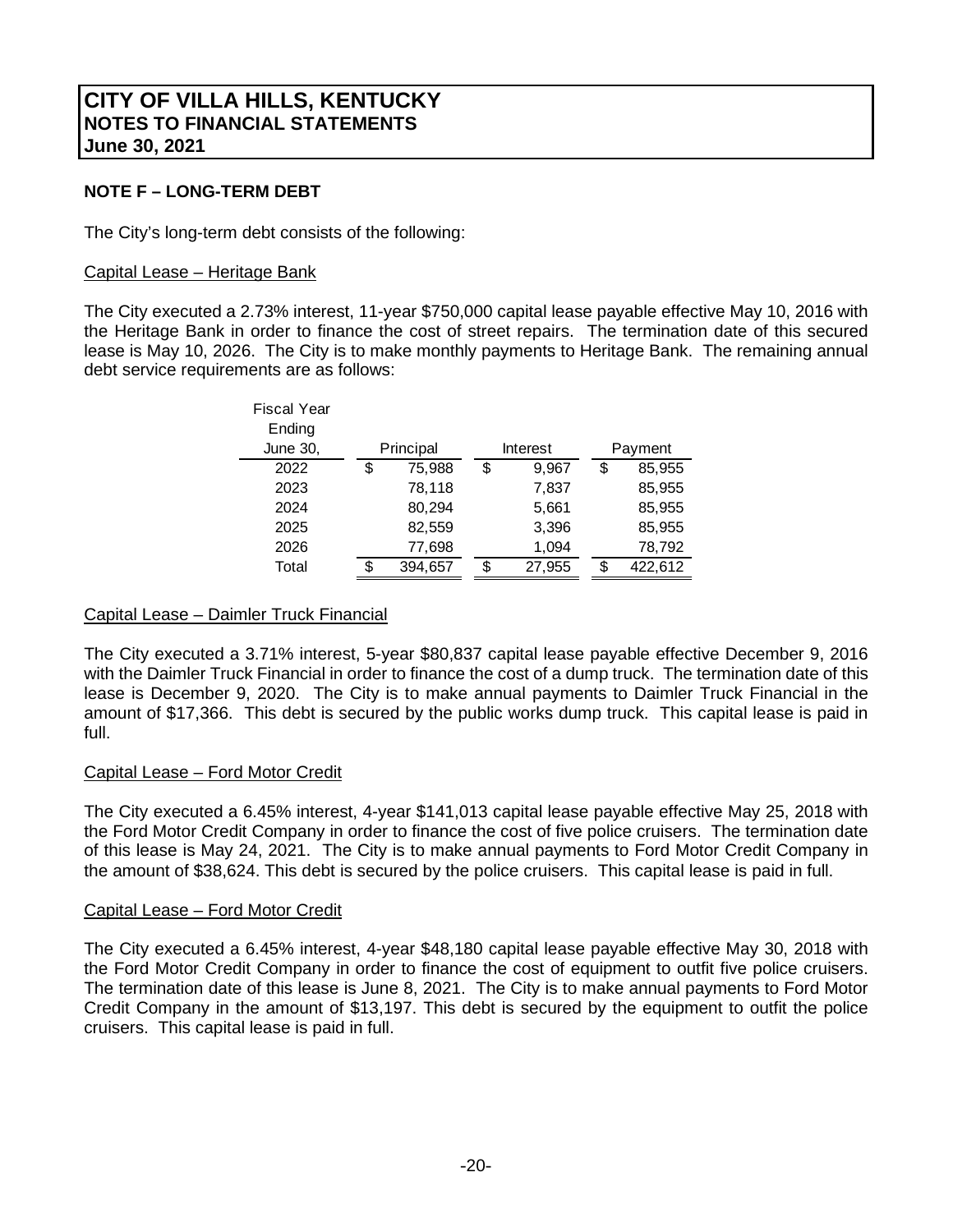#### Capital Lease – Ford Motor Credit

The City executed a 6.70% interest, 4-year \$34,400 capital lease payable effective April 13, 2020 with the Ford Motor Company in order to finance a police cruiser. The termination date of this lease is April 13, 2023. The City is to make annual payments to Ford Motor Credit Company in the amount of \$9,453.74. This debt is secured by the police cruiser. The remaining annual debt service requirements are as follows:

| <b>Fiscal Year</b> |           |          |   |         |
|--------------------|-----------|----------|---|---------|
| Ending             |           |          |   |         |
| June 30,           | Principal | Interest |   | Payment |
| 2022               | 8,304     | 1,150    | S | 9,454   |
| 2023               | 8,860     | 594      |   | 9,454   |
| Total              | 17,164    | 1.744    |   | 18,908  |

#### Capital Lease – Daimler Truck Financial

The City executed a 3.808% interest, 5-year \$139,337 capital lease payable effective February 18, 2021 with Daimler Truck Financial in order to finance a dump truck. The termination date of the lease is February 18, 2025. The City is to make annual payments to Daimler Truck Financial in the amount of \$31,130.24. The debt is secured by the dump truck. The remaining annual debt service requirements are as follows:

| <b>Fiscal Year</b> |   |           |    |          |    |         |
|--------------------|---|-----------|----|----------|----|---------|
| Ending             |   |           |    |          |    |         |
| <b>June 30,</b>    |   | Principal |    | Interest |    | Payment |
| 2022               | S | 26,808    | S  | 4,322    | \$ | 31,130  |
| 2023               |   | 27,829    |    | 3,301    |    | 31,130  |
| 2024               |   | 28,888    |    | 2,242    |    | 31,130  |
| 2025               |   | 29,989    |    | 1,141    |    | 31,130  |
| Total              | S | 113,513   | \$ | 11,006   | S. | 124,519 |

#### Capital Lease – Ford Motor Credit

The City executed a 5.99% interest, 4-year \$68,255 capital lease payable effective September 25, 2020 with the Ford Motor Company in order to finance two police cruisers. The termination date of this lease is September 25, 2023. The City is to make annual payments to Ford Motor Credit Company in the amount of \$18,580.34. This debt is secured by the police cruiser. The remaining annual debt service requirements are as follows:

| <b>Fiscal Year</b> |   |           |   |          |   |         |
|--------------------|---|-----------|---|----------|---|---------|
| Ending             |   |           |   |          |   |         |
| June 30,           |   | Principal |   | Interest |   | Payment |
| 2022               | S | 15,605    | S | 2,975    | S | 18.580  |
| 2023               |   | 16,540    |   | 2,040    |   | 18,580  |
| 2024               |   | 17,530    |   | 1,050    |   | 18,580  |
| Total              |   | 49,675    |   | 6,065    | S | 55,740  |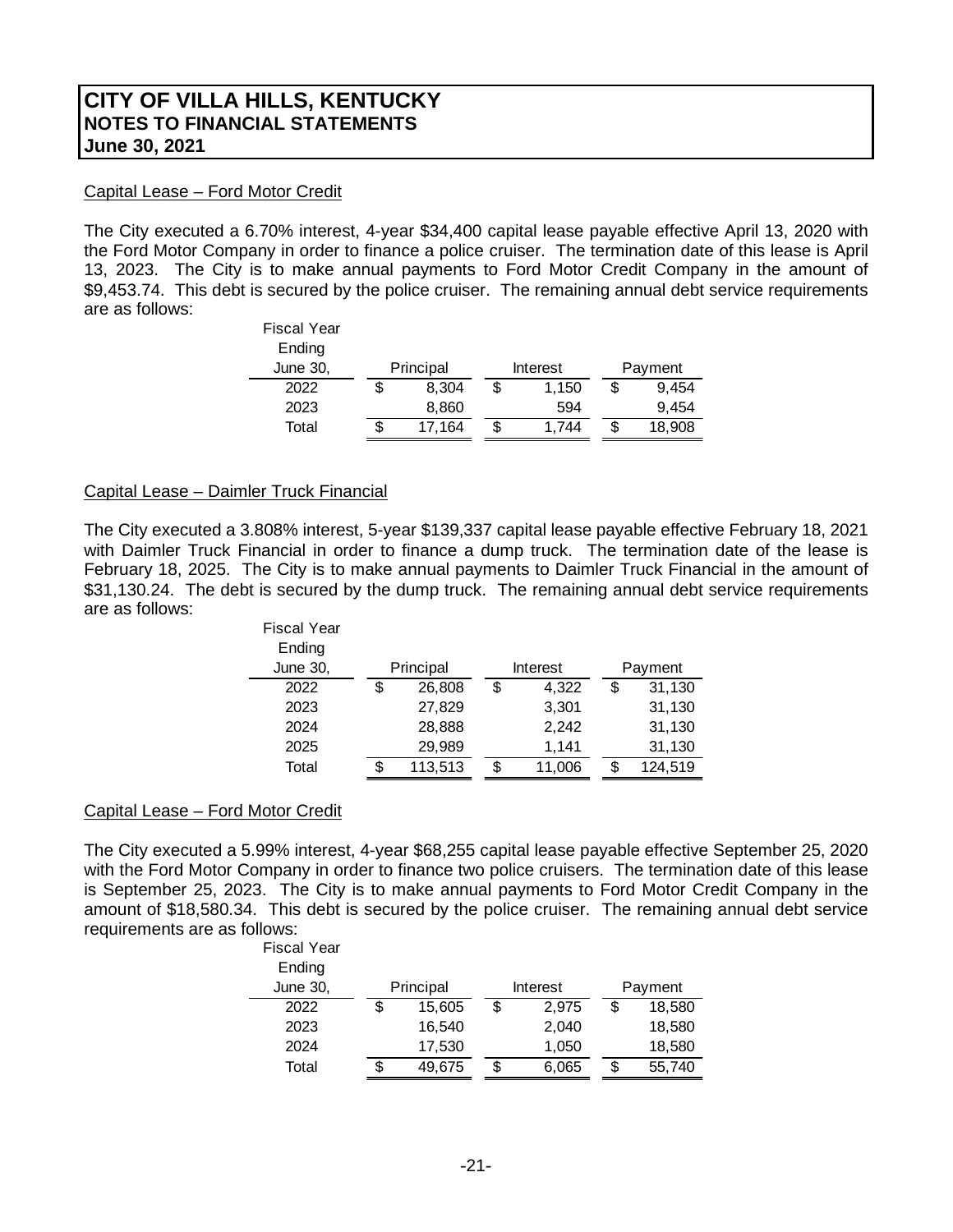## **NOTE G – LONG-TERM GRANT AGREEMENTS**

#### Crescent-Villa Fire Authority Lease Agreement

On April 21, 2021, the Cities of Crescent Springs and Villa Hills, Kentucky each entered into a separate Capital Lease Agreements to jointly fund the Crescent-Villa Fire Authority (CVFA) Firehouse project. The City of Crescent Springs lease was in the amount of \$2,268,001 and the City of Villa Hills Lease was in the amount of \$3,401,799. The lease also includes a bond premium of \$441,927 less issuance costs of \$111,927 which is held and amortized by CVFA for a total project cost of \$6,000,000, of which 5,670,000 is guaranteed by the respective cities.

The Crescent-Villa Fire Authority (CVFA) will manage the project, pull construction funds, and transfer funds monthly to the sinking fund account, from which lease payments will be made. The cities of Crescent Springs and Villa Hills have agreed to pay, monthly to the CVFA, their respective portion of the lease's debt service payment including principal, interest, and fees. The agreement is a 25-year lease agreement at 3% interest. The lease is secured by the firehouse building.

Because the City not receiving any renumeration for this payment, and the eligibility for the payment is determined by annual budget appropriations, the City is considering this transaction as a voluntary nonexchange transaction with an annual contribution grant to the CVFA paid through the general fund. The following is a summary of the City's future grant principal payable:

|                       | Balance at |              |     |          | Balance at      |         |
|-----------------------|------------|--------------|-----|----------|-----------------|---------|
|                       | June 30,   |              |     | Grant    | June 30,        | Current |
| Grant type            | 2020       | Additions    |     | Payments | 2021            | Portion |
| <b>General Fund -</b> |            |              |     |          |                 |         |
| <b>CVFA Firehouse</b> | ۰.         | \$ 3,401,999 | \$. | (7,500)  | \$<br>3,394,499 | 91,250  |
| Totals                |            | 3,401,999    | \$. | (7.500)  | 3.394.499       | 91.250  |

The remaining grant payments are as follows:

| Year Ending |                 | Interest        | <b>Total Grant</b> |
|-------------|-----------------|-----------------|--------------------|
| June 30,    | Principal       | & Fees          | Contribution       |
| 2022        | \$<br>91,250    | \$<br>121,083   | \$<br>212,333      |
| 2023        | 94,250          | 107,806         | 202,056            |
| 2024        | 97,250          | 104,743         | 201,993            |
| 2025        | 101,500         | 101,582         | 203,082            |
| 2026        | 106,250         | 98,283          | 204,533            |
| 2027-2031   | 580,500         | 437,629         | 1,018,129          |
| 2032-2036   | 680,750         | 337,032         | 1,017,782          |
| 2037-2041   | 797,250         | 219,074         | 1,016,324          |
| 2042-2046   | 845,499         | 80,906          | 926,405            |
|             | \$<br>3.394.499 | \$<br>1,608,138 | \$<br>5,002,637    |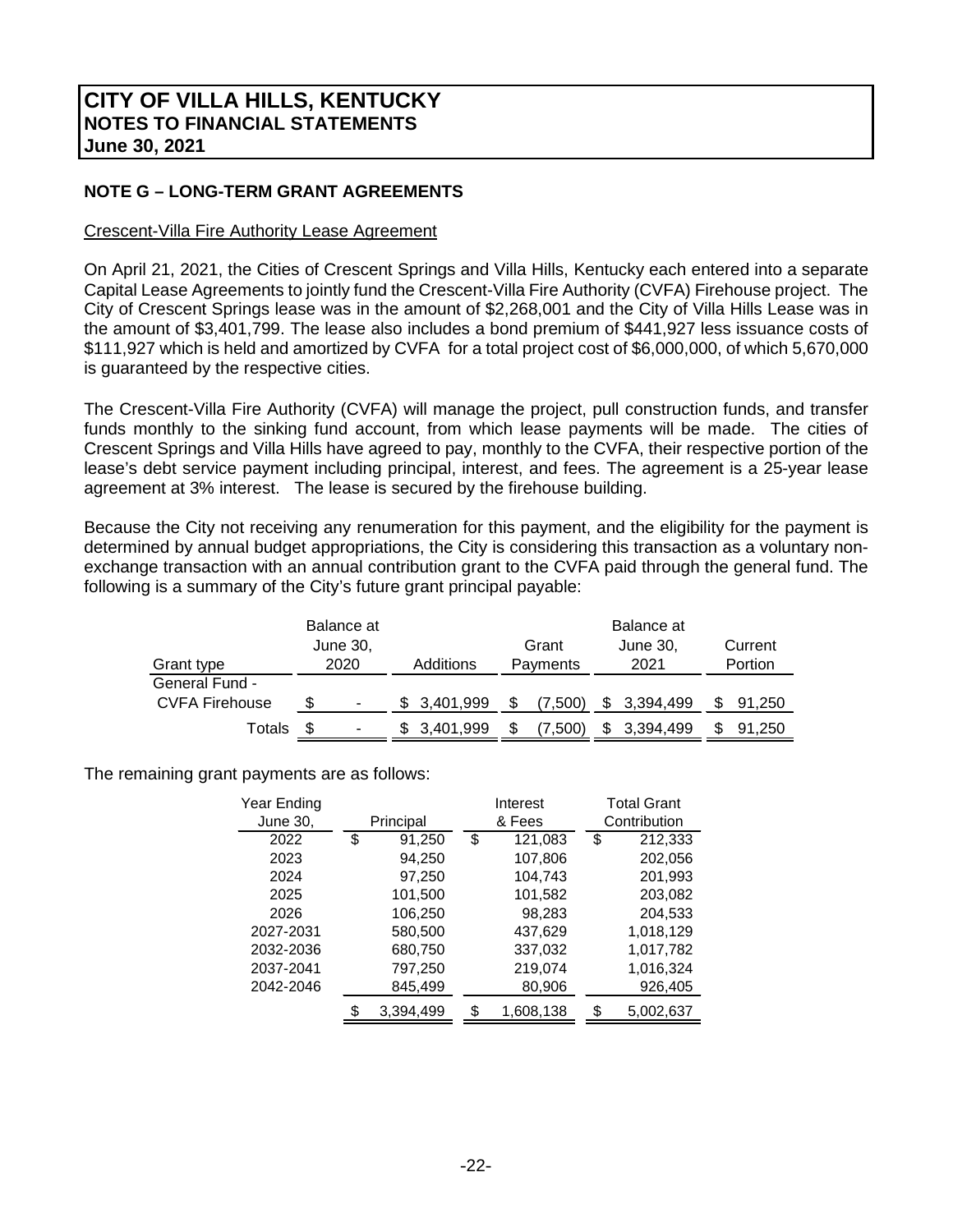### **NOTE H – RESTRICTED CASH**

The City has the following internally committed cash in the General Fund and externally restricted cash in the Road Tax Fund, the Municipal Road Aid Fund and the Special Revenue Fund:

|                              | General<br>Fund |       | Road Tax<br>Fund |         | <b>Municipal Road</b><br>Aid Fund |        |   | Special<br>Revenue Fund |
|------------------------------|-----------------|-------|------------------|---------|-----------------------------------|--------|---|-------------------------|
| Flex plan checking           |                 | 3.732 | S                |         |                                   |        |   |                         |
| Road tax checking            |                 |       |                  | 106.021 |                                   |        |   |                         |
| Municipal road aid checking  |                 |       |                  |         |                                   | 73.978 |   |                         |
| Adopt-a-troop checking       |                 |       |                  |         |                                   |        |   | 6,790                   |
| Shop with a cop              |                 |       |                  |         |                                   |        |   | 11,083                  |
| <b>Total Restricted Cash</b> | S               | 3.732 |                  | 106.021 |                                   | 73.978 | S | 17,873                  |

## **NOTE I– ECONOMIC DEPENDENCY**

The City's general fund receives 13% of its revenues from insurance premium taxation. This tax is not regulated on a city level, but rather a state level. If legislation were imposed to delete this tax, the city would be negatively impacted.

## **NOTE J – COUNTY EMPLOYEES' RETIREMENT SYSTEM**

*Plan description -* Employees are covered by CERS, a cost-sharing multiple-employer defined benefit pension and health insurance (Other Post-Employment Benefits; OPEB) plan administered by the Kentucky Retirement System, an agency of the Commonwealth of Kentucky. Under the provisions of the Kentucky Revised Statue ("KRS") Section 61.645, the Board of Trustees of the Kentucky Retirement administers CERS and has the authority to establish and amend benefit provisions. The Kentucky Retirement System issues a publicly available financial report that includes financial statements and required supplementary information for CERS. That report may be obtained from http://kyret.ky.gov/.

The Plan is divided into both a **Pension Plan** and **Health Insurance Fund Plan** (Other Post-Employment Benefits; OPEB) and each plan is further sub-divided based on *Non-Hazardous* duty and *Hazardous* duty covered-employee classifications. The City of Villa Hills has both Non-Hazardous and Hazardous employees.

Membership in CERS consisted of the following at June 30, 2020

|                                   | Non-Hazardous |             | Non-Hazardous |             |
|-----------------------------------|---------------|-------------|---------------|-------------|
|                                   | Pension       | <b>OPEB</b> | Pension       | <b>OPEB</b> |
| Active Plan Members               | 81,506        | 81,147      | 9.474         | 9,470       |
| <b>Inactive Plan Members</b>      | 91,543        | 29,362      | 3,422         | 856         |
| <b>Retired Members</b>            | 64.539        | 36,371      | 10,023        | 6,853       |
|                                   | 237,588       | 146.880     | 22.919        | 17,179      |
| Number of participating employers |               | 1,139       |               | 266         |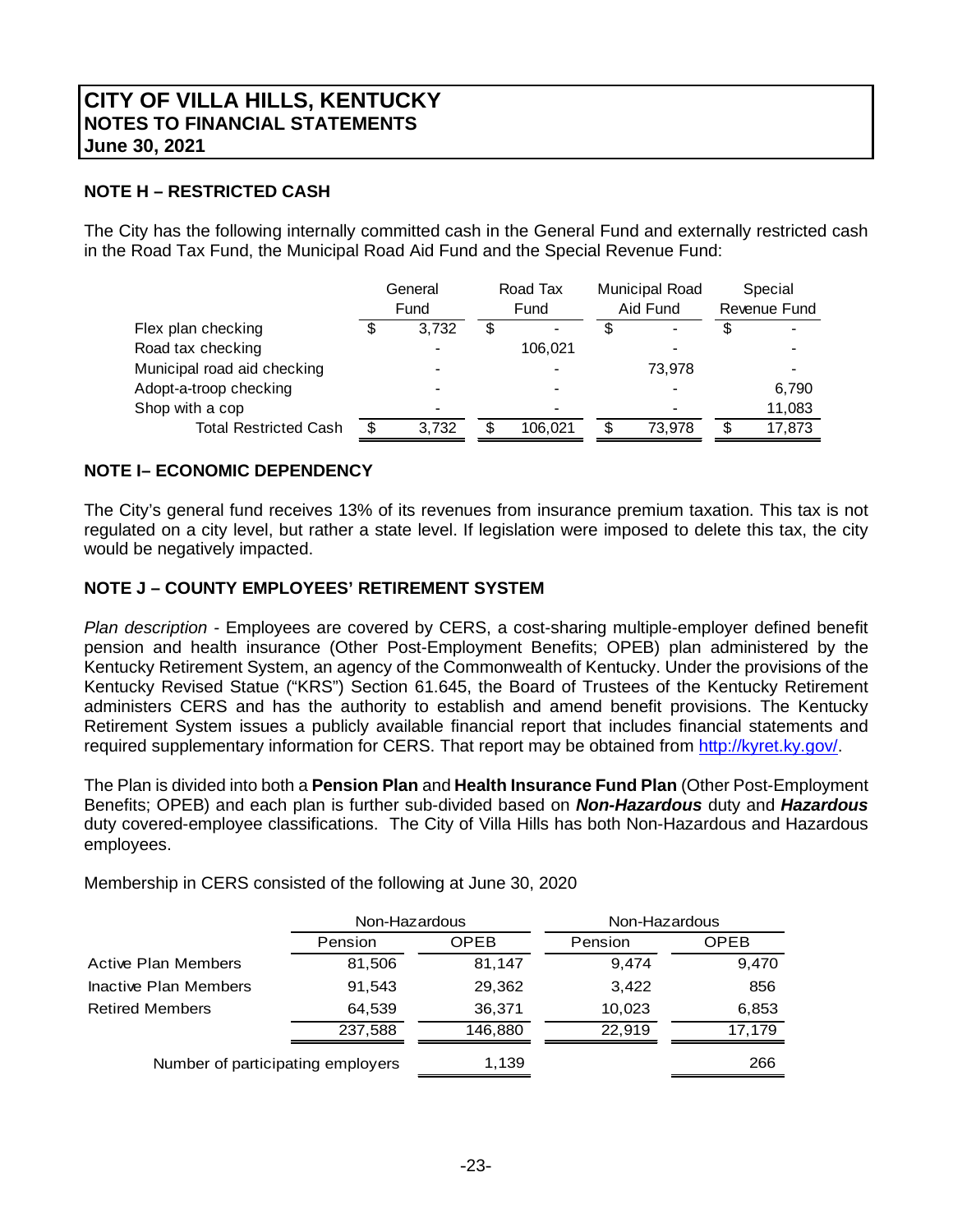#### **PENSION PLAN**

#### **Non-Hazardous Pension Plan Description**

*Benefits Provided –* CERS provides retirement, health insurance, death and disability benefits to Non-Hazardous duty Plan employees and beneficiaries. Employees are vested in the plan after five years of service. For retirement purposes, employees are grouped into three tiers, based on hire date:

| Tier 1 | Participation date<br>Unreduced retirement<br>Reduced retirement | Before September 1, 2008<br>27 years service or 65 years old<br>At least 5 years service and 55 years old<br>At least 25 years service and any age |
|--------|------------------------------------------------------------------|----------------------------------------------------------------------------------------------------------------------------------------------------|
| Tier 2 | Participation rate                                               | September 1, 2008 - December 31,2013                                                                                                               |
|        | Unreduced retirement                                             | At least 5 years service and 65 years old<br>or age 57+ and sum of service years plus age equal 87                                                 |
|        | Reduced retirement                                               | At least 10 years service and 60 years old                                                                                                         |
| Tier 3 | Participation date                                               | After December 31, 2013                                                                                                                            |
|        | Unreduced retirement                                             | At least 5 years service and 65 years old<br>or age 57+ and sum of service years plus age equal 87                                                 |
|        | Reduced retirement                                               | Not available                                                                                                                                      |

Cost of living adjustments are provided at the discretion of the General Assembly. Retirement is based on a factor of the number of years of service and hire date multiplied by the average of the highest five years' earnings. Reduced benefits are based on factors of both of these components. Participating employees become eligible to receive the health insurance benefit after at least 180 months or service. Death benefits are provided for both death after retirement and death prior to retirement. Death benefits after retirement are \$5,000 in lump sum. Five years' service is required for death benefits prior to retirement and the employee must have suffered a duty-related death. The decedent's beneficiary will receive the higher of the normal death benefit and \$10,000 plus 25% of the decedent's monthly final rate or pay and any dependent child will receive 10% of the decedent's monthly final rate of pay up to 40% for all dependent children. Five years' service is required for nonservice-related disability benefits.

*Contributions –* Required pension plan contributions by the employee are based on the tier:

|        | <b>Required Contribution</b> |  |
|--------|------------------------------|--|
| Tier 1 | 5%                           |  |
| Tier 2 | 5%                           |  |
| Tier 3 | 5%                           |  |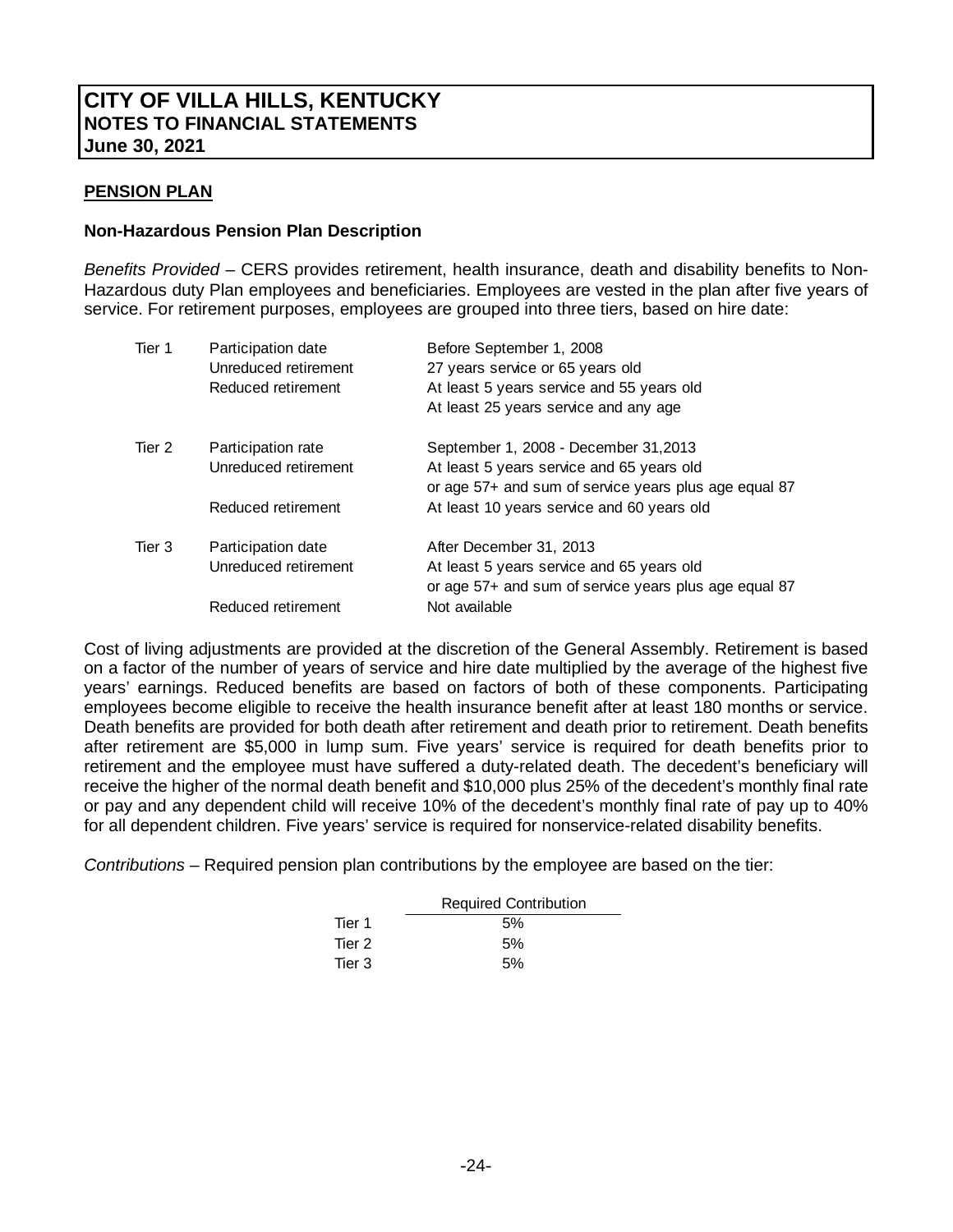#### **Hazardous Pension Plan Description**

*Benefits Provided –* CERS provides retirement, health insurance, death and disability benefits to Hazardous duty Plan employees and beneficiaries. Employees are vested in the plan after five years of service.

For retirement purposes, employees are grouped into three tiers, based on hire date:

| Tier 1 | Participation date   | Before September 1, 2008                               |
|--------|----------------------|--------------------------------------------------------|
|        | Unreduced retirement | At least one month of hazardous duty service credit or |
|        |                      | 55 years old, or any age with 20 years of service.     |
|        | Reduced retirement   | 15 years service and 50 years old                      |
| Tier 2 | Participation date   | September 1, 2008 - December 31, 2013                  |
|        | Unreduced retirement | At least 5 years of hazardous duty service credit and  |
|        |                      | 60 years old or any age with 25 years of service.      |
|        | Reduced retirement   | 15 years service and 50 years old                      |
| Tier 3 | Participation date   | On or after January 1, 2014                            |
|        | Unreduced retirement | At least 5 years of hazardous duty service credit and  |
|        |                      | 60 years old or 25 or more years of service, with no   |
|        |                      | age requirement                                        |
|        | Reduced retirement   | Not available                                          |
|        |                      |                                                        |

Cost of living adjustments are provided at the discretion of the General Assembly. Retirement is based on a factor of the number of years of service and hire date multiplied by the average of the highest five years' earnings. Reduced benefits are based on factors of both of these components. Participating employees become eligible to receive the health insurance benefit after at least 180 months or service. Death benefits are provided for both death after retirement and death prior to retirement. Death benefits after retirement are \$5,000 in lump sum. Five years' service is required for death benefits prior to retirement and the employee must have suffered a duty-related death. The decedent's beneficiary will receive the higher of the normal death benefit and \$10,000 plus 25% of the decedent's monthly final rate or pay and any dependent child will receive 10% of the decedent's monthly final rate of pay up to 40% for all dependent children. Five years' service is required for nonservice-related disability benefits. *Contributions –* Required pension plan contributions by the employee are based on the tier:

|        | <b>Required Contribution</b> |
|--------|------------------------------|
| Tier 1 | 8%                           |
| Tier 2 | 8%                           |
| Tier 3 | 8%                           |

#### **Contributions**

For non-hazardous duty employees, the City contributed 24.06%, of which 19.3% was for the pension fund and 4.76% was for the health insurance fund, of the non-hazardous duty covered-employee's compensation during the fiscal year ended June 30, 2021. For hazardous duty employees, the City contributed 39.58%, of which 30.06% was for the pension fund and 9.52% was for the health insurance fund, of the hazardous duty covered-employee's compensation during the fiscal year ended June 30, 2021.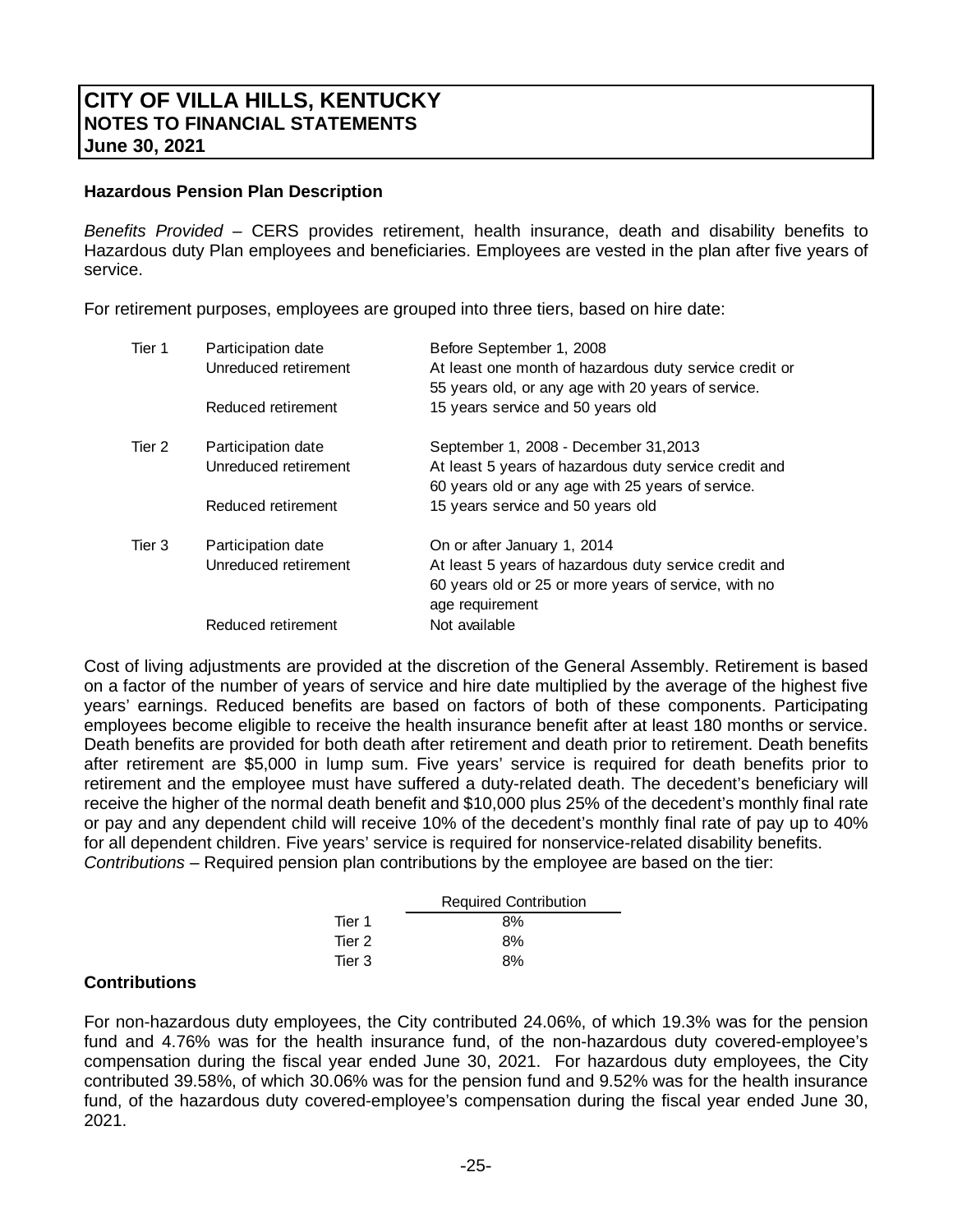The City made all required contributions for the non-hazardous Plan pension obligation for the fiscal year in the amount of \$88,970, of which \$71,368 was for the pension fund and \$17,602 was for the health insurance fund. The City also made all required contributions for the hazardous Plan pension obligation for the fiscal year in the amount of \$252,700, of which \$191,919 was for the pension fund and \$60,781 was for the health insurance fund.

#### **Pension Liabilities, Pension Expense, Deferred Outflows of Resources, and Deferred Inflows of Resources Related to Pensions**

At June 30, 2021, the City reported a liability of \$5,038,733 (\$1,252,715 – non-hazardous and \$3,786,018 – hazardous) as its proportionate share of the net pension liability. The net pension liability was measured as of June 30, 2020, and the total pension liability used to calculate the net pension liability was determined by an actuarial valuation as of that date. The City's proportion of the net pension liability was based on a projection of the City's long-term share of contributions to the pension plan relative to the projected contributions of all participating entities, actuarially determined. At June 30, 2020, the City's non-hazardous employer allocation proportion was 0.01242% of the total CERS non-hazardous duty employees and 0.09612% of the total CERS hazardous duty employees. For the year ended June 30, 2021, the City recognized pension expense of \$654,175 in addition to its \$263,287 pension contribution.

|                                                                                                                  | Non-Hazardous        |            | Hazardous |           |            | Total     |           |           |            |           |           |           |
|------------------------------------------------------------------------------------------------------------------|----------------------|------------|-----------|-----------|------------|-----------|-----------|-----------|------------|-----------|-----------|-----------|
|                                                                                                                  | Deferred<br>Deferred |            |           | Deferred  |            | Deferred  |           | Deferred  |            | Deferred  |           |           |
|                                                                                                                  |                      | Outflow of | Inflow of |           | Outflow of |           | Inflow of |           | Outflow of |           | Inflow of |           |
|                                                                                                                  |                      | Resources  |           | Resources |            | Resources |           | Resources |            | Resources |           | Resources |
| Differences between<br>expected and actual<br>experience                                                         | \$                   | 23,761     | \$        |           | \$         | 89,880    | \$        |           | \$         | 113,641   | \$        |           |
| Net difference between<br>projected actual earnings<br>on plan investments                                       |                      | 23,843     |           |           |            | 65,286    |           |           |            | 89,129    |           |           |
| Changes of assumptions                                                                                           |                      | 37,207     |           |           |            | 109,910   |           |           |            | 147,117   |           |           |
| Changes in proportion and<br>differences between<br>contributions and<br>proportionate share of<br>contributions |                      | 26,570     |           | (10,085)  |            | 386,787   |           | (26, 851) |            | 413,357   |           | (36, 936) |
| Contributions subsequent<br>to the measurement date                                                              |                      | 71,368     |           |           |            | 191,919   |           |           |            | 263,287   |           |           |
|                                                                                                                  |                      | \$182,749  | S         | (10,085)  | \$         | 843,782   | \$        | (26, 851) | \$         | 1,026,531 | \$        | (36, 936) |

At June 30, 2021, the City reported deferred outflows of resources and deferred inflows of resources related to pensions from the following sources:

The City's contributions subsequent to the measurement date of \$263,287 will be recognized as a reduction of the net pension liability in the year ending June 30, 2022.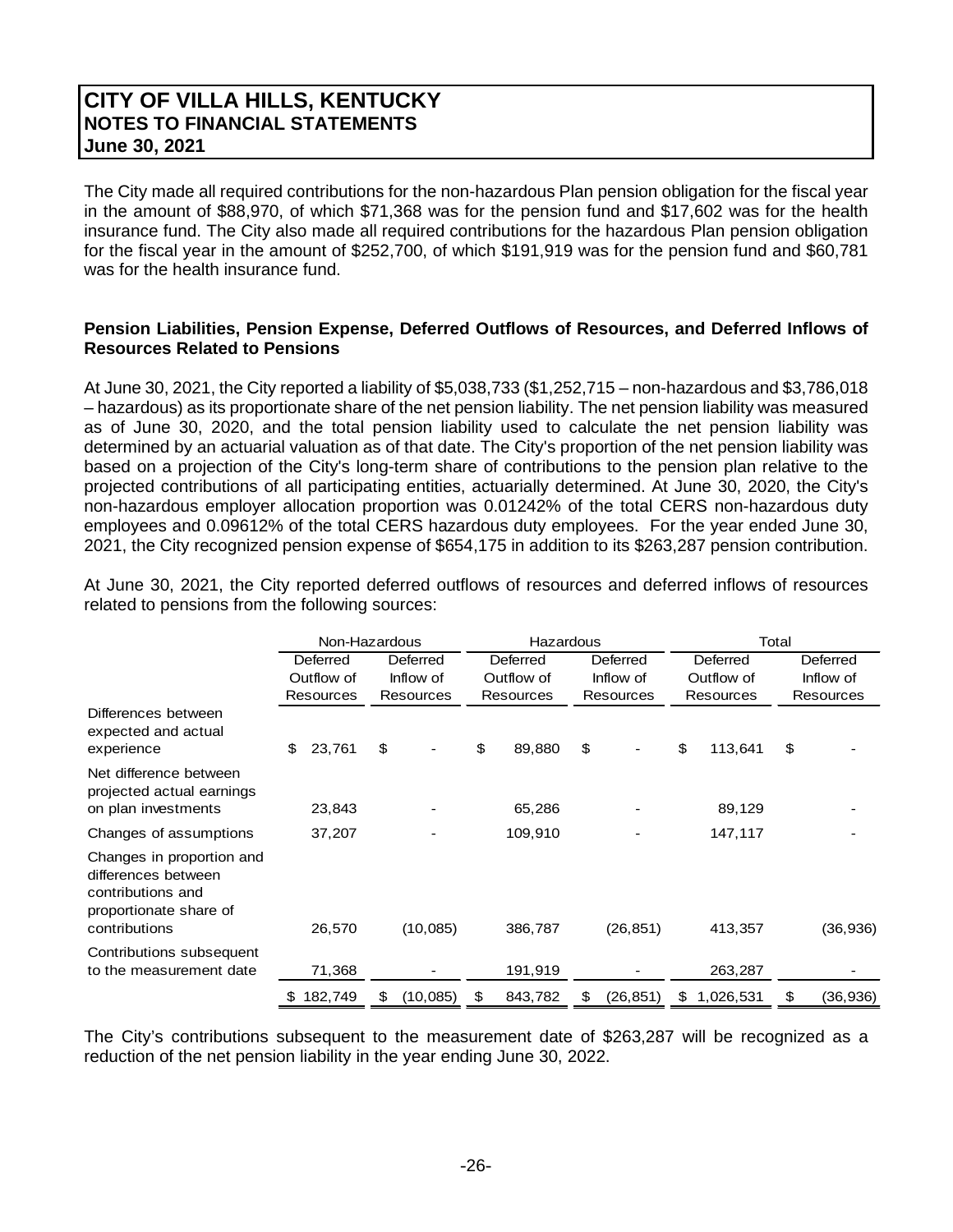Other amounts reported as deferred outflows of resources and deferred inflows of resources related to pensions will be recognized in pension expense as follows:

| <b>Measurement Year Ending</b> |    | Net      |
|--------------------------------|----|----------|
| June 30,                       |    | Deferral |
| 2021                           | ß. | 438,030  |
| 2022                           |    | 200,613  |
| 2023                           |    | 49,241   |
| 2024                           |    | 38,423   |
| 2025                           |    |          |
| Thereafter                     |    |          |
|                                |    | 726,307  |

#### **Actuarial Assumptions**

The total pension liability as of June 30, 2021 is based on an actuarial valuation date of June 30, 2018, rolled forward to June 30, 2020, and determined using the following actuarial assumptions, applied to all periods included in the measurement:

| Valuation date            | June 30, 2018                                                                                                        |
|---------------------------|----------------------------------------------------------------------------------------------------------------------|
| Actuarial cost method     | Entry Age Normal                                                                                                     |
| Asset valuation method    | 20% of the difference between the market value of assets<br>and the expected actuarial value of assets is recognized |
| Amortization method       | Level percentage of payroll                                                                                          |
| Amortization period       | 25 years, closed                                                                                                     |
| Payroll growth rate       | $2.00\%$                                                                                                             |
| Investment rate of return | 6.25%                                                                                                                |
| Inflation                 | 2.30%                                                                                                                |
| Salary increases          | 3.05-11.55%, varies by service                                                                                       |
| Mortality                 | RP-2000 Combined Mortality Table projected to 2013 with                                                              |
|                           | Scale BB (set-back 1 year for females)                                                                               |

The long-term expected return on plan assets is reviewed as part of the regular experience studies prepared every five years for CERS. The most recent analysis, performed for the period covering fiscal years 2008 through 2013, is outlined in a report dated April 30, 2014. Several factors are considered in evaluating the long‐term rate of return assumption including long term historical data, estimates inherent in current market data, and a log‐ normal distribution analysis in which best‐estimate ranges of expected future real rates of return (expected return, net of investment expense, and inflation) were developed by the investment consultant for each major asset class. These ranges were combined to produce the long‐ term expected rate of return by weighting the expected future real rates of return by the target asset allocation percentage and then adding expected inflation. The capital market assumptions developed by the investment consultant are intended for use over a 10‐year horizon and may not be useful in setting the long‐term rate of return for funding pension plans which covers a longer timeframe. The assumption is intended to be a long-term assumption and is not expected to change absent a significant change in the asset allocation, a change in the inflation assumption, or a fundamental change in the market that alters expected returns in future years.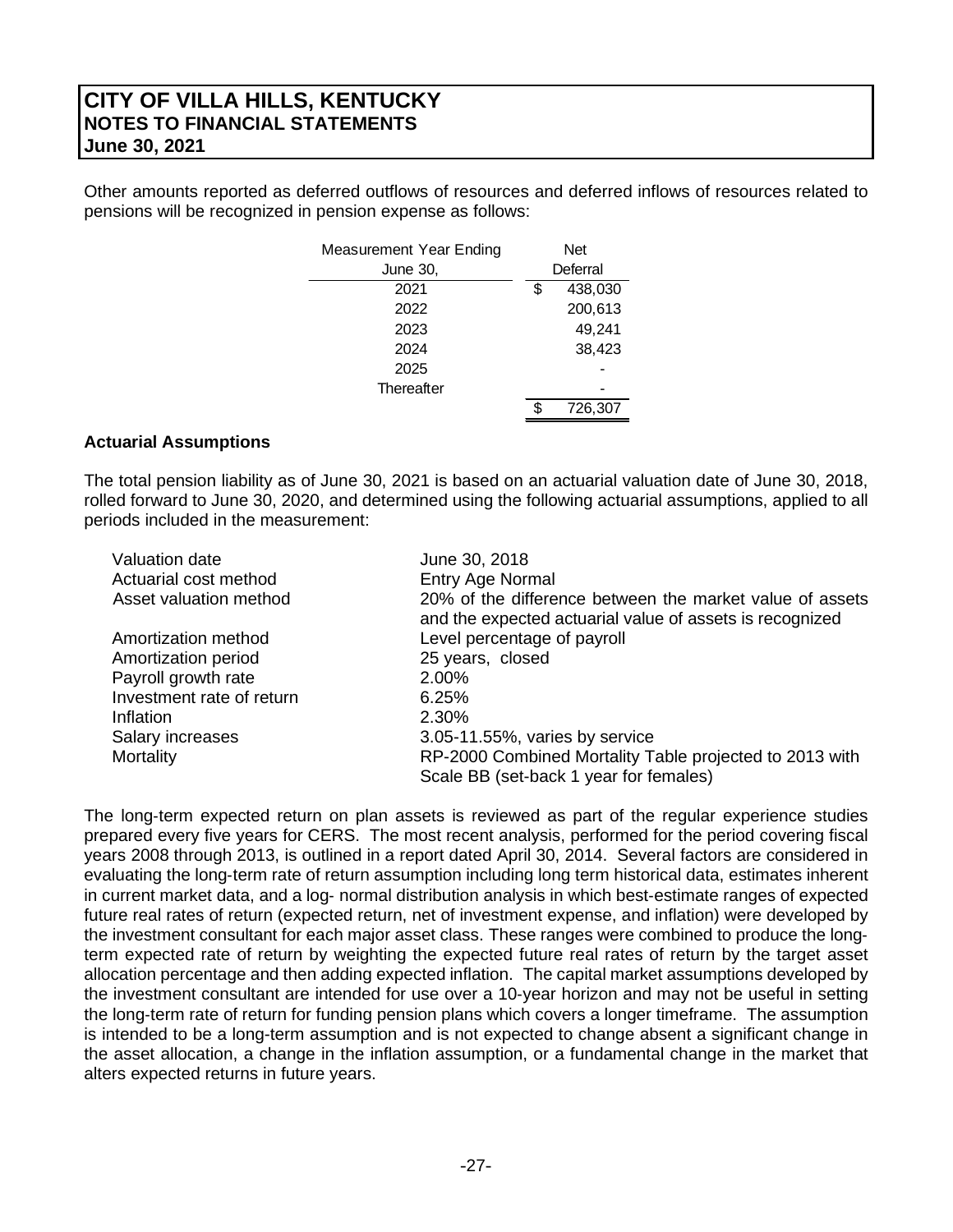#### **Changes of Assumptions**

There have been no changes in actuarial assumptions since June 30, 2019.

#### **Discount Rate**

The discount rate used to measure the total pension liability was 6.25%. The projection of cash flows used to determine the discount rate assumed that contributions from plan members and employers will be made at statutory contribution rates. Projected inflows from investment earnings were calculated using the long‐term assumed investment return of 6.25%. The long‐term assumed investment rate of return was applied to all periods of projected of benefit payments to determine the total pension liability.

#### **Plan Target Allocation**

The target allocation and best estimates of arithmetic real rates of return for each major asset class are summarized in the following table:

| <b>CERS Pensions</b> |                |  |  |
|----------------------|----------------|--|--|
| (Haz & Non-Haz)      | Long Term      |  |  |
| Target               | Expected       |  |  |
| Allocation           | Nominal Return |  |  |
| 18.75%               | 4.50%          |  |  |
| 18.75%               | 5.25%          |  |  |
| 10.00%               | 6.65%          |  |  |
| 15.00%               | 3.90%          |  |  |
| 13.50%               | $-0.25%$       |  |  |
| 1.00%                | $-0.75%$       |  |  |
| 5.00%                | 5.30%          |  |  |
| 3.00%                | 2.25%          |  |  |
| 15.00%               | 3.95%          |  |  |
| 100.00%              | 6.26%          |  |  |
|                      |                |  |  |

#### **Sensitivity of the City's Proportionate Share of the Net Pension Liability to Changes in the Discount Rate**

The following presents the City's proportionate share of the net pension liability calculated using the discount rate of 6.25 percent, as well as what the City's proportionate share of the net pension liability would be if it were calculated using a discount rate that is 1-percentage-point lower (5.25 percent) or 1 percentage-point higher (7.25 percent) than the current rate:

|               | Proportionate Share of Net Pension Liability |           |     |             |  |           |  |
|---------------|----------------------------------------------|-----------|-----|-------------|--|-----------|--|
|               | 1% Decrease<br><b>Current Rate</b>           |           |     | 1% Increase |  |           |  |
|               |                                              | 5.25%     |     | 6.25%       |  | 7.25%     |  |
| Non-hazardous | S                                            | 1,175,051 | \$. | 952.834     |  | 768.829   |  |
| Hazardous     |                                              | 3,581,571 |     | 2,898,045   |  | 2.340.107 |  |
| Total         | S                                            | 4,756,622 | \$  | 3,850,879   |  | 3,108,936 |  |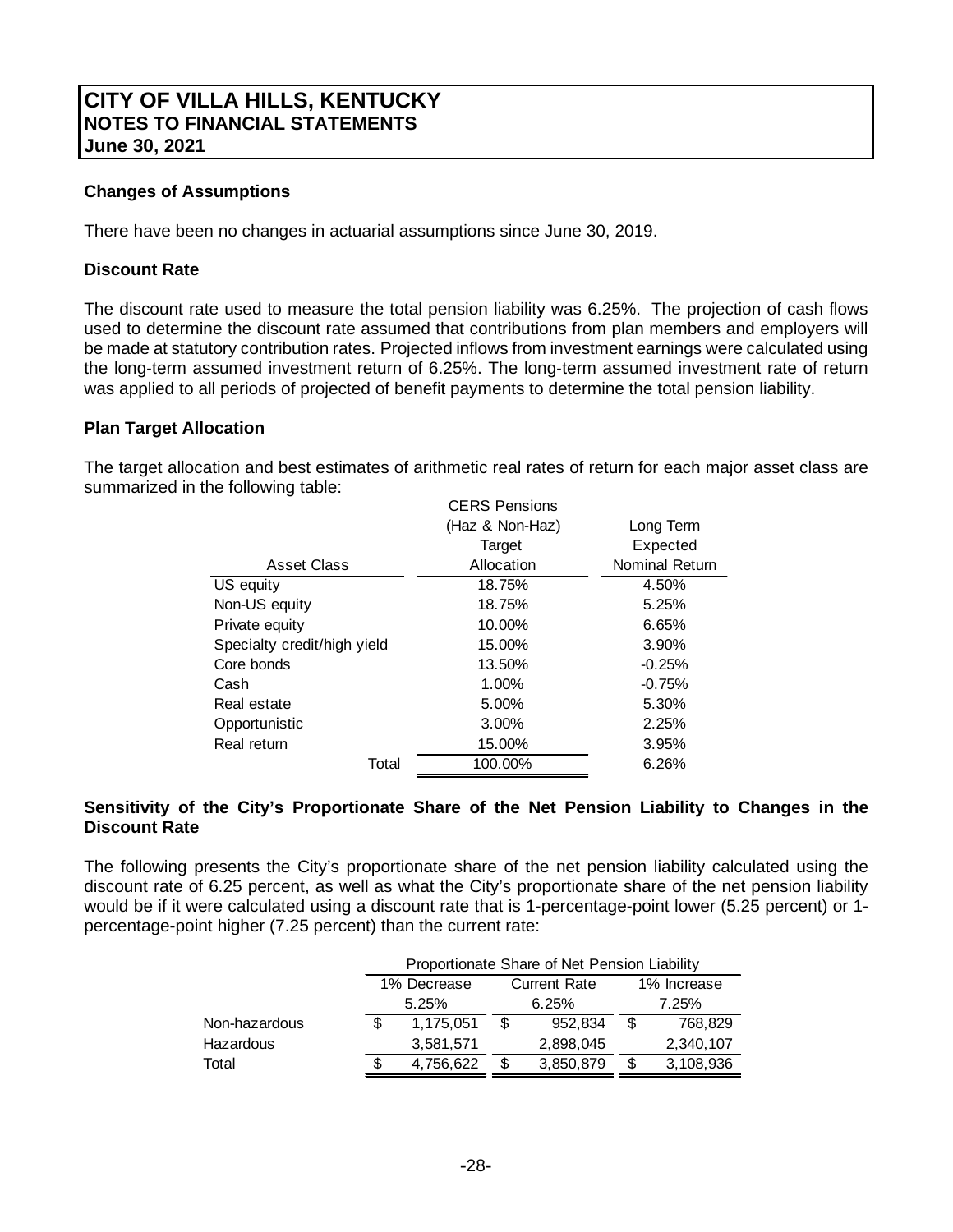## **HEALTH INSURANCE – OTHER POST-EMPLOYMENT BENEFITS**

#### **Non-Hazardous OPEB Plan Description**

*Benefits Provided* – CERS provides retirement, health insurance, death and disability benefits to nonhazardous duty plan employees and beneficiaries. Health insurance coverage is provided through payment/partial payment of insurance premiums for both non-Medicare-eligible and Medicare-eligible retirees.

| Tier 1 Participation date                        | Before July 1, 2003                                                                                                                            |
|--------------------------------------------------|------------------------------------------------------------------------------------------------------------------------------------------------|
| Benefit eligibility                              | Recipient of a retirement allowance                                                                                                            |
| Percentage of member<br>premium paid by the plan | < 4 years service - 0%<br>4-9 years service - 25%<br>10-14 years service - 50%<br>15-19 years service - 75%<br>20 or more years service - 100% |
| Tier 2 Participation date                        | July 1, 2003 - August 31, 2008                                                                                                                 |
| Benefit eligibility                              | Recipient of a retirement allowance with at least 120<br>months of service at retirement                                                       |
| Member premium paid<br>by the plan               | \$10/month for each year of earned service with a 1.5%<br>increase each July 1. As of July 1, 2018, the contribution<br>was \$13.38 per month. |
| Tier 3 Participation date                        | On or after September 1, 2008                                                                                                                  |
| Benefit eligibility                              | Recipient of a retirement allowance with at least 180<br>months of service at retirement                                                       |
| Member premium paid<br>by the plan               | \$10/month for each year of earned service with a 1.5%<br>increase each July 1. As of July 1, 2018, the contribution<br>was \$13.38 per month. |

*Contributions –* Required health insurance plan contributions by the employee are based on the tier:

|        | <b>Required Contribution</b> |
|--------|------------------------------|
| Tier 1 | None                         |
| Tier 2 | $1\%$                        |
| Tier 3 | $1\%$                        |

#### **Hazardous OPEB Plan Description**

*Benefits Provided* – CERS provides retirement, health insurance, death and disability benefits to hazardous duty plan employees and beneficiaries. Health insurance coverage is provided through payment/partial payment of insurance premiums for both non-Medicare-eligible and Medicare-eligible retirees.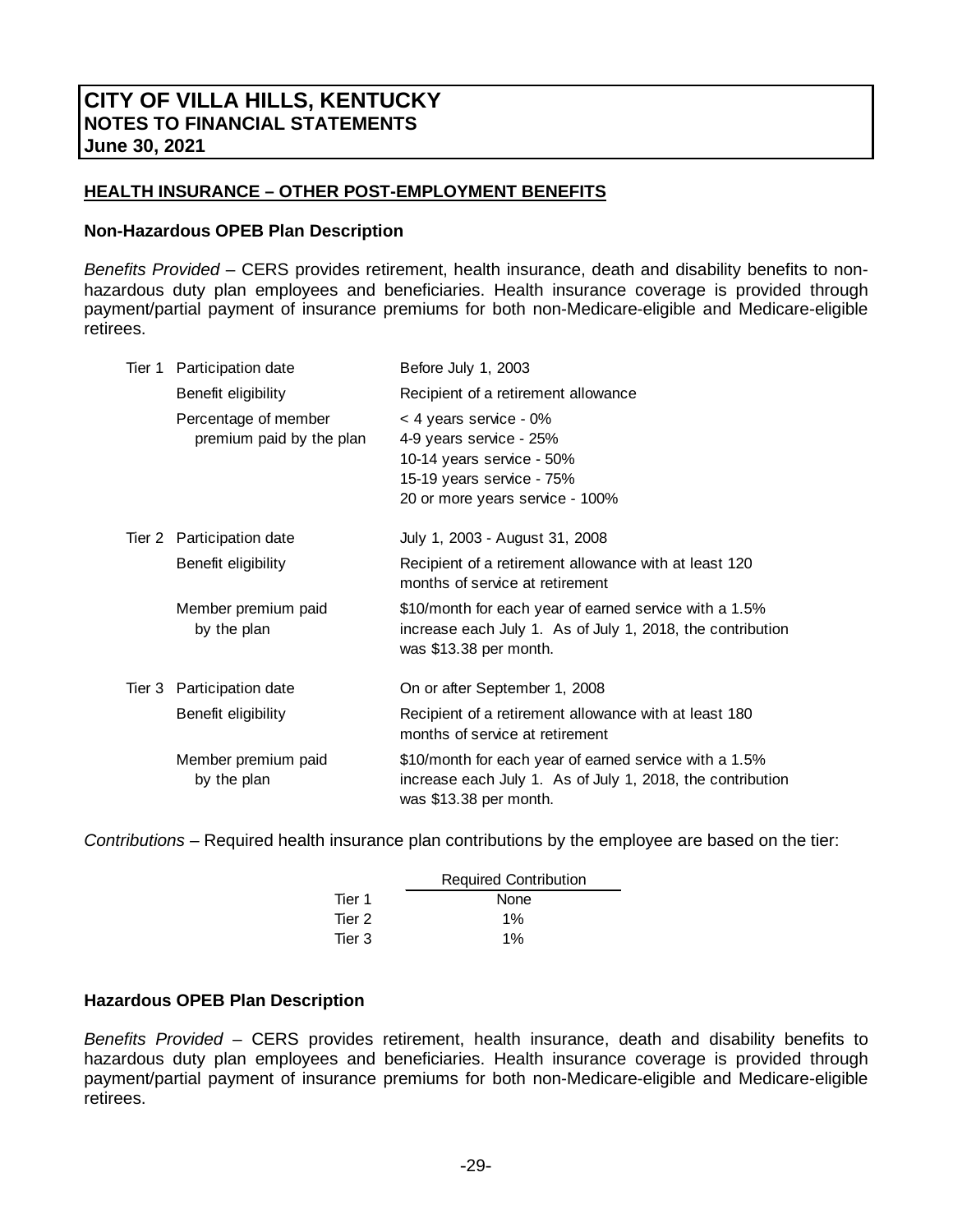| Tier 1 Participation date                        | Before July 1, 2003                                                                                                                            |
|--------------------------------------------------|------------------------------------------------------------------------------------------------------------------------------------------------|
| Benefit eligibility                              | Recipient of a retirement allowance                                                                                                            |
| Percentage of member<br>premium paid by the plan | < 4 years service - 0%<br>4-9 years service - 25%<br>10-14 years service - 50%<br>15-19 years service - 75%<br>20 or more years service - 100% |
| Tier 2 Participation date                        | July 1, 2003 - August 31, 2008                                                                                                                 |
| Benefit eligibility                              | Recipient of a retirement allowance with at least 120<br>months of service at retirement                                                       |
| Member premium paid<br>by the plan               | \$15/month for each year of earned service with a 1.5%<br>increase each July 1. As of July 1, 2018, the contribution<br>was \$20.07 per month. |
| Tier 3 Participation date                        | On or after September 1, 2008                                                                                                                  |
| Benefit eligibility                              | Recipient of a retirement allowance with at least 180<br>months of service at retirement                                                       |
| Member premium paid<br>by the plan               | \$10/month for each year of earned service with a 1.5%<br>increase each July 1. As of July 1, 2018, the contribution<br>was \$20.07 per month. |

*Contributions –* Required health insurance plan contributions by the employee are based on the tier:

|        | <b>Required Contribution</b> |
|--------|------------------------------|
| Tier 1 | None                         |
| Tier 2 | $1\%$                        |
| Tier 3 | $1\%$                        |

#### **Contributions**

Contribution requirements for covered employees and participating governmental entities are established and may be amended by the KRS Trustees. The contractually required contribution rate for governmental entities for the year ended June 30, 2020, was 4.76% of covered-employee payroll for non-hazardous duty employees and 9.52% of covered-employee payroll for hazardous duty employees, actuarially determined as an amount that is expected to finance the cost of benefits earned by employees during the year, with an additional amount to finance any unfunded accrued liability. Contributions to the OPEB plan from the City were \$15,154 for non-hazardous duty employees and \$52,900 for hazardous duty employees for the year ended June 30, 2021.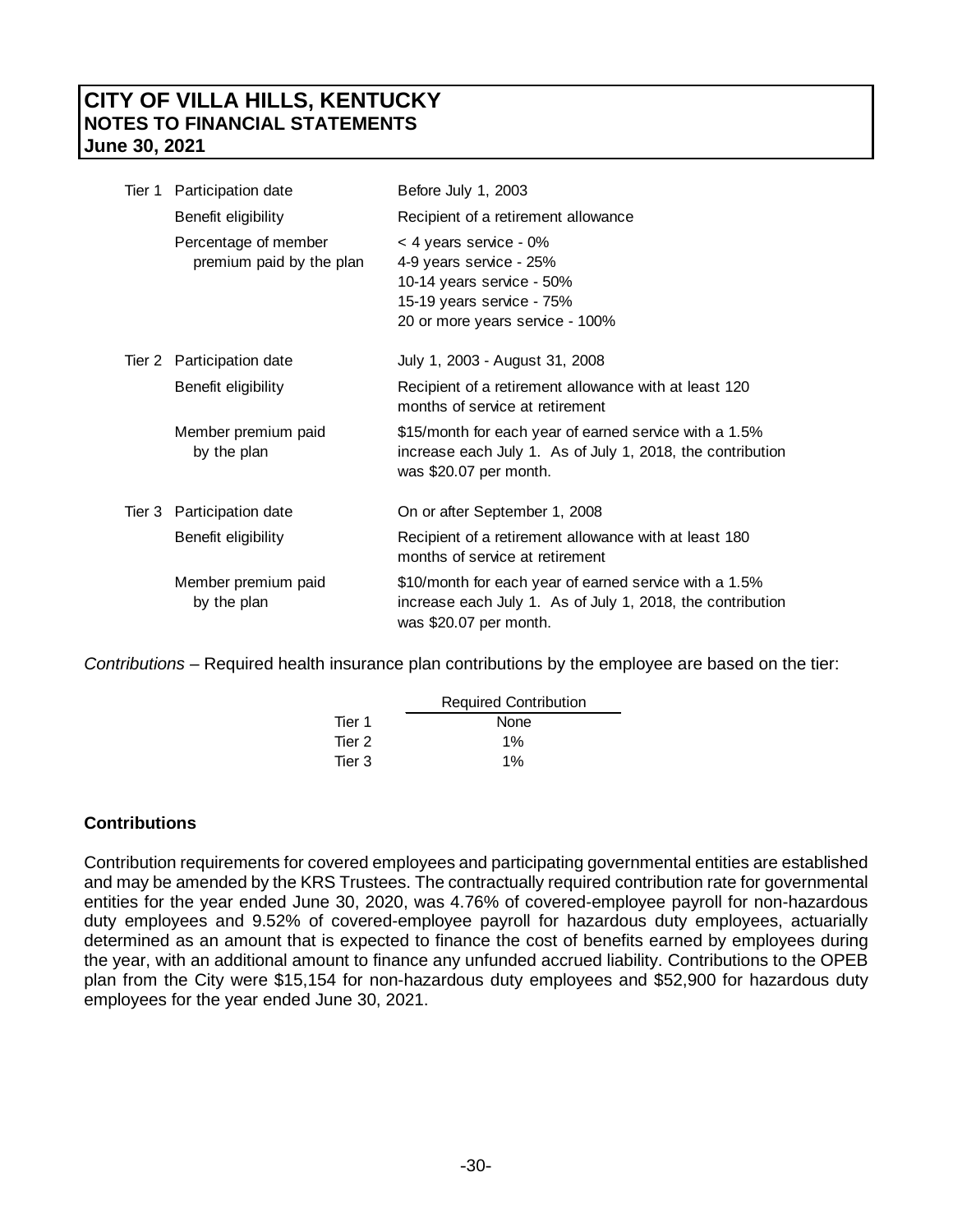#### **OPEB Liabilities, OPEB Expense, and Deferred Outflows of Resources and Deferred Inflows of Resources Related to OPEB**

At June 30, 2021, the City reported a liability for its proportionate share of the net OPEB liability. The net OPEB liability was measured as of June 30, 2020, and the total OPEB liability used to calculate the net OPEB liability was determined by an actuarial valuation as of that date. The City's proportion of the net OPEB liability was based on a projection of the City's long-term share of contributions to the OPEB plan relative to the projected contributions of all governmental entities, actuarially determined. At June 30, 2020, the City's proportion of the non-hazardous plan was .01242%, At June 30, 2020, the City's proportion of the hazardous plan was 0.09609%.

For the year ended June 30, 2021, the City recognized an OPEB expense of \$175,964 in addition to its \$78,383 contribution. The City reported deferred outflows of resources and deferred inflows of resources related to OPEB from the following sources:

|                                                                                                                  | Non-Hazardous |                 | Hazardous |          |    |            |    | Total    |    |            |  |
|------------------------------------------------------------------------------------------------------------------|---------------|-----------------|-----------|----------|----|------------|----|----------|----|------------|--|
|                                                                                                                  | Deferred      | Deferred        |           | Deferred |    | Deferred   |    | Deferred |    | Deferred   |  |
|                                                                                                                  | Outflow       | Inflow          | Outflow   |          |    | Inflow     |    | Outflow  |    | Inflow     |  |
| Differences between<br>expected and actual<br>experience                                                         | \$<br>50,104  | \$<br>(50, 143) | \$        | 30,472   | \$ | (88, 674)  | \$ | 80,576   | \$ | (138, 817) |  |
| Net difference between<br>projected actual earnings<br>on plan investments                                       | 9,967         |                 |           | 39,417   |    |            |    | 49,384   |    |            |  |
| Changes of assumptions                                                                                           | 52,162        | (317)           |           | 144,862  |    | (818)      |    | 197,024  |    | (1, 135)   |  |
| Changes in proportion<br>and differences between<br>contributions and<br>proportionate share of<br>contributions | 11,393        | (6, 595)        |           | 175,812  |    | (11, 884)  |    | 187,205  |    | (18, 479)  |  |
| Contributions subsequent<br>to the measurement date                                                              | 17,602        |                 |           | 60,781   |    |            |    | 78,383   |    |            |  |
|                                                                                                                  | \$<br>141,228 | \$<br>(57, 055) | S         | 451,344  | \$ | (101, 376) | \$ | 592,572  | S  | (158, 431) |  |

The City's contributions subsequent to the measurement date, \$17,602 for non-hazardous duty employees and \$60,781 for hazardous duty employees will be recognized as a reduction of the net OPEB liability in the year ending June 30, 2022. Other amounts reported as deferred outflows of resources and deferred inflows of resources will be recognized in pension expense as follows: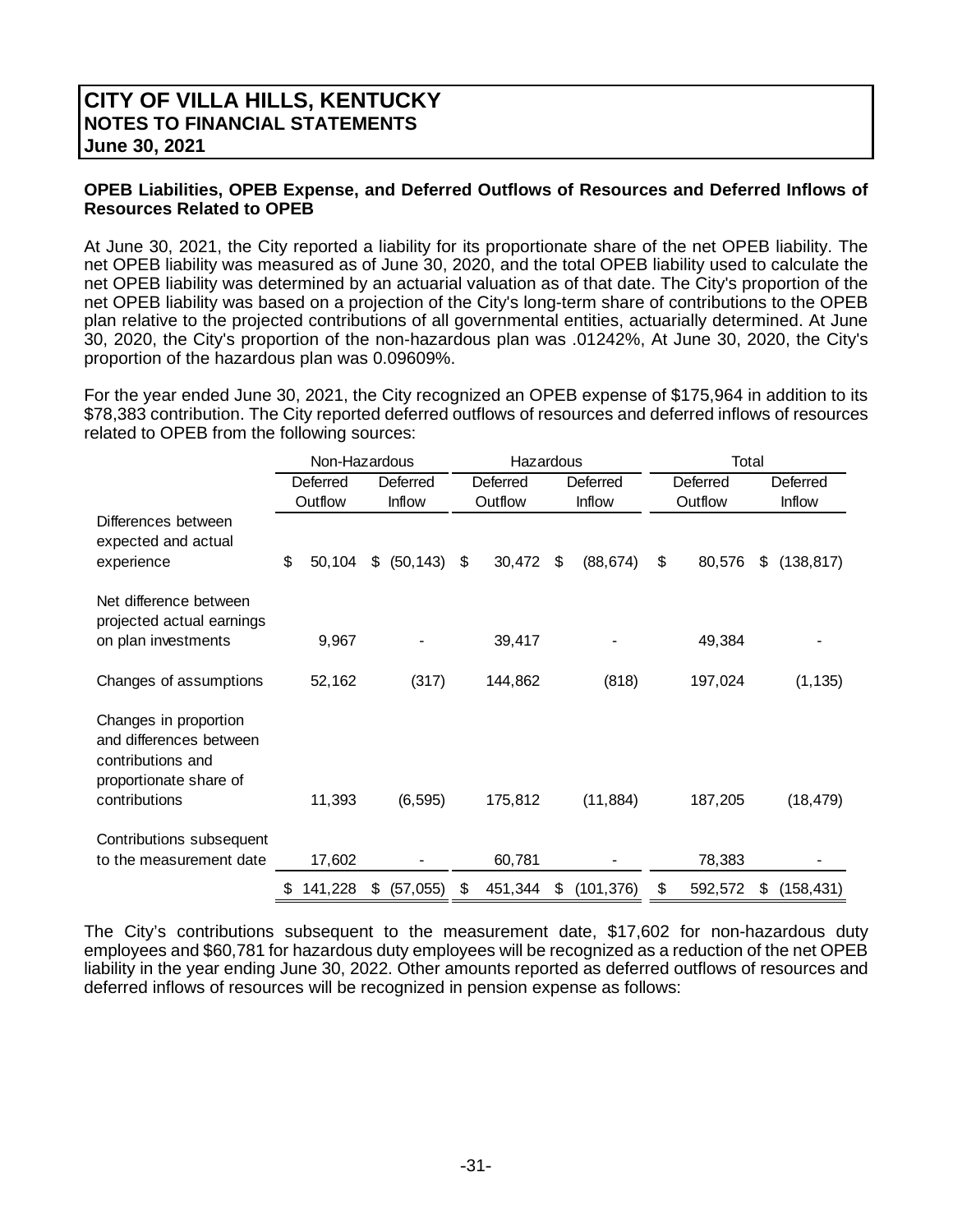| <b>Measurement Year Ending</b> |   | Net      |
|--------------------------------|---|----------|
| June 30,                       |   | Deferral |
| 2021                           | S | 125.857  |
| 2022                           |   | 101,558  |
| 2023                           |   | 78,612   |
| 2024                           |   | 40,372   |
| 2025                           |   | 9,359    |
| Thereafter                     |   |          |
|                                | ሮ | 355,758  |

#### **Actuarial Assumptions**

The total OPEB liability as of June 30, 2021 is based on an actuarial valuation date of June 30, 2018, rolled forward to June 30, 2020, and determined using the following actuarial assumptions, applied to all periods included in the measurement:

| Valuation date            | June 30, 2018                                                  |
|---------------------------|----------------------------------------------------------------|
| Actuarial cost method     | Entry Age Normal                                               |
| Asset valuation method    | 20% of the difference between the market value of assets       |
|                           | and the expected actuarial value of assets is recognized       |
| Amortization method       | Level percentage of payroll                                    |
| Amortization period       | 25 years, closed                                               |
| Payroll growth rate       | 2.00%                                                          |
| Investment rate of return | 6.25%                                                          |
| Inflation                 | 2.30%                                                          |
| Salary increases          | 3.30-11.55%, varies by service                                 |
| Mortality                 | RP-2000 Combined Mortality Table projected to 2013 with        |
|                           | Scale BB (set-back 1 year for females)                         |
| Investment rate of return | 6.25%, net of pension plan expense, including inflation,       |
| Mortality:                | RP-2000 Combined Mortality Table, projected to 2013 with       |
|                           | Scale BB (set-back 1 year for females)                         |
| Healthcare trend rates    |                                                                |
| (Pre-65):                 | Initial trend starting at 7.00% at January 1, 2020 and         |
|                           | gradually decreasing to an ultimate trend rate of 4.05% over   |
|                           | a period of 12 years. The 2019 premiums were known at          |
|                           | the time of the valuation and were incorporated into the       |
|                           | liability measurement.                                         |
| Healthcare trend rates    |                                                                |
| (Post-65):                | Initial trend starting at 5.00% at January 1, 2020 and         |
|                           | gradually decreasing to an ultimate trend rate of 4.05% over   |
|                           | a period of 10 years. The 2019 premiums were known at          |
|                           | the time of the valuation and were incorporated into the       |
|                           | liability measurement.                                         |
| Phase-in provision        | Board certified rate is phased into the actuarially determined |
|                           | rate in accordance with HB 362 enacted in 2018.                |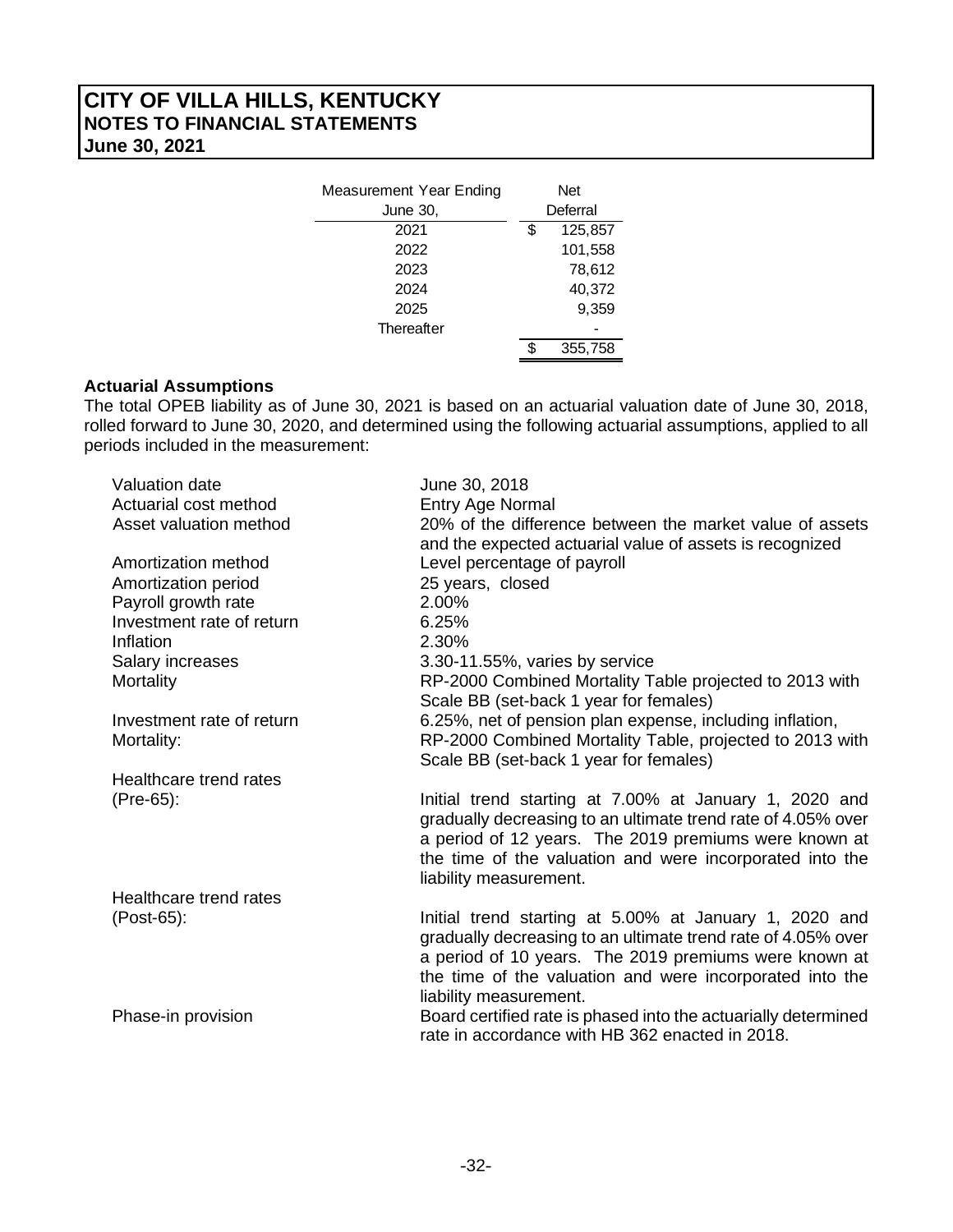### **Changes of Assumptions**

The discount rates used to calculate the total OPEB liability decreased from 5.68% to 5.34% for the nonhazardous plan and from 5.69% to 5.30% for the hazardous plan. The assumed increase in future health care costs, or trend assumption, was reviewed during the June 30, 2019 valuation process and was updated to better reflect more current expectations relating to anticipated future increases in the medical costs. Also, the June 30, 2020 GASB No. 74 actuarial information reflects the anticipated savings from the repeal of the "Cadillac Tax" and "Health Insurer Fee", which occurred in December of 2019. The assumed load on pre-Medicare premiums to reflect the cost of the Cadillac Tax was removed and the Medicare premiums were reduced by 11% to reflect the repeal of the Health Insurer Fee. There were no other material assumption changes.

#### **Discount Rate**

The discount rate used to measure the total OPEB liability was 5.34% for the non-hazardous plan and 5.30% for the hazardous plan. The projection of cash flows used to determine the discount rate assumed that contributions from governmental entities will be made at contractually required rates, actuarially determined. Based on this assumption, the Plan's fiduciary net position was projected to be available to make all projected OPEB payments for current active and inactive employees. Therefore, the long-term expected rate of return on Plan investments was applied to all periods of projected benefit payments to determine the total OPEB liability.

#### **Plan Target Allocation**

|                             | <b>CERS Pensions</b> |                |
|-----------------------------|----------------------|----------------|
|                             | (Haz & Non-Haz)      | Long Term      |
|                             | Target               | Expected       |
| Asset Class                 | Allocation           | Nominal Return |
| US equity                   | 18.75%               | 4.50%          |
| Non-US equity               | 18.75%               | 5.25%          |
| Private equity              | 10.00%               | 6.65%          |
| Specialty credit/high yield | 15.00%               | 3.90%          |
| Core bonds                  | 13.50%               | $-0.25%$       |
| Cash                        | 1.00%                | $-0.75%$       |
| Real estate                 | 5.00%                | 5.30%          |
| Opportunistic               | 3.00%                | 2.25%          |
| Real return                 | 15.00%               | 3.95%          |
| Total                       | 100.00%              | 6.26%          |

The target allocation and best estimates of arithmetic real rates of return for each major asset class are summarized in the following table:

#### **Sensitivity of the City's Proportionate Share of the Net OPEB Liability to Changes in the Discount Rate**

The following presents the proportionate share of the net OPEB liability calculated using the discount rates of 5.34% for the non-hazardous plan and 5.30% for the hazardous plan, as well as what the proportionate share of the net pension liability would be if it were calculated using a discount rate that is 1-percentage-point lower or 1-percentage-point higher than the current rate: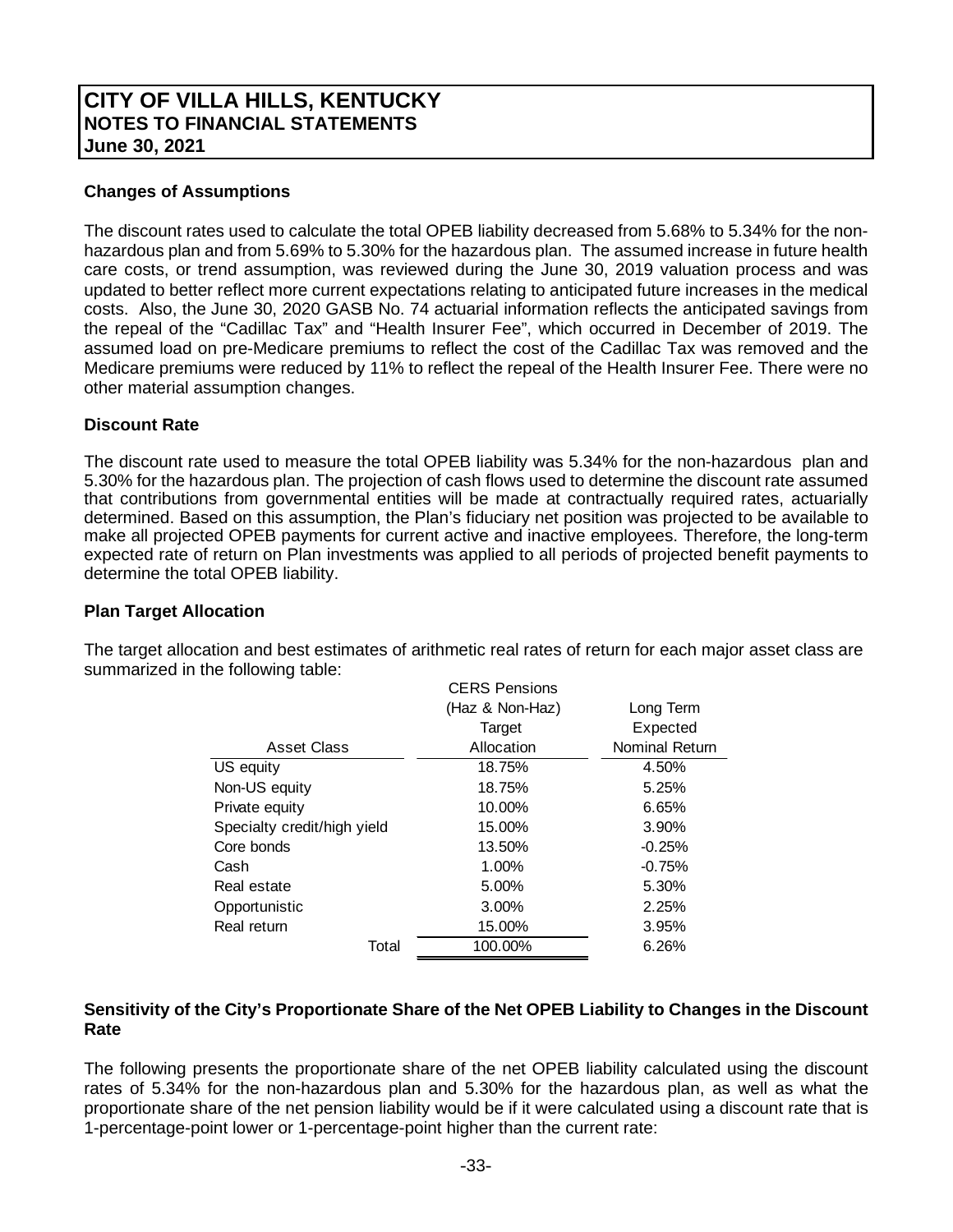|                                   | Proportionate Share of Net OPEB Liability |             |   |                     |       |             |  |  |  |  |  |  |
|-----------------------------------|-------------------------------------------|-------------|---|---------------------|-------|-------------|--|--|--|--|--|--|
|                                   |                                           | 1% Decrease |   | <b>Current Rate</b> |       | 1% Increase |  |  |  |  |  |  |
| Discount rate, non-hazardous      |                                           | 4.34%       |   | 5.34%               | 6.34% |             |  |  |  |  |  |  |
| Net OPEB liability, non-hazardous | - \$                                      | 385.259     | S | 299.881             | \$    | 229.757     |  |  |  |  |  |  |
|                                   |                                           |             |   |                     |       |             |  |  |  |  |  |  |
| Discount rate, hazardous          |                                           | 4.30%       |   | 5.30%               |       | 6.30%       |  |  |  |  |  |  |
| Net OPEB liability, non-hazardous |                                           | 1,205,400   |   | 887.973             |       | 632.191     |  |  |  |  |  |  |
| Total                             | S                                         | 1,590,659   | S | 1,187,854           | \$    | 861,948     |  |  |  |  |  |  |

#### **Sensitivity of the City's Proportionate Share of the Net OPEB Liability to Changes in the Healthcare Cost Trend Rates**

The following presents the proportionate share of the net OPEB liability, as well as what the proportionate share of the net OPEB liability would be if it were calculated using healthcare cost trend rates that are 1 percentage-point lower or 1-percentage-point higher than the current healthcare cost trend rates:

|                                   | Proportionate Share of Net OPEB Liability |                |    |                     |                |           |  |  |  |  |  |
|-----------------------------------|-------------------------------------------|----------------|----|---------------------|----------------|-----------|--|--|--|--|--|
| Healthcare cost trend rate        |                                           | 1.00% Decrease |    | <b>Current Rate</b> | 1.00% Increase |           |  |  |  |  |  |
| Net OPEB liability, non-hazardous | \$                                        | 232.183        | -S | 299.881             | -S             | 382.034   |  |  |  |  |  |
| Net OPEB liability, hazardous     |                                           | 634.572        |    | 887.973             |                | 1.199.508 |  |  |  |  |  |
| Total                             | S                                         | 866.755        | \$ | 1.187.854           |                | 1,581,542 |  |  |  |  |  |

#### **Plan Fiduciary Net Position**

Both the Pension Plan and the Health Insurance Plan issue publicly available financial report that include financial statements and required supplementary information, and detailed information about each Plan's fiduciary net position. These reports may be obtained, in writing, from the County Employee Retirement System, 1260 Louisville Road, Perimeter Park West, Frankfort, Kentucky, 40601.

### **NOTE K – CONTIGENCIES**

The City is at risk for possible litigation due to the nature of the City officials' enforcement of various codes and regulations, such as zoning and building codes.

The City has been named as a defendant for breach of contract for failure to pay sums claimed by a former City employee and City code enforcement inspection contractor. The plaintiff claims the City owes him \$30,000 due to the City's termination of the contract prior to its expiration date. The City has made a settlement offer, significantly less than \$30,000, and the plaintiff has not responded. The City plans to vigorously defend this claim and anticipates filing a claim for summary judgment.

In 2013 the Kentucky General Assembly passed significant pension reform under Senate Bill 2. Among the reform's various provisions was the introduction of "spiking" penalties beginning January 1, 2014 for the last employer of record whose employees retired after that date who had earned more than 10% in creditable compensation from one year to the next during their last 5 years of employment. The penalty incurred would be calculated to equal the actuarial difference needed to cover the extra lifetime payments the employee earned above the 10% threshold during their final years of employment.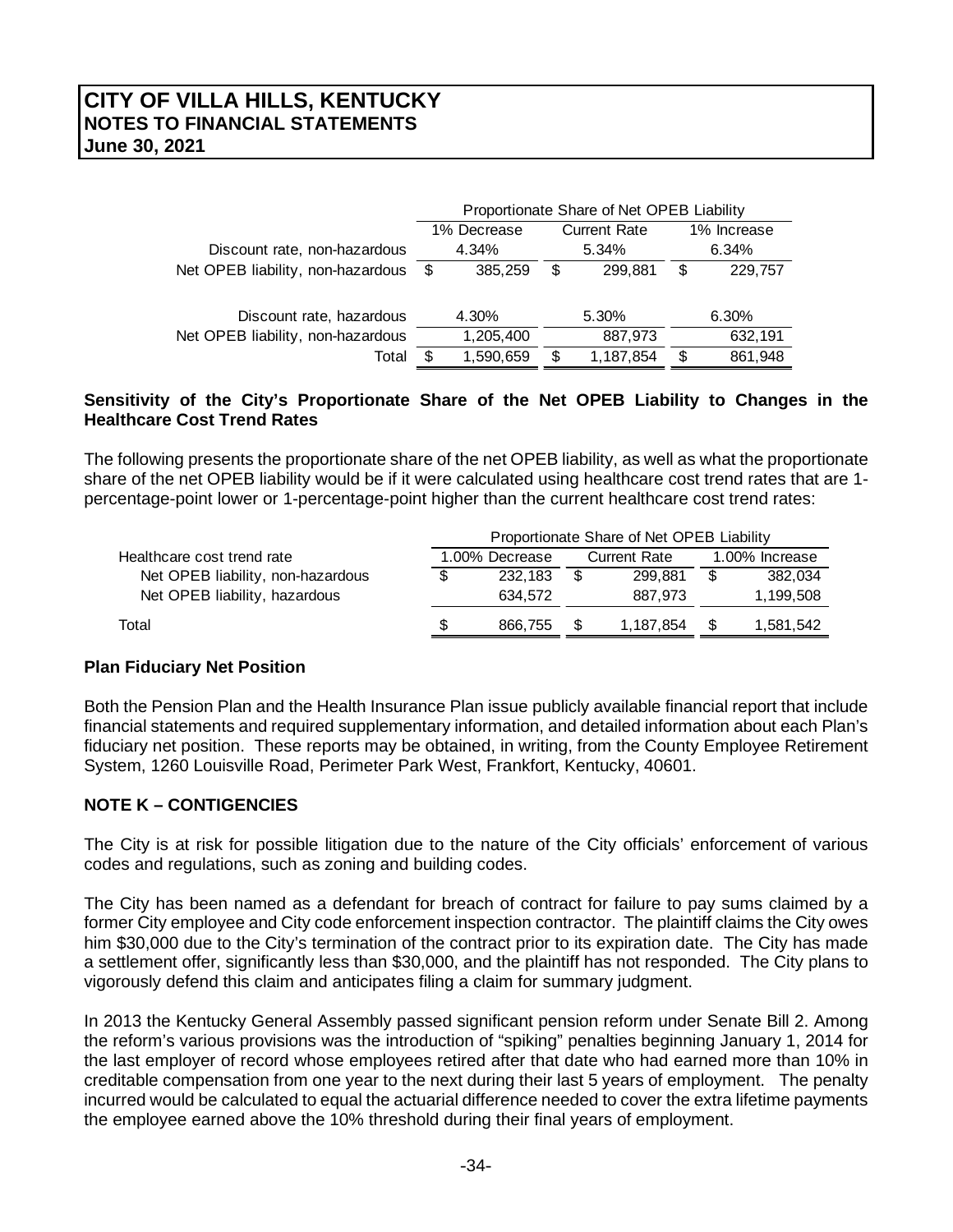The City of Villa Hills had two retirements that qualified for spiking penalties, one on January 31, 2014 and one on March 31, 2014. The two penalties together equal \$210,894. There are significant constitutional questions related to this statute and how it is applied. The KRS Hearing Officer and the Franklin Circuit Court have ruled in favor of KRS; however the City has appealed to the Kentucky Court of Appeals who also ruled in favor of KRS. The City has requested Discretionary Review by the Kentucky Supreme Court and is awaiting a ruling. These penalties have been applied to many other cities, counties, and governmental entities across the Commonwealth, many of which are filing similar suits. The City of Villa Hills continues to aggressively litigate both penalties under the administrative appeal process through the Kentucky Retirement System and no accrual of this amount has been entered in the City's financial statements.

The City has been named in a counter-claim suit for damages by a mortgage company after the City demolished a house with numerous, gross code and safety violations. The City plans to vigorously defend this claim and anticipates filing a claim for summary judgment.

## **NOTE L – TAX ABATEMENTS**

In accordance with GASB 77, the City must disclose tax abatements and incentives provided within the City. The City has one Tax Increment Financing (TIF) District on which tax abatements are provided to fund the cost to develop infrastructure in the City. Normally these funds are provided to a developer, but for this particular District, the funds will be held by the City for future infrastructure costs associated with the development.

#### Sanctuary Village

The local participation TIF district for Sanctuary Village was created in 2018 and requires the City to collect and hold 70% of the real property taxes collected in the district footprint and use these funds for specific infrastructure projects. This incentive allows the City to finance the large infrastructure expenses associated with the project. The incentive is in place for 30 years.

#### **NOTE M – COVID-19 GLOBAL PANDEMIC**

The primary effects on the City from the COVID-19 Global Pandemic has been a reduction in payroll and occupational license tax revenue received and an increase in unbudgeted expenses for personal protective equipment. City management is unsure of a timeline for when, or if, these revenues and expenses will return to pre-pandemic levels. The 2021-22 fiscal year budget has been passed to incorporate the effects of the pandemic on the revenues and expenses.

#### **NOTE N – CARES ACT FUNDING**

In response to the COVID-19 Global Pandemic, the City has qualified and was approved for \$407,739 in Federal Cares Act funding passed through the Commonwealth of Kentucky's Department for Local Government. This funding has been designated to help city governments respond to the pandemic and its negative economic impacts. The City has received these funds and recognized them as income during the year ended June 31, 2021.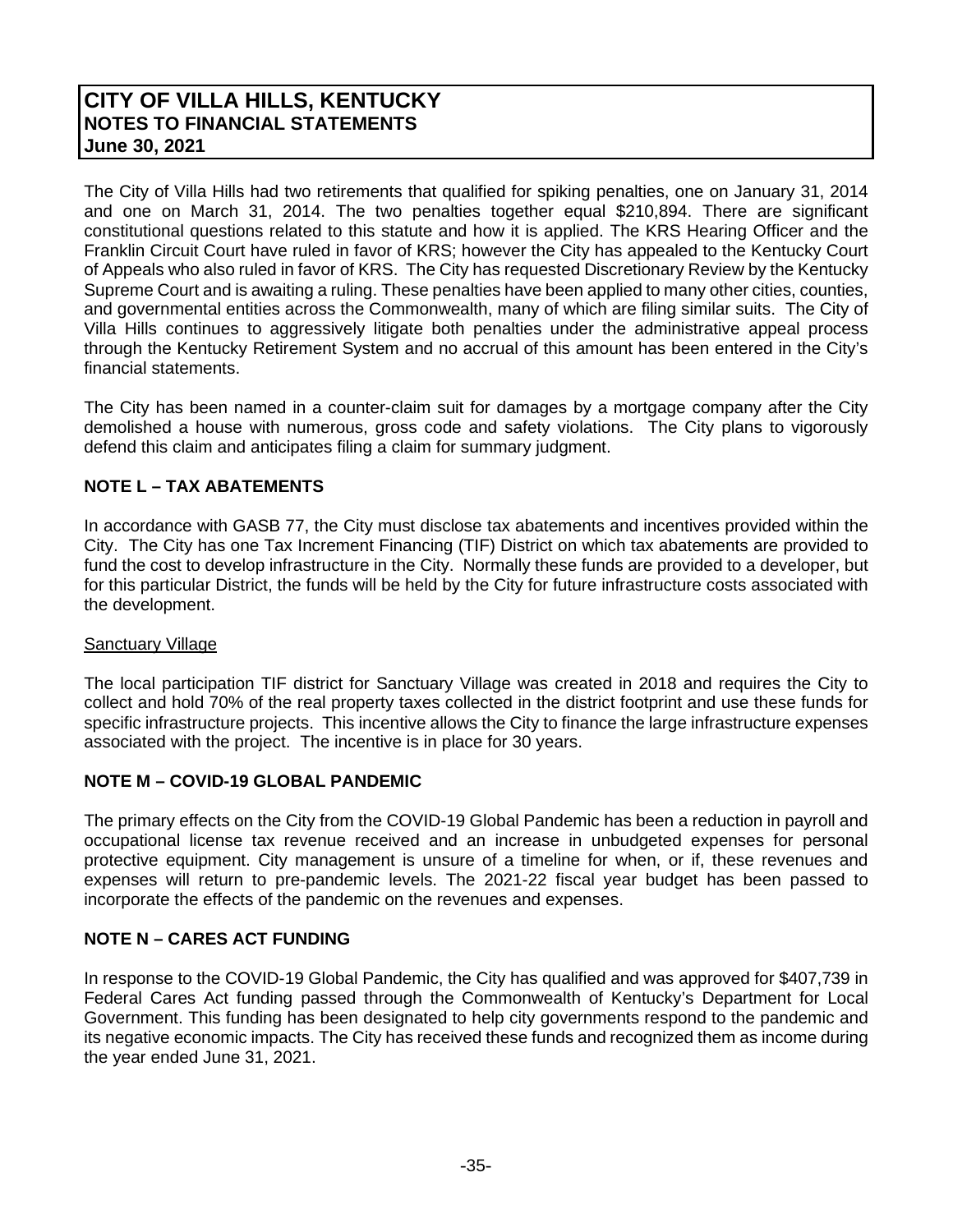### **NOTE O – IMPLEMENTATION OF NEW ACCOUNTING STANDARDS**

Statement No. 84 – *Fiduciary Activities –* FY 2021

Statement No. 89 – *Accounting for Interest Cost in Construction Projects –* FY 2021

Statement No. 90 – *Majority Equity Interests* – FY 2021

#### **NOTE P – FUTURE ACCOUNTING STANDARDS**

Statement No. 87 – *Leases –* FY 2022

Statement No. 91 – *Conduit Debt Obligations* – FY 2023

Statement No. 92 – *Omnibus 2020* – FY 2022

Statement No. 93 – *Replacement of Interbank Offered Rates* – FY 2022

Statement No. 94 – *Public-Private and Public-Public Partnerships* – FY 2022

Statement No. 96 – *Subscription-Based Information Technology Arrangements* – FY 2022

Statement No. 97 – *Component Unit Criteria for IRS Section 457 Deferred Comp. Plans* – FY 2022

#### **NOTE Q – SUBSEQUENT EVENTS**

Management has evaluated events through September 27, 2021, the date on which the financial statements were available for issue. The City has two events subsequent to June 30, 2021 through September 27, 2021 to disclose.

The City received its portion of the Federally funded American Rescue Plan Act (ARPA) grant in the amount of \$966,064 in July 2021. These funds are designated for specific uses, and any amount unused by December 31, 2024, will need to be returned.

In August 2021, the Kentucky Supreme Court denied the City's appeal and upheld the ruling of the Kentucky Court of Appeals in the KRS Spiking suit noted in NOTE K above. The City will pay the Kentucky Retirement System it requested spiking charge of \$210,894 in fiscal year 2021-2022.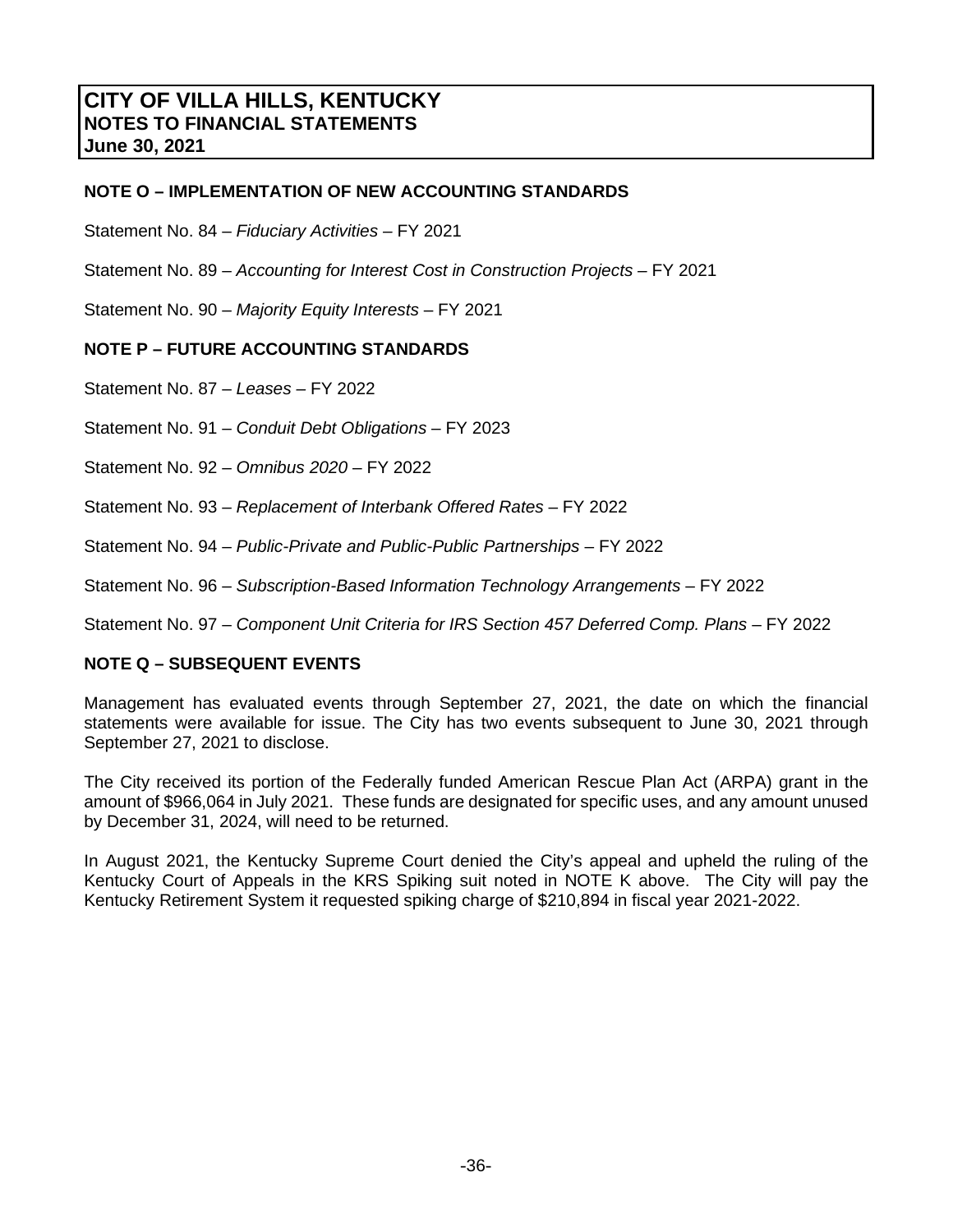## **CITY OF VILLA HILLS, KENTUCKY BUDGETARY COMPARISON SCHEDULE GENERAL FUND For the Year Ended June 30, 2021**

|                                             |             |                         |               | Variance      |                 |  |
|---------------------------------------------|-------------|-------------------------|---------------|---------------|-----------------|--|
|                                             |             | <b>Budgeted Amounts</b> |               |               | Favorable /     |  |
|                                             | Original    | <b>Revisions</b>        | <b>Final</b>  | <b>Actual</b> | (Unfavorable)   |  |
| Prior year funds available for use          | \$          | \$<br>280,000           | \$<br>280,000 | \$1,883,660   | \$1,603,660     |  |
| <b>Resources (inflows)</b>                  |             |                         |               |               |                 |  |
| Taxes and fees                              | 3,592,935   | 85,000                  | 3,677,935     | 3,742,554     | 64,619          |  |
| Interlocal contract                         | 745,280     |                         | 745,280       | 742,530       | (2,750)         |  |
| Grants                                      | 27,000      |                         | 27,000        | 12,827        | (14, 173)       |  |
| Transfer in from unrestricted reserves      | 50,000      | (50,000)                |               |               |                 |  |
| Designated CARES Act funds                  |             | 966,000                 | 966,000       | 407,739       | (558, 261)      |  |
| Amounts available for appropriation         | 4,415,215   | 1,281,000               | 5,696,215     | 6,789,310     | 1,093,095       |  |
| <b>Charges to appropriations (outflows)</b> |             |                         |               |               |                 |  |
| Administration                              | 403,140     |                         | 403,140       | 392,632       | 10,508          |  |
| <b>Contracted services</b>                  | 1,279,448   |                         | 1,279,448     | 1,165,600     | 113,848         |  |
| Events and beautification                   | 13,700      |                         | 13,700        | 6,377         | 7,323           |  |
| Police                                      | 1,770,048   |                         | 1,770,048     | 1,703,478     | 66,570          |  |
| <b>Public Works</b>                         | 484,132     |                         | 484,132       | 472,867       | 11,265          |  |
| Recreation                                  | 47,598      |                         | 47,598        | 38,973        | 8,625           |  |
| Road repair designation                     | 160,098     | 248,000                 | 408,098       | 353,577       | 54,521          |  |
| <b>Total departmental charges</b>           |             |                         |               |               |                 |  |
| to appropriations                           | 4,158,164   |                         | 4,406,164     | 4,133,504     | 272,660         |  |
| Transfer in (out) -                         |             |                         |               |               |                 |  |
| <b>Capital Fund</b>                         | (216,000)   |                         | (216,000)     | (215,996)     | $\overline{4}$  |  |
| <b>Transfer to Sanctuary TIF</b>            | (9, 138)    |                         | (9, 138)      | (9, 138)      |                 |  |
| Transfer to surplus reserves                | (31, 913)   |                         | (31, 913)     |               | 31,913          |  |
|                                             |             |                         |               |               |                 |  |
| <b>Total General Fund Expenses</b>          | 4,415,215   |                         | 4,663,215     | 4,349,500     | 313,715         |  |
| <b>Budgetary fund balance, June 30</b>      | \$<br>9,138 | 1,033,000<br>S          | \$1,042,138   | \$2,439,810   | 1,397,672<br>\$ |  |

**Reconciliation of Budgetary Fund Balance to GAAP**

**Ending Budgetary Fund Balance** \$ 2,439,810

Less: Use of Prior Year Funds -

**Ending Fund Balance** \$2,439,810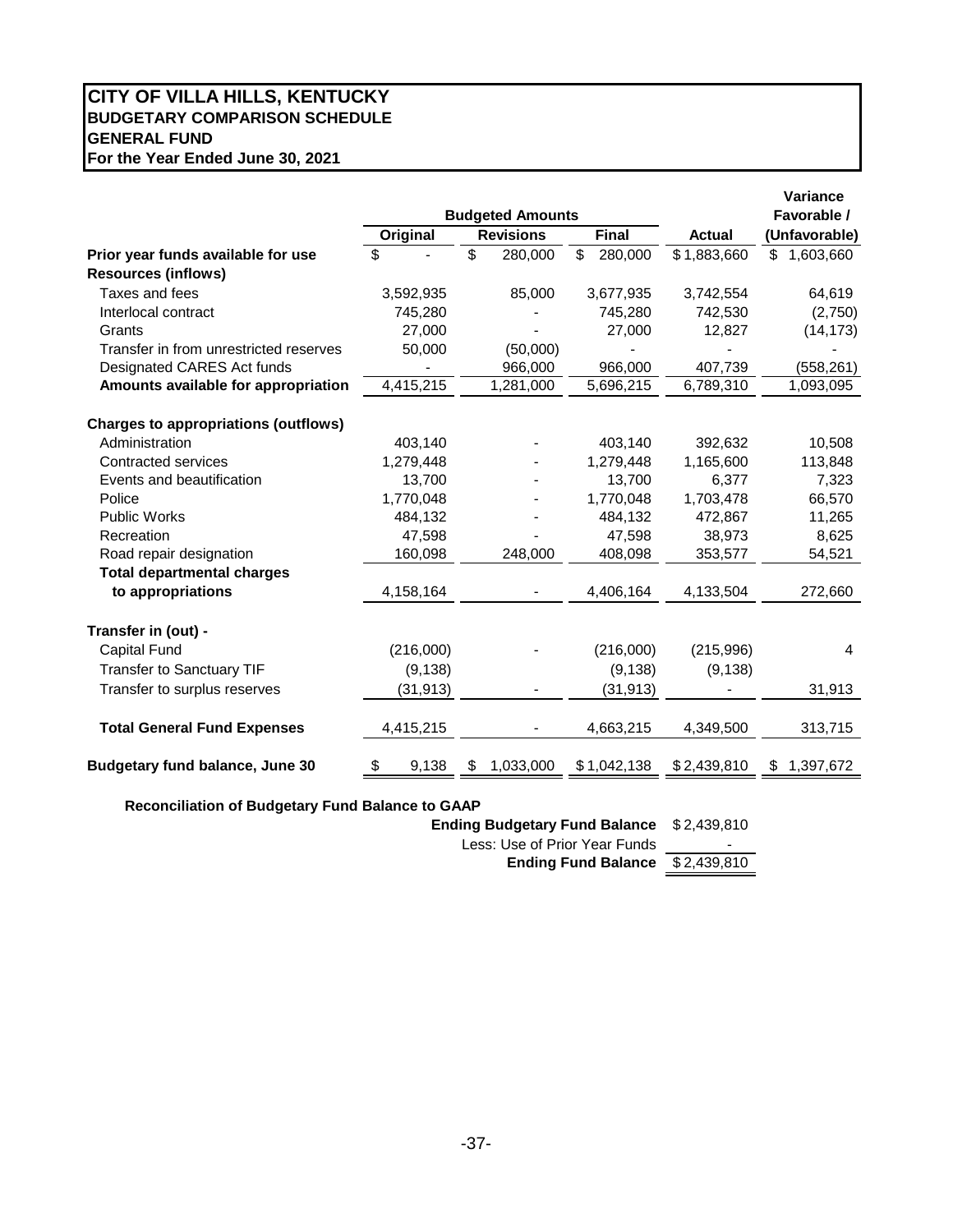## **CITY OF VILLA HILLS, KENTUCKY BUDGETARY COMPARISON SCHEDULE ROAD TAX FUND For the Year Ended June 30, 2021**

|                                             |          |                         |              |               | Variance      |
|---------------------------------------------|----------|-------------------------|--------------|---------------|---------------|
|                                             |          | <b>Budgeted Amounts</b> |              |               | Favorable /   |
|                                             | Original | <b>Revisions</b>        | <b>Final</b> | <b>Actual</b> | (Unfavorable) |
| Prior year funds available for use          | S        | \$                      | \$130,000    | \$130,654     | \$<br>654     |
| <b>Resources (inflows)</b>                  |          |                         |              |               |               |
| Road tax                                    | 477.000  | 33,000                  | 510.000      | 510,323       | 323           |
| Amounts available for appropriation         | 477,000  | 33,000                  | 640,000      | 640,977       | 977           |
| <b>Charges to appropriations (outflows)</b> |          |                         |              |               |               |
| Capital outlay                              | 427,000  | 163,000                 | 590,000      | 490,067       | 99,933        |
| Road Salt                                   | 50,000   |                         | 50,000       | 44,889        | 5,111         |
| <b>Total charges to appropriations</b>      | 477,000  | 163,000                 | 640,000      | 534,956       | 105,044       |
| <b>Budgetary fund balance, June 30</b>      | \$       | \$ (130,000)            | \$           | \$106,021     | \$<br>106,021 |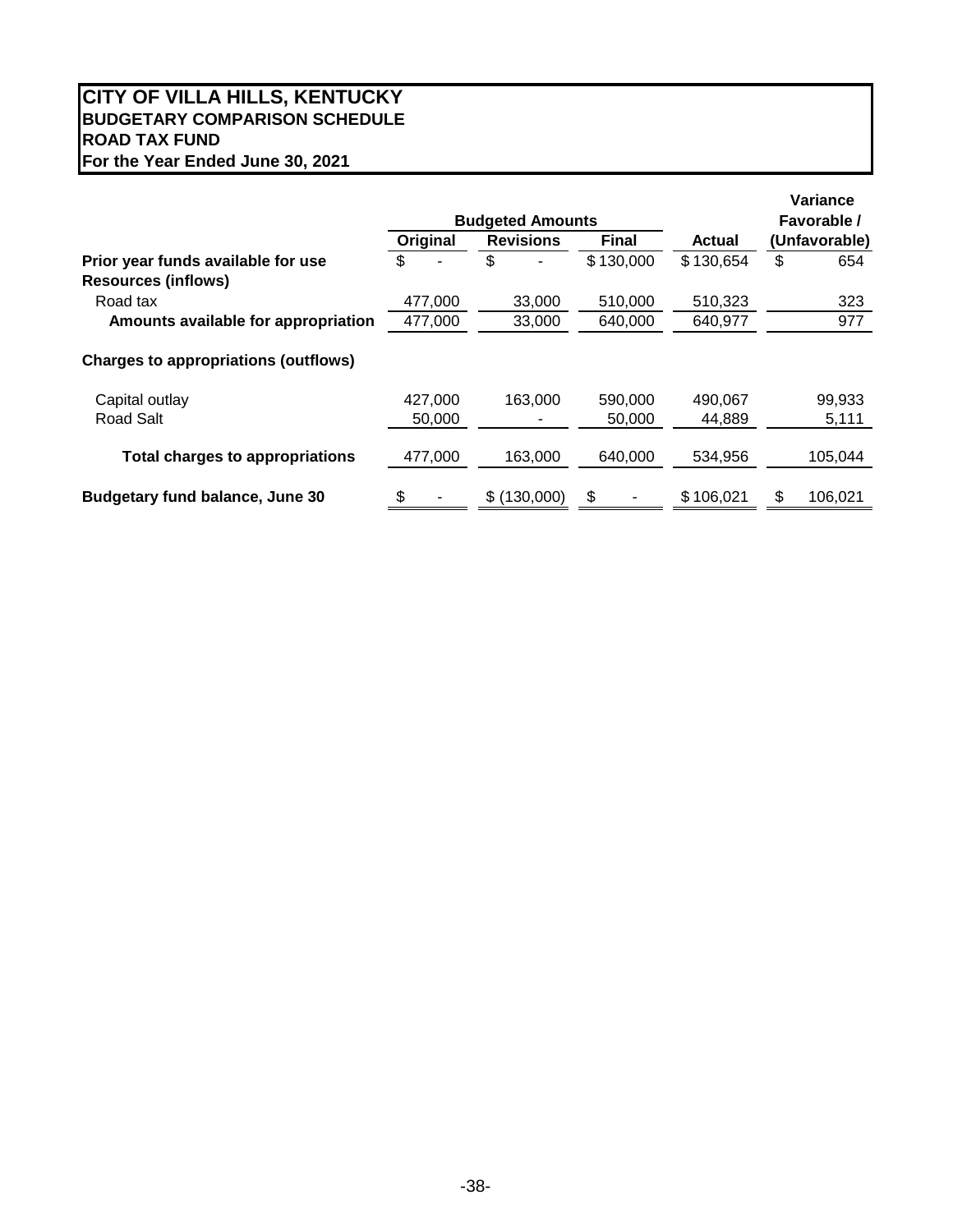## **CITY OF VILLA HILLS, KENTUCKY BUDGETARY COMPARISON SCHEDULE MUNICIPAL ROAD AID FUND For the Year Ended June 30, 2021**

|                                             |          |    |                         |              |         |               |         |               | <b>Variance</b> |
|---------------------------------------------|----------|----|-------------------------|--------------|---------|---------------|---------|---------------|-----------------|
|                                             |          |    | <b>Budgeted Amounts</b> |              |         |               |         |               | Favorable /     |
|                                             | Original |    | <b>Revisions</b>        | <b>Final</b> |         | <b>Actual</b> |         | (Unfavorable) |                 |
| Prior year funds available for use          |          | \$ |                         | \$           |         | \$            | 48,352  | \$            | 48,352          |
| <b>Resources (inflows)</b>                  |          |    |                         |              |         |               |         |               |                 |
| Kentucky Municipal Road Aid                 | 140,000  |    |                         |              | 140,000 |               | 145,560 |               | 5,560           |
| Amounts available for appropriation         | 140,000  |    |                         |              | 140,000 |               | 193,912 |               | 53,912          |
| <b>Charges to appropriations (outflows)</b> |          |    |                         |              |         |               |         |               |                 |
| Capital outlay                              | 33,600   |    |                         |              | 33,600  |               |         |               | 33,600          |
| Road repair                                 |          |    |                         |              |         |               | 25,385  |               | (25, 385)       |
| <b>City Engineer</b>                        | 20,000   |    |                         |              | 20,000  |               | 12,761  |               | 7,239           |
| Debt service and bond costs                 | 86,400   |    |                         |              | 86,400  |               | 85,955  |               | 445             |
| Total charges to appropriations             | 140,000  |    |                         |              | 140,000 |               | 124,101 |               | 15,899          |
| <b>Budgetary fund balance, June 30</b>      |          |    |                         | \$           |         | S             | 69,811  | \$            | 69,811          |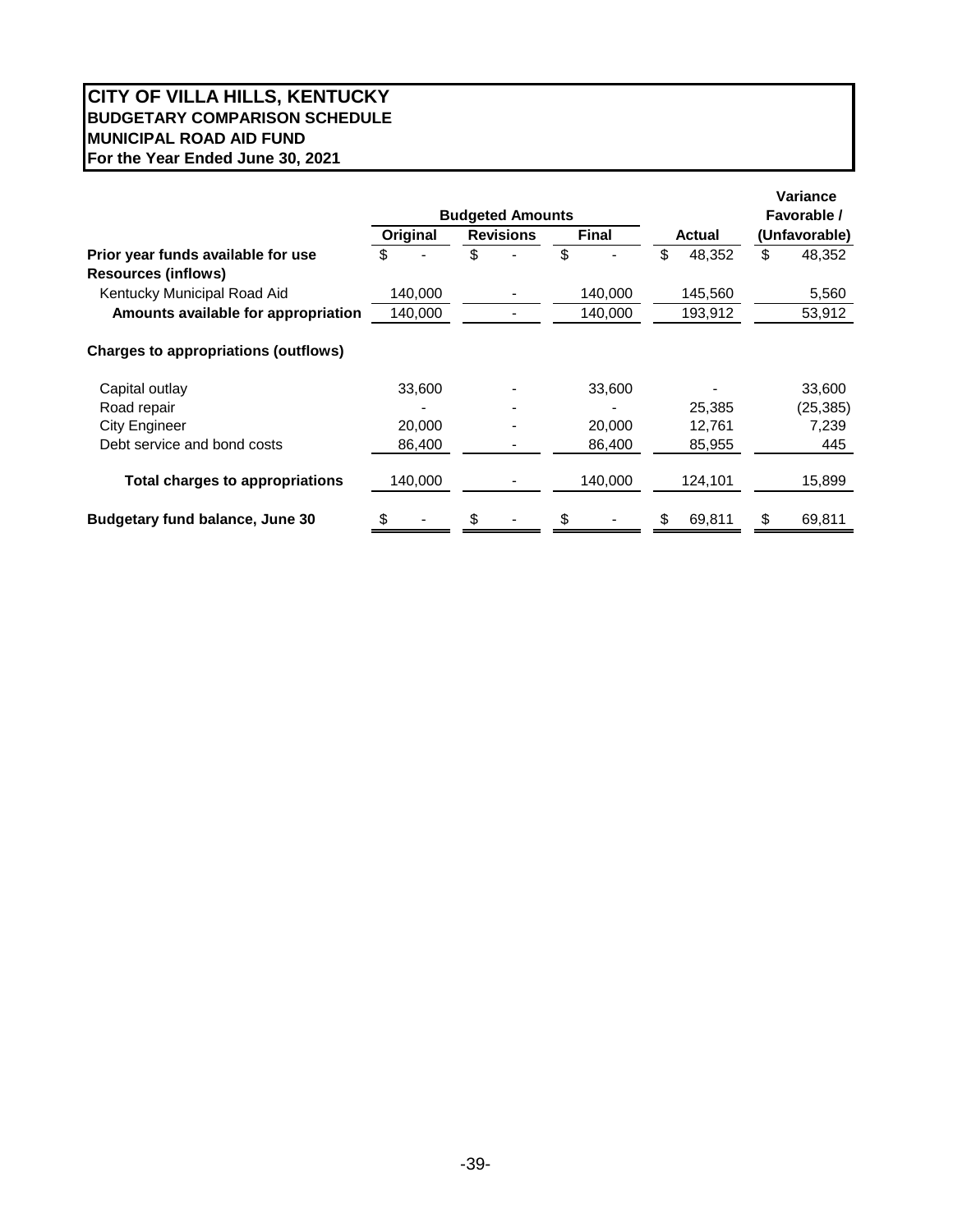## **CITY OF VILLA HILLS, KENTUCKY** *Multiple Employer, Cost Sharing, Defined Benefit Pension Plan Disclosure-NON-HAZARDOUS* **For the Year Ended June 30, 2021** *- Last Ten Years*

| Schedule of the City's Proportionate Share of the Net Pension Liability<br><b>County Employees' Retirement System (CERS)</b> |    |          |              |                                                                                                  |              |           |           |           |          |      |      |
|------------------------------------------------------------------------------------------------------------------------------|----|----------|--------------|--------------------------------------------------------------------------------------------------|--------------|-----------|-----------|-----------|----------|------|------|
|                                                                                                                              |    | 2020     | 2019         | 2018                                                                                             | 2017         | 2016      | 2015      | 2014      | 2013     | 2012 | 2011 |
| Proportion of net pension liability                                                                                          |    | 0.01242% | 0.01194%     | 0.01242%                                                                                         | 0.01176%     | 0.01174%  | 0.01135%  | 0.01146%  |          |      |      |
| Proportionate share of the net<br>pension liability (asset)                                                                  | \$ | 952,834  | \$839,816    | \$756,659                                                                                        | \$688,056    | \$578,110 | \$488,159 | \$371,759 |          |      |      |
| Covered payroll in year<br>of measurement                                                                                    |    | 318,361  | 298,058      | 306,740                                                                                          | 383,240      | 540,548   | 389,475   | 366,601   |          |      |      |
| Share of the net pension liability<br>(asset) as a percentage of its<br>covered payroll                                      |    | 299.29%  | 281.76%      | 197.44%                                                                                          | 179.54%      | 106.95%   | 125.34%   | 101.41%   |          |      |      |
| Plan fiduciary net position as a<br>percentage of total pension liability                                                    |    | 47.81%   | 50.45%       | 53.54%                                                                                           | 53.30%       | 55.50%    | 59.97%    | 66.80%    |          |      |      |
|                                                                                                                              |    |          |              | <b>Schedule of the City's Contributions</b><br><b>County Employee's Retirement System (CERS)</b> |              |           |           |           |          |      |      |
|                                                                                                                              |    | 2021     | 2020         | 2019                                                                                             | 2018         | 2017      | 2016      | 2015      | 2014     | 2013 | 2012 |
| Contractually required contribution                                                                                          | \$ | 71,368   | \$<br>61,444 | \$<br>48,345                                                                                     | \$<br>44,416 | \$53,462  | \$67,136  | \$49,658  | \$50,371 |      |      |
| Actual contribution                                                                                                          |    | 71,368   | 61,444       | 48,345                                                                                           | 44,416       | 53,462    | 67,136    | 49,658    | 50,371   |      |      |
| Contribution deficiency (excess)                                                                                             |    |          |              |                                                                                                  |              |           |           |           |          |      |      |
| City's covered payroll                                                                                                       |    | 369,782  | 318,361      | 298,058                                                                                          | 306,740      | 383,240   | 540,548   | 389,475   | 366,601  |      |      |
| Contributions as a percentage of<br>covered payroll                                                                          |    | 19.30%   | 19.30%       | 16.22%                                                                                           | 14.48%       | 13.95%    | 12.42%    | 12.75%    | 13.74%   |      |      |

#### **Notes to Required Supplementary Information**

The net pension liability as of June 30, 2021, is based on the June 30, 2020, actuarial valuation. The changes to the elements of the pension expense, i.e. the difference between expected and actual experience, net difference between projected and actual earnings on plan investments, changes in assumptions, and the changes in proportion and differences between City's contributions and proportionate share of contributions are detailed in NOTE J in the Notes to the Financial Statements.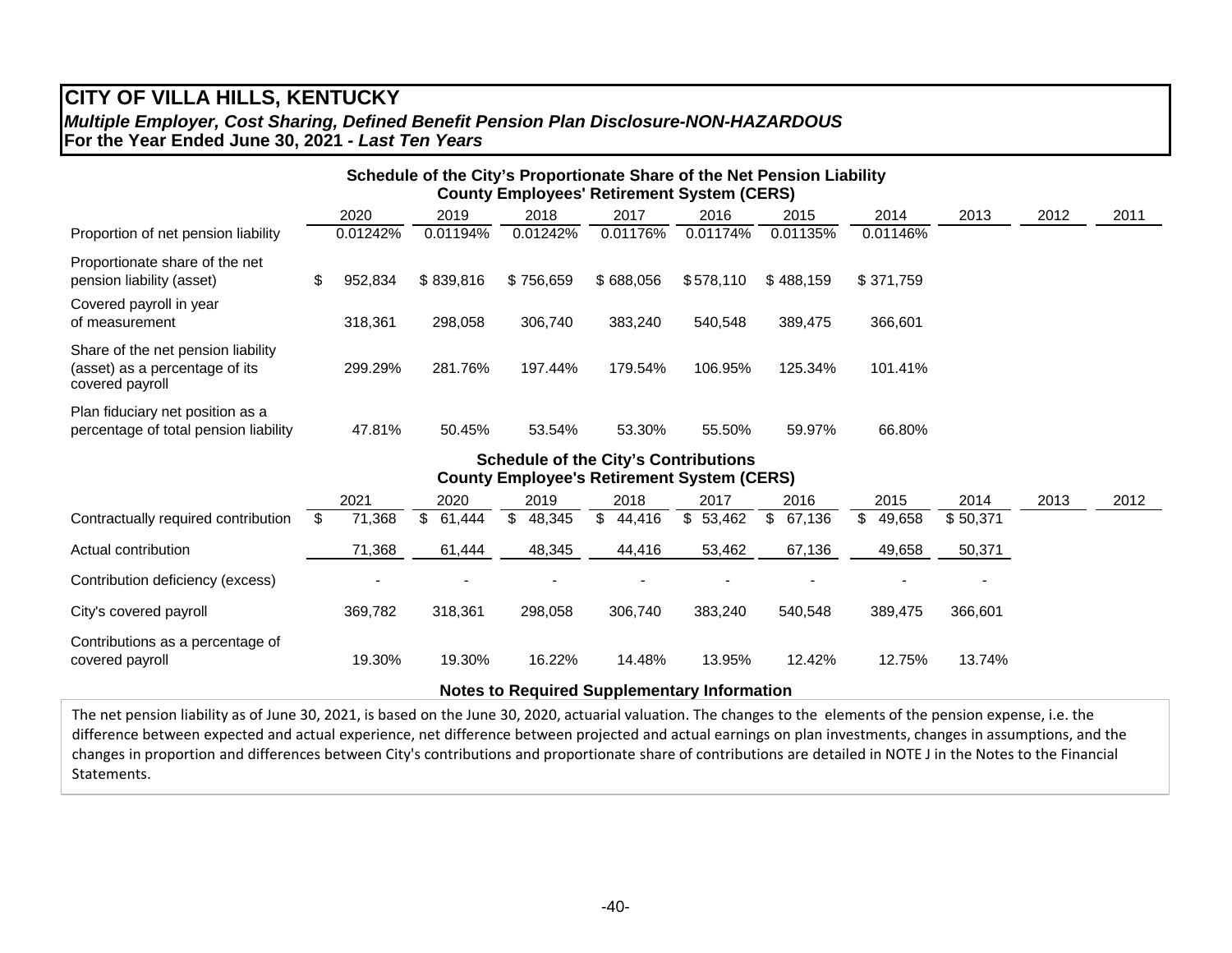#### **CITY OF VILLA HILLS, KENTUCKY** *Multiple Employer, Cost Sharing, Defined Benefit Pension Plan Disclosure-HAZARDOUS* **For the Year Ended June 30, 2021** *- Last Ten Years*

| Schedule of the City's Proportionate Share of the Net Pension Liability<br><b>County Employees' Retirement System (CERS)</b> |    |           |   |             |    |             |                                                                                                  |              |           |           |           |      |      |
|------------------------------------------------------------------------------------------------------------------------------|----|-----------|---|-------------|----|-------------|--------------------------------------------------------------------------------------------------|--------------|-----------|-----------|-----------|------|------|
|                                                                                                                              |    | 2020      |   | 2019        |    | 2018        | 2017                                                                                             | 2016         | 2015      | 2014      | 2013      | 2012 | 2011 |
| Proportion of net pension liability                                                                                          |    | 0.09612%  |   | 0.09785%    |    | 0.05346%    | 0.04417%                                                                                         | 0.04976%     | 0.05459%  | 0.06000%  |           |      |      |
| Proportionate share of the net<br>pension liability (asset)                                                                  | \$ | 2,898,045 |   | \$2,702,768 |    | \$1,292,786 | \$988,161                                                                                        | \$853,915    | \$838,062 | \$721,131 |           |      |      |
| Covered payroll in year<br>of measurement                                                                                    |    | 555,669   |   | 561,746     |    | 295,207     | 331,967                                                                                          | 479,165      | 472,754   | 506,955   |           |      |      |
| Share of the net pension liability<br>(asset) as a percentage of its<br>covered payroll                                      |    | 521.54%   |   | 481.14%     |    | 389.43%     | 297.67%                                                                                          | 178.21%      | 177.27%   | 142.25%   |           |      |      |
| Plan fiduciary net position as a<br>percentage of total pension liability                                                    |    | 44.11%    |   | 46.63%      |    | 49.26%      | 49.80%                                                                                           | 53.95%       | 57.52%    | 63.46%    |           |      |      |
|                                                                                                                              |    |           |   |             |    |             | <b>Schedule of the City's Contributions</b><br><b>County Employee's Retirement System (CERS)</b> |              |           |           |           |      |      |
|                                                                                                                              |    | 2021      |   | 2020        |    | 2019        | 2018                                                                                             | 2017         | 2016      | 2015      | 2014      | 2013 | 2012 |
| Contractually required contribution                                                                                          | \$ | 191,919   | S | 167,034     | \$ | 139,650     | 65,536<br>\$                                                                                     | \$<br>72,070 | \$96,935  | \$108,497 | \$110,364 |      |      |
| Actual contribution                                                                                                          |    | 191,919   |   | 167,034     |    | 139,650     | 65,536                                                                                           | 72,070       | 96,935    | 108,497   | 110,364   |      |      |
| Contribution deficiency (excess)                                                                                             |    |           |   |             |    |             |                                                                                                  |              |           |           |           |      |      |
| City's covered payroll                                                                                                       |    | 638,454   |   | 555,669     |    | 561,746     | 295,207                                                                                          | 331,967      | 479,165   | 472,754   | 506,955   |      |      |
| Contributions as a percentage of<br>covered payroll                                                                          |    | 30.06%    |   | 30.06%      |    | 24.86%      | 22.20%                                                                                           | 21.71%       | 20.23%    | 22.95%    | 21.77%    |      |      |
|                                                                                                                              |    |           |   |             |    |             | <b>Notes to Required Supplementary Information</b>                                               |              |           |           |           |      |      |

The net pension liability as of June 30, 2021, is based on the June 30, 2020, actuarial valuation.. The changes to the elements of the pension expense, i.e. the difference between expected and actual experience, net difference between projected and actual earnings on plan investments, changes in assumptions, and the changes in proportion and differences between City's contributions and proportionate share of contributions are detailed in NOTE J in the Notes to the Financial Statements.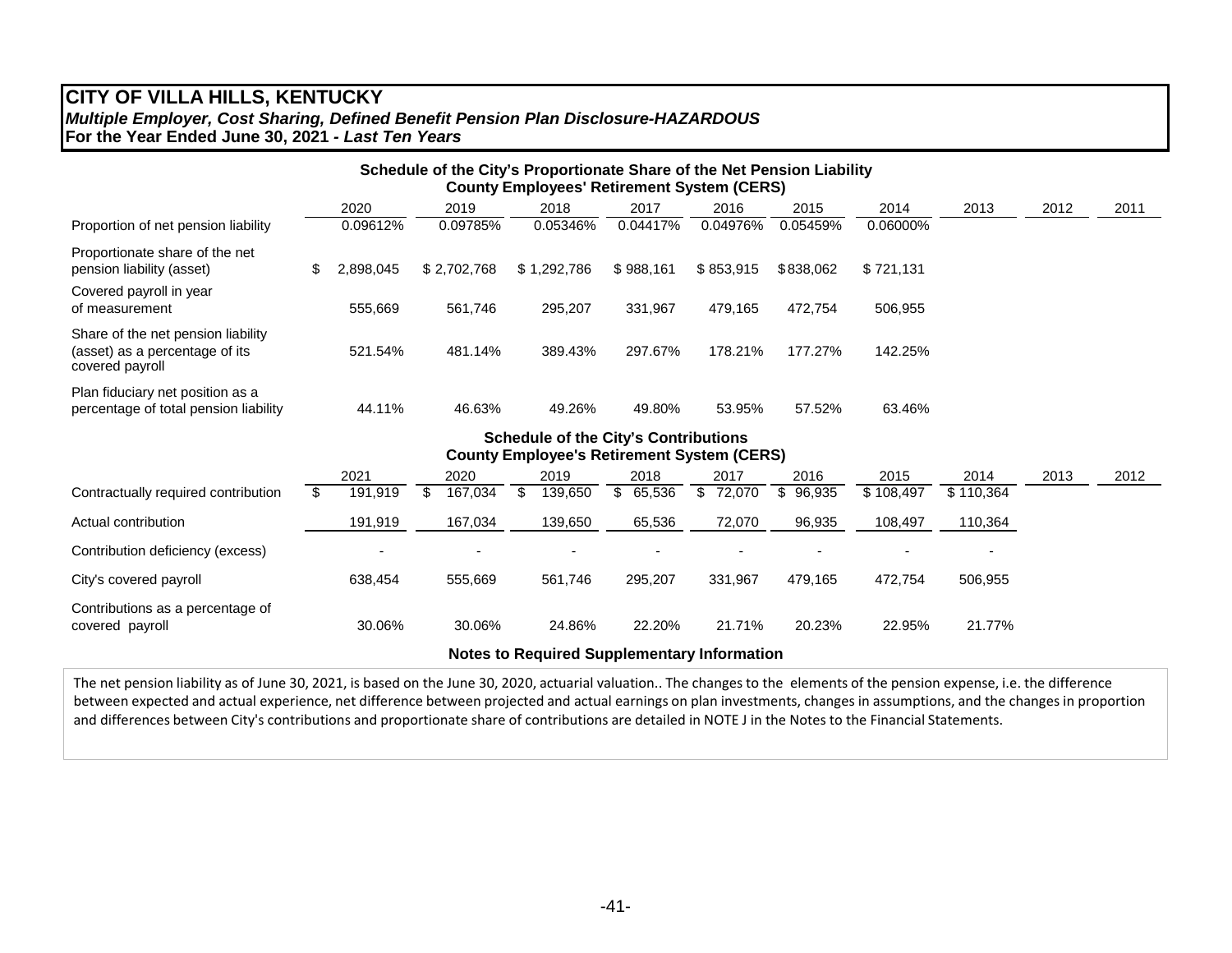## **CITY OF VILLA HILLS, KENTUCKY** *Multiple Employer, Cost Sharing, Defined Benefit OPEB Plan Disclosure-NON-HAZARDOUS* **For the Year Ended June 30, 2021** *- Last Ten Years*

| Schedule of the City's Proportionate Share of the Net OPEB Liability<br><b>County Employees' Retirement System (CERS)</b> |              |                          |                                                                                                  |              |          |      |      |      |      |      |  |  |
|---------------------------------------------------------------------------------------------------------------------------|--------------|--------------------------|--------------------------------------------------------------------------------------------------|--------------|----------|------|------|------|------|------|--|--|
|                                                                                                                           | 2020         | 2019                     | 2018                                                                                             | 2017         | 2016     | 2015 | 2014 | 2013 | 2012 | 2011 |  |  |
| Proportion of net OPEB liability                                                                                          | 0.01242%     | 0.01194%                 | 0.01242%                                                                                         | 0.01176%     |          |      |      |      |      |      |  |  |
| Proportionate share of the net<br><b>OPEB liability (asset)</b>                                                           | \$299,881    | \$200,792                | \$220,568                                                                                        | \$236,316    |          |      |      |      |      |      |  |  |
| Covered payroll in year<br>of measurement                                                                                 | 318,361      | 298,058                  | 306,740                                                                                          | 383,240      |          |      |      |      |      |      |  |  |
| Share of the net OPEB liability<br>(asset) as a percentage of its<br>covered payroll                                      | 94.20%       | 67.37%                   | 57.55%                                                                                           | 61.66%       |          |      |      |      |      |      |  |  |
| Plan fiduciary net position as a<br>percentage of total OPEB liability                                                    | 51.67%       | 60.44%                   | 57.62%                                                                                           | 52.40%       |          |      |      |      |      |      |  |  |
|                                                                                                                           |              |                          | <b>Schedule of the City's Contributions</b><br><b>County Employee's Retirement System (CERS)</b> |              |          |      |      |      |      |      |  |  |
|                                                                                                                           | 2021         | 2020                     | 2019                                                                                             | 2018         | 2017     | 2016 | 2015 | 2014 | 2013 | 2012 |  |  |
| Contractually required contribution                                                                                       | \$<br>17,602 | $\mathfrak{S}$<br>15,154 | $\mathbb{S}$<br>15,678                                                                           | \$<br>14,417 | \$18,127 |      |      |      |      |      |  |  |
| Actual contribution                                                                                                       | 17,602       | 15,154                   | 15,678                                                                                           | 14,417       | 18,127   |      |      |      |      |      |  |  |
| Contribution deficiency (excess)                                                                                          |              |                          |                                                                                                  |              |          |      |      |      |      |      |  |  |
| City's covered payroll                                                                                                    | 369,782      | 318,361                  | 298,058                                                                                          | 306,740      | 383,240  |      |      |      |      |      |  |  |
| Contributions as a percentage of<br>covered payroll                                                                       | 4.76%        | 4.76%                    | 5.26%                                                                                            | 4.70%        | 4.73%    |      |      |      |      |      |  |  |

#### **Notes to Required Supplementary Information**

The net OPEB liability as of June 30, 2021, is based on the June 30, 2020, actuarial valuation. The changes to the elements of the OPEB expense, i.e. the difference between expected and actual experience, net difference between projected and actual earnings on plan investments, changes in assumptions, and the changes in proportion and differences between City's contributions and proportionate share of contributions are detailed in NOTE J in the Notes to the Financial Statements.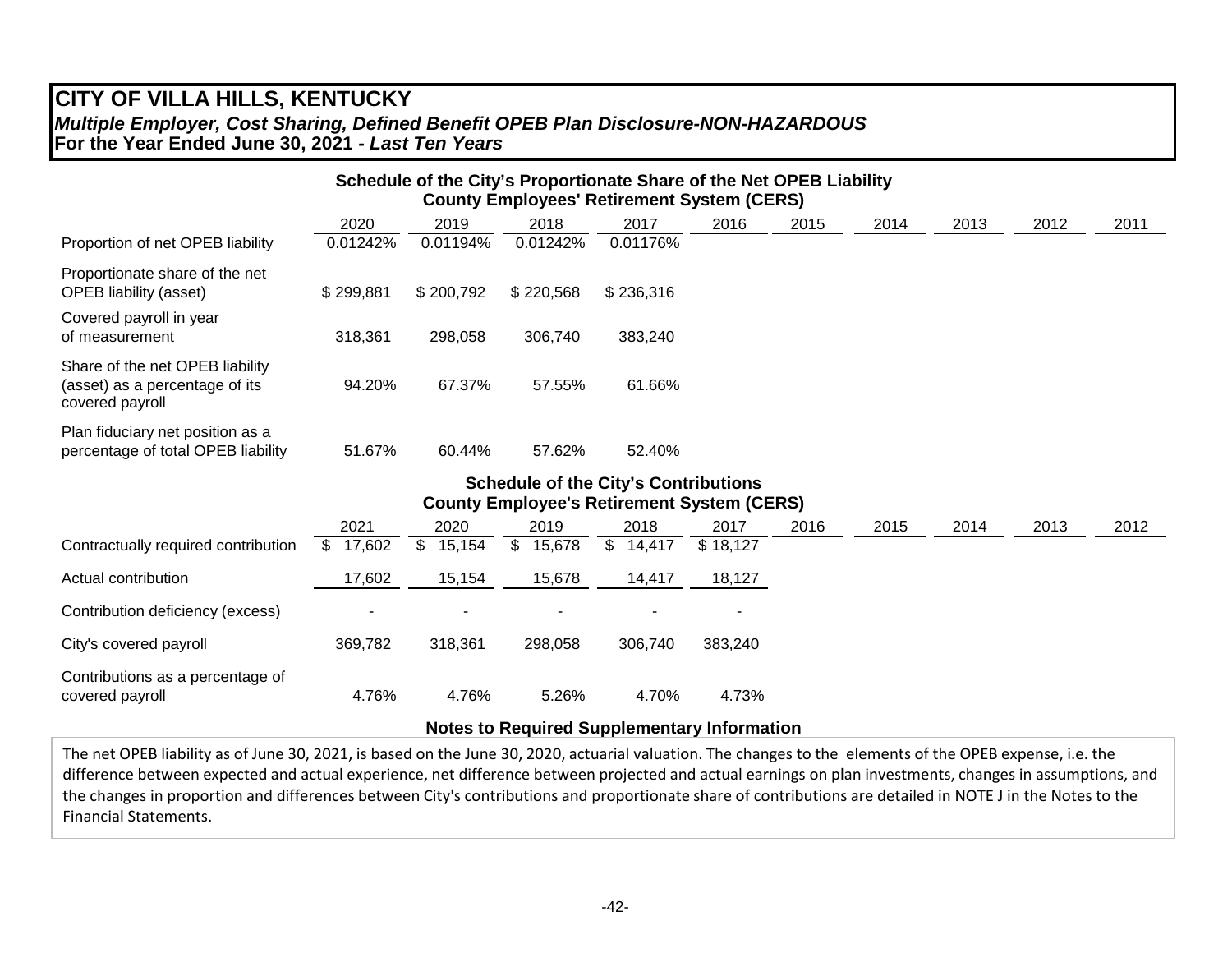## **CITY OF VILLA HILLS, KENTUCKY** *Multiple Employer, Cost Sharing, Defined Benefit OPEB Plan Disclosure-HAZARDOUS* **For the Year Ended June 30, 2021** *- Last Ten Years*

| Schedule of the City's Proportionate Share of the Net OPEB Liability<br><b>County Employees' Retirement System (CERS)</b> |              |              |              |                 |              |      |      |      |      |      |  |
|---------------------------------------------------------------------------------------------------------------------------|--------------|--------------|--------------|-----------------|--------------|------|------|------|------|------|--|
|                                                                                                                           | 2020         | 2019         | 2018         | 2017            | 2016         | 2015 | 2014 | 2013 | 2012 | 2011 |  |
| Proportion of net OPEB liability                                                                                          | 0.09609%     | 0.09783%     | 0.05346%     | 0.04417%        |              |      |      |      |      |      |  |
| Proportionate share of the net<br><b>OPEB liability (asset)</b>                                                           | \$887,973    | \$723,775    | \$381,134    | \$365,124       |              |      |      |      |      |      |  |
| Covered payroll in year<br>of measurement                                                                                 | 555,669      | 561,746      | 295,207      | 331,967         |              |      |      |      |      |      |  |
| Share of the net OPEB liability<br>(asset) as a percentage of its<br>covered payroll                                      | 159.80%      | 128.84%      | 114.81%      | 109.99%         |              |      |      |      |      |      |  |
| Plan fiduciary net position as a<br>percentage of total OPEB liability                                                    | 58.84%       | 64.44%       | 64.24%       | 59.00%          |              |      |      |      |      |      |  |
| <b>Schedule of the City's Contributions</b><br><b>County Employee's Retirement System (CERS)</b>                          |              |              |              |                 |              |      |      |      |      |      |  |
|                                                                                                                           | 2021         | 2020         | 2019         | 2018            | 2017         | 2016 | 2015 | 2014 | 2013 | 2012 |  |
| Contractually required contribution                                                                                       | \$<br>60,781 | \$<br>52,900 | \$<br>58,815 | $\$\$<br>27,602 | \$<br>31,039 |      |      |      |      |      |  |
| Actual contribution                                                                                                       | 60,781       | 52,900       | 58,815       | 27,602          | 31,039       |      |      |      |      |      |  |
| Contribution deficiency (excess)                                                                                          |              |              |              |                 |              |      |      |      |      |      |  |
| City's covered payroll                                                                                                    | 638,454      | 555,669      | 561,746      | 295,207         | 331,967      |      |      |      |      |      |  |
| Contributions as a percentage of<br>covered payroll                                                                       | 9.52%        | 9.52%        | 10.47%       | 9.35%           | 9.35%        |      |      |      |      |      |  |
| <b>Notes to Required Supplementary Information</b>                                                                        |              |              |              |                 |              |      |      |      |      |      |  |

The net OPEB liability as of June 30, 2021, is based on the June 30, 2020, actuarial valuation.. The changes to the elements of the OPEB expense, i.e. the difference between expected and actual experience, net difference between projected and actual earnings on plan investments, changes in assumptions, and the changes in proportion and differences between City's contributions and proportionate share of contributions are detailed in NOTE J in the Notes to the Financial Statements.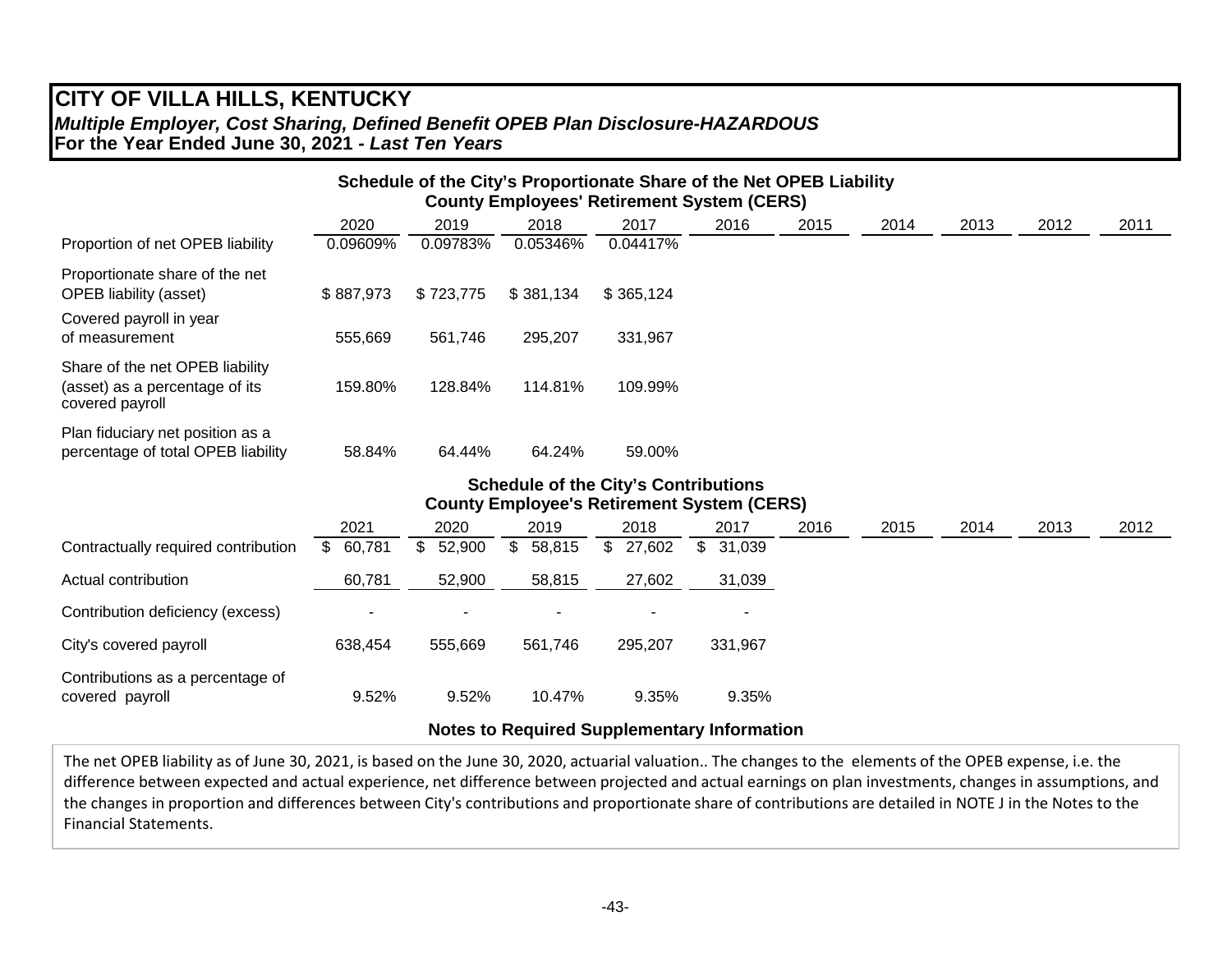## **CITY OF VILLA HILLS, KENTUCKY COMBINING BALANCE SHEET - MINOR GOVERNMENTAL FUNDS June 30, 2021**

|                                                              |                            | <b>Capital</b><br><b>Fund</b> | <b>Special</b><br><b>Revenue</b><br><b>Fund</b> | <b>Total</b><br><b>Minor</b><br>Governmental<br><b>Funds</b> |         |  |
|--------------------------------------------------------------|----------------------------|-------------------------------|-------------------------------------------------|--------------------------------------------------------------|---------|--|
| <b>Assets</b><br>Cash and cash equivalents                   | \$                         | 137,791                       | \$                                              | \$                                                           | 137,791 |  |
| Cash and cash equivalents-restricted<br>Due from other funds |                            |                               | 17,873                                          |                                                              | 17,873  |  |
| <b>Total Assets</b>                                          | $\boldsymbol{\mathsf{\$}}$ | 137,791                       | \$<br>17,873                                    | \$                                                           | 155,664 |  |
| <b>Liabilities and Fund Balances</b>                         |                            |                               |                                                 |                                                              |         |  |
| <b>Liabilities</b>                                           |                            |                               |                                                 |                                                              |         |  |
| Accounts payable<br>Due to General Fund                      | \$                         |                               | \$                                              | \$                                                           |         |  |
| <b>Total Liabilities</b>                                     |                            |                               |                                                 |                                                              |         |  |
| <b>Fund Balances</b>                                         |                            |                               |                                                 |                                                              |         |  |
| Restricted                                                   |                            |                               | 17,873                                          |                                                              | 17,873  |  |
| Committed                                                    |                            |                               |                                                 |                                                              |         |  |
| Assigned                                                     |                            | 137,791                       |                                                 |                                                              | 137,791 |  |
| <b>Total Fund Balances</b>                                   |                            | 137,791                       | 17,873                                          |                                                              | 155,664 |  |
| <b>Total Liabilities and</b>                                 |                            |                               |                                                 |                                                              |         |  |
| <b>Fund Balances</b>                                         | \$                         | 137,791                       | \$<br>17,873                                    | \$                                                           | 155,664 |  |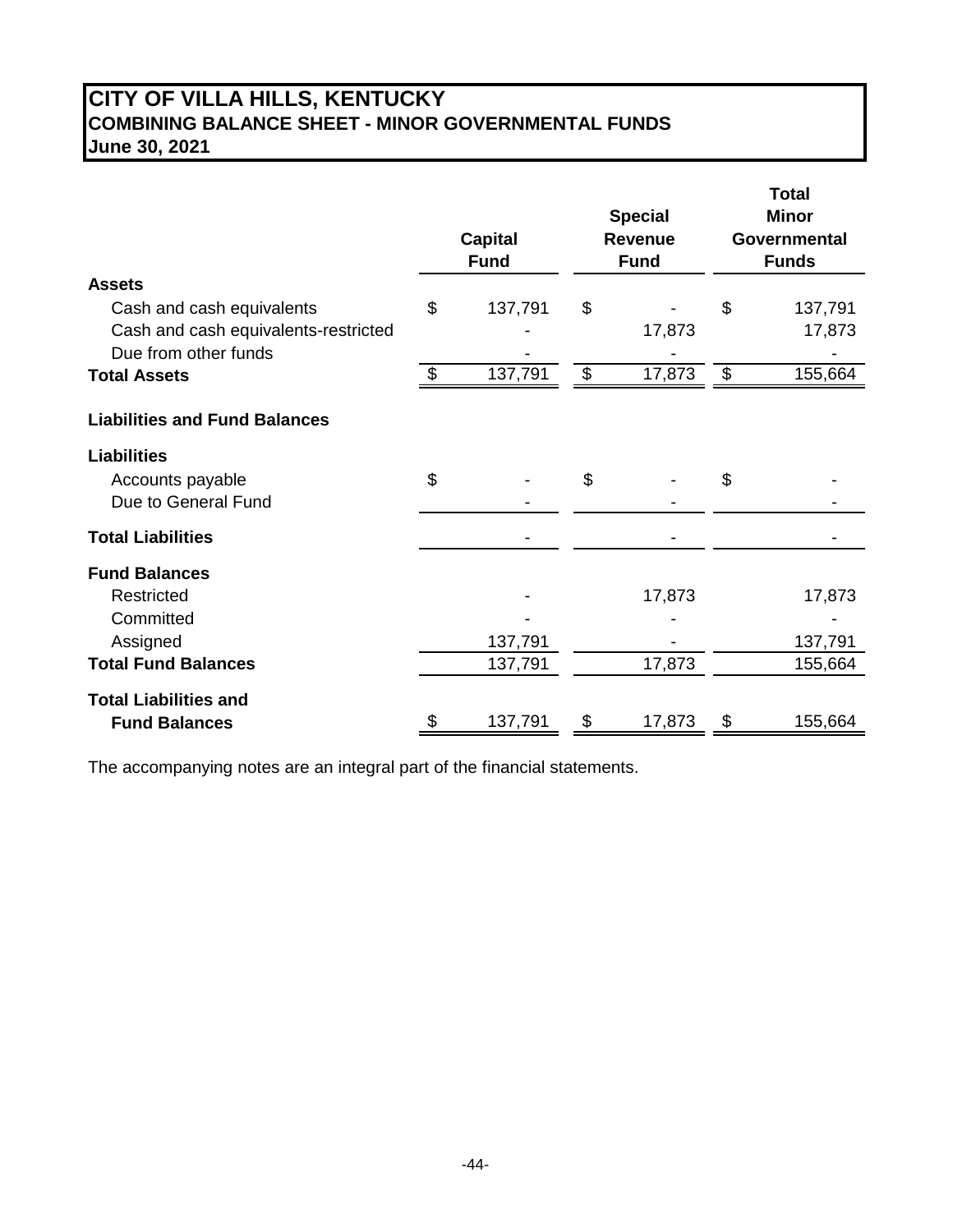## **CITY OF VILLA HILLS, KENTUCKY COMBINING STATEMENT OF REVENUES, EXPENDITURES AND CHANGES IN FUND BALANCES - MINOR GOVERNMENTAL FUNDS For the Year Ended June 30, 2021** .

|                                                  | <b>Capital</b><br><b>Fund</b> | <b>Special</b><br><b>Revenue</b><br><b>Fund</b> |        | <b>Total</b><br><b>Minor</b><br>Governmental<br><b>Funds</b> |            |  |
|--------------------------------------------------|-------------------------------|-------------------------------------------------|--------|--------------------------------------------------------------|------------|--|
| <b>Revenues</b>                                  |                               |                                                 |        |                                                              |            |  |
| Sale of surplus property                         | \$<br>39,404                  | \$                                              |        | \$                                                           | 39,404     |  |
| Special revenue contributions                    |                               |                                                 | 9,809  |                                                              | 9,809      |  |
| Proceeds from loans                              | 68,255                        |                                                 |        |                                                              | 68,255     |  |
| <b>Total Revenues</b>                            | 107,659                       |                                                 | 9,809  |                                                              | 117,468    |  |
| <b>Expenditures</b>                              |                               |                                                 |        |                                                              |            |  |
| Current                                          |                               |                                                 |        |                                                              |            |  |
| Administration                                   |                               |                                                 |        |                                                              |            |  |
| Police                                           | 100,328                       |                                                 |        |                                                              | 100,328    |  |
| Public works<br>Parks and recreation             | 42,504                        |                                                 |        |                                                              | 42,504     |  |
| Special revenue expenditures                     |                               |                                                 | 5,541  |                                                              | 5,541      |  |
| Debt service                                     | 128,351                       |                                                 |        |                                                              | 128,351    |  |
| <b>Total Expenditures</b>                        | 271,183                       |                                                 | 5,541  |                                                              | 276,724    |  |
| <b>Excess (Deficit) of Revenues Over (Under)</b> |                               |                                                 |        |                                                              |            |  |
| <b>Expenditures Before Other Sources</b>         | (163, 524)                    |                                                 | 4,268  |                                                              | (159, 256) |  |
| <b>Other Financing Sources</b>                   |                               |                                                 |        |                                                              |            |  |
| Transfers in                                     | 225,134                       |                                                 |        |                                                              | 225,134    |  |
| <b>Transfers out</b>                             |                               |                                                 |        |                                                              |            |  |
| <b>Total Other Financing Sources</b>             | 225,134                       |                                                 |        |                                                              | 225,134    |  |
| <b>Excess (Deficit) of Revenues Over</b>         |                               |                                                 |        |                                                              |            |  |
| (Under) Expenditures                             | 61,610                        |                                                 | 4,268  |                                                              | 65,878     |  |
| <b>Fund Balances, Beginning of Year</b>          | 76,181                        |                                                 | 13,605 |                                                              | 89,786     |  |
| <b>Fund Balances, End of Year</b>                | \$<br>137,791                 | \$                                              | 17,873 | \$                                                           | 155,664    |  |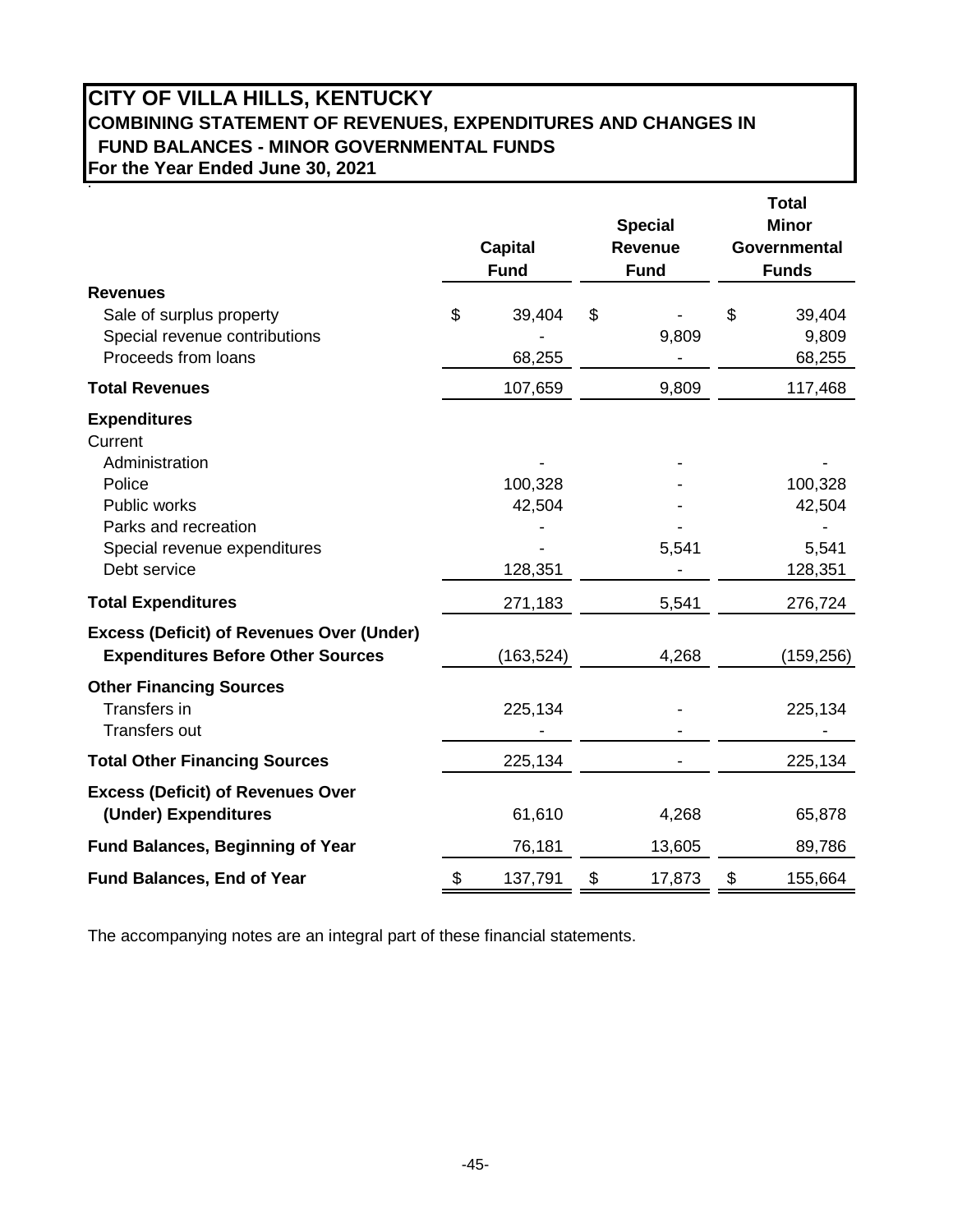

#### **INDEPENDENT AUDITOR'S REPORT ON INTERNAL CONTROL OVER FINANCIAL REPORTING AND ON COMPLIANCE AND OTHER MATTERS BASED ON AN AUDIT OF FINANCIAL STATEMENTS PERFORMED IN ACCORDANCE WITH** *GOVERNMENT AUDITING STANDARDS*

#### **To the Honorable Mayor and Members of the Council of the City of Villa Hills, Kentucky**

We have audited, in accordance with the auditing standards generally accepted in the United States of America and the standards applicable to financial audits contained in *Government Auditing Standards,* issued by the Comptroller General of the United States, the financial statements of the governmental activities and each major fund of the City of Villa Hills, Kentucky, as of June 30, 2021 and the related notes to the financial statements which collectively comprise the City of Villa Hills, Kentucky's financial statements, and have issued our report thereon dated September 27, 2021.

#### **Internal Control over Financial Reporting**

In planning and performing our audits of the financial statements, we considered City of Villa Hills, Kentucky's internal control over financial reporting (internal control) as a basis for designing audit procedures that are appropriate in the circumstances for the purpose of expressing our opinions on the financial statements, but not for the purpose of expressing an opinion on the effectiveness of City of Villa Hills, Kentucky's internal control. Accordingly, we do not express an opinion on the effectiveness of City of Villa Hills, Kentucky's internal control.

A *deficiency in internal control* exists when the design or operation of a control does not allow management or employees, in the normal course of performing their assigned functions, to prevent, or detect and correct, misstatements on a timely basis. A *material weakness* is a deficiency, or a combination of deficiencies, in internal control, such that there is a reasonable possibility that a material misstatement of the entity's financial statements will not be prevented or detected and corrected on a timely basis. A *significant deficiency* is a deficiency, or a combination of deficiencies, in internal control that is less severe than a material weakness, yet important enough to merit attention by those charged with governance.

Our consideration of internal control was for the limited purpose described in the first paragraph of this section and was not designed to identify all deficiencies in internal control that might be material weaknesses or, significant deficiencies. Given these limitations, during our audit we did not identify any deficiencies in internal control that we consider to be material weaknesses. However, material weaknesses may exist that have not been identified.

#### **Compliance and Other Matters**

As part of obtaining reasonable assurance about whether the City of Villa Hills, Kentucky's, financial statements are free of material misstatement, we performed tests of its compliance with certain provisions of laws, regulations, contracts, and grant agreements, noncompliance with which could have a direct and material effect on the financial statement. However, providing an opinion on compliance with those provisions was not an objective of our audits, and accordingly, we do not express such an opinion. The results of our tests disclosed no instances of noncompliance or other matters that are required to be reported under *Government Auditing Standards.*